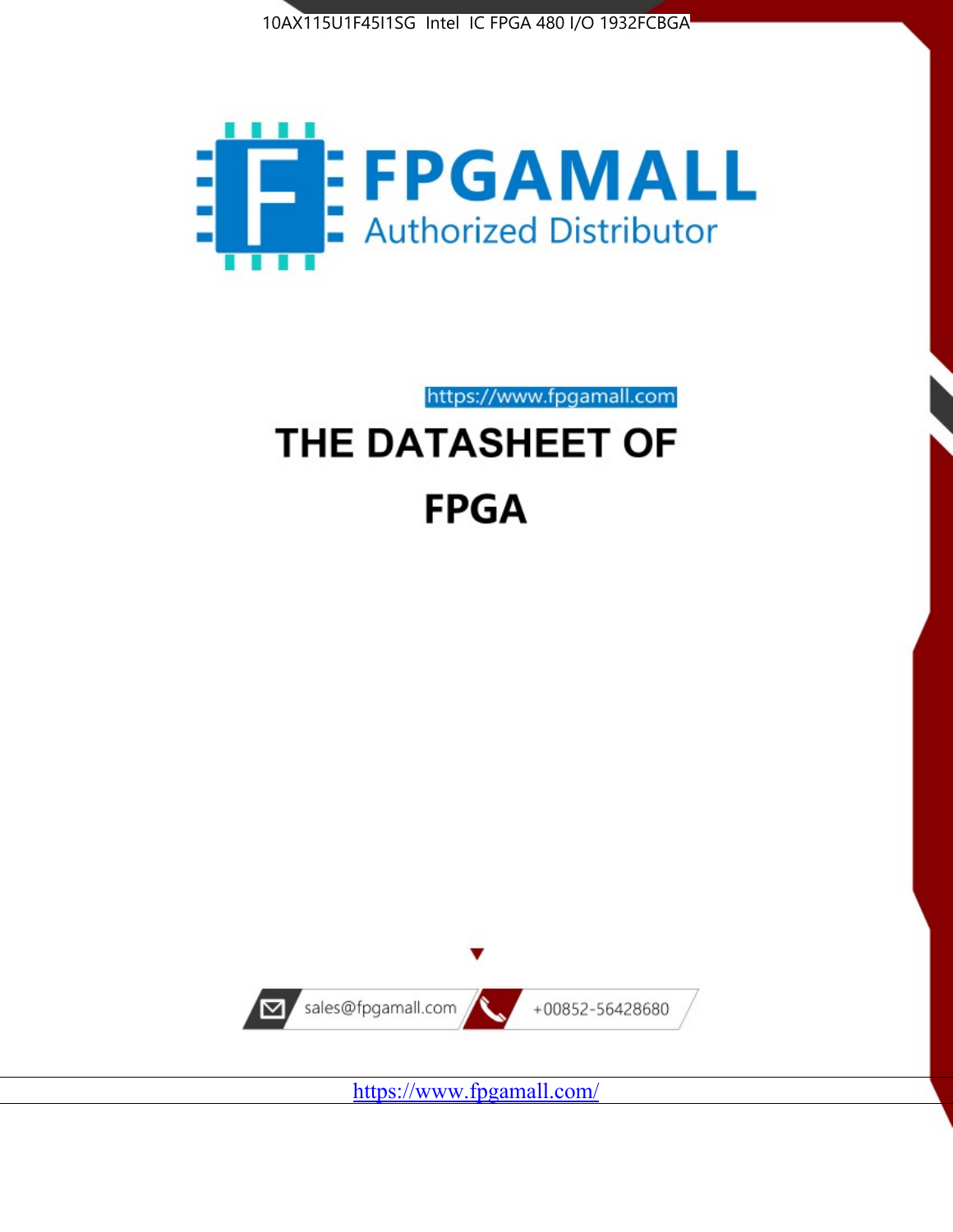10AX115U1F45I1SG Intel IC FPGA 480 I/O 1932FCBGA



# **Intel® Arria® 10 Device Overview**



**A10-OVERVIEW | 2018.12.06** Latest document on the web: **[PDF](https://www.intel.com/content/dam/www/programmable/us/en/pdfs/literature/hb/arria-10/a10_overview.pdf)** | **[HTML](https://www.intel.com/content/www/us/en/programmable/documentation/sam1403480274650.html)**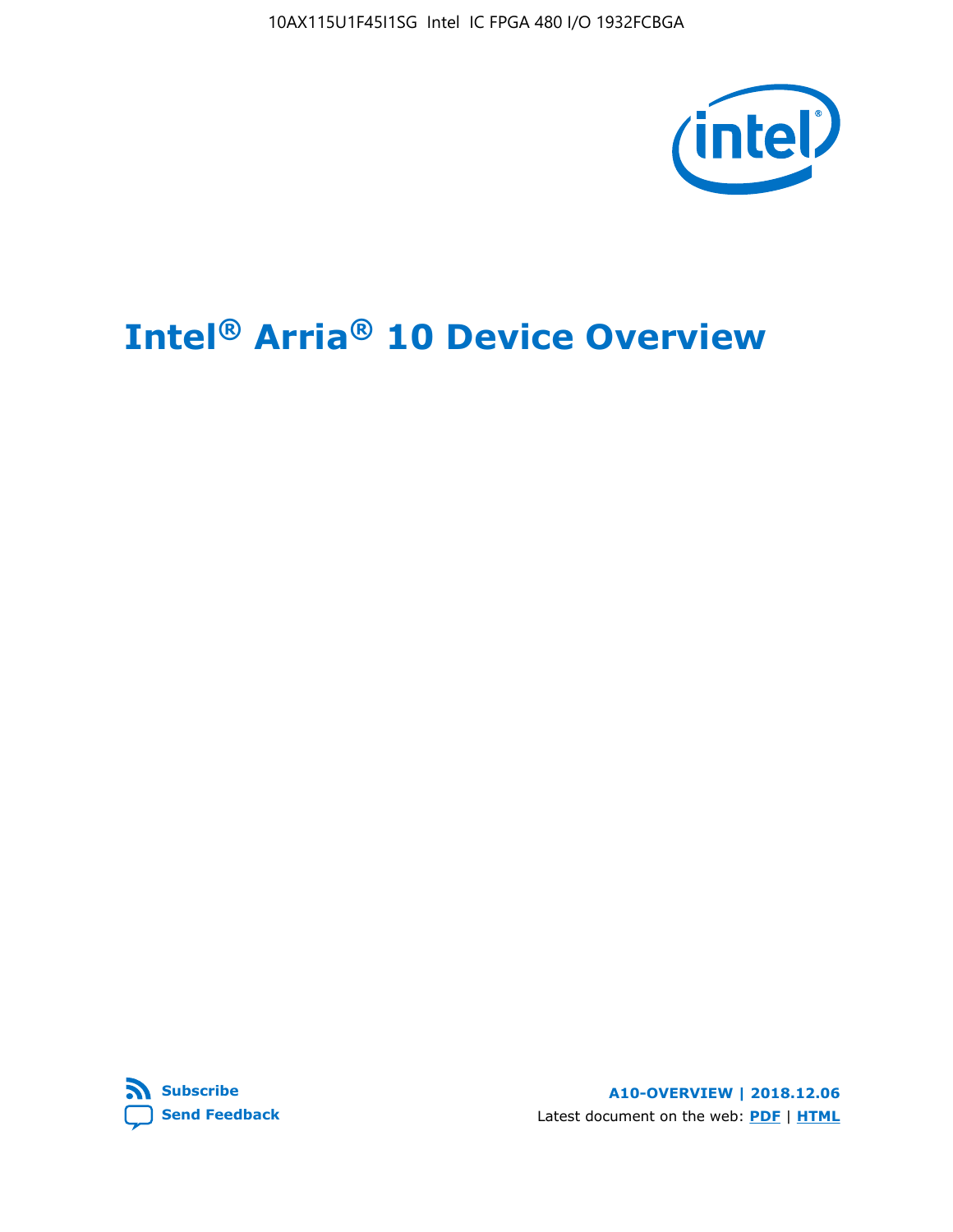

**Contents** 

# **Contents**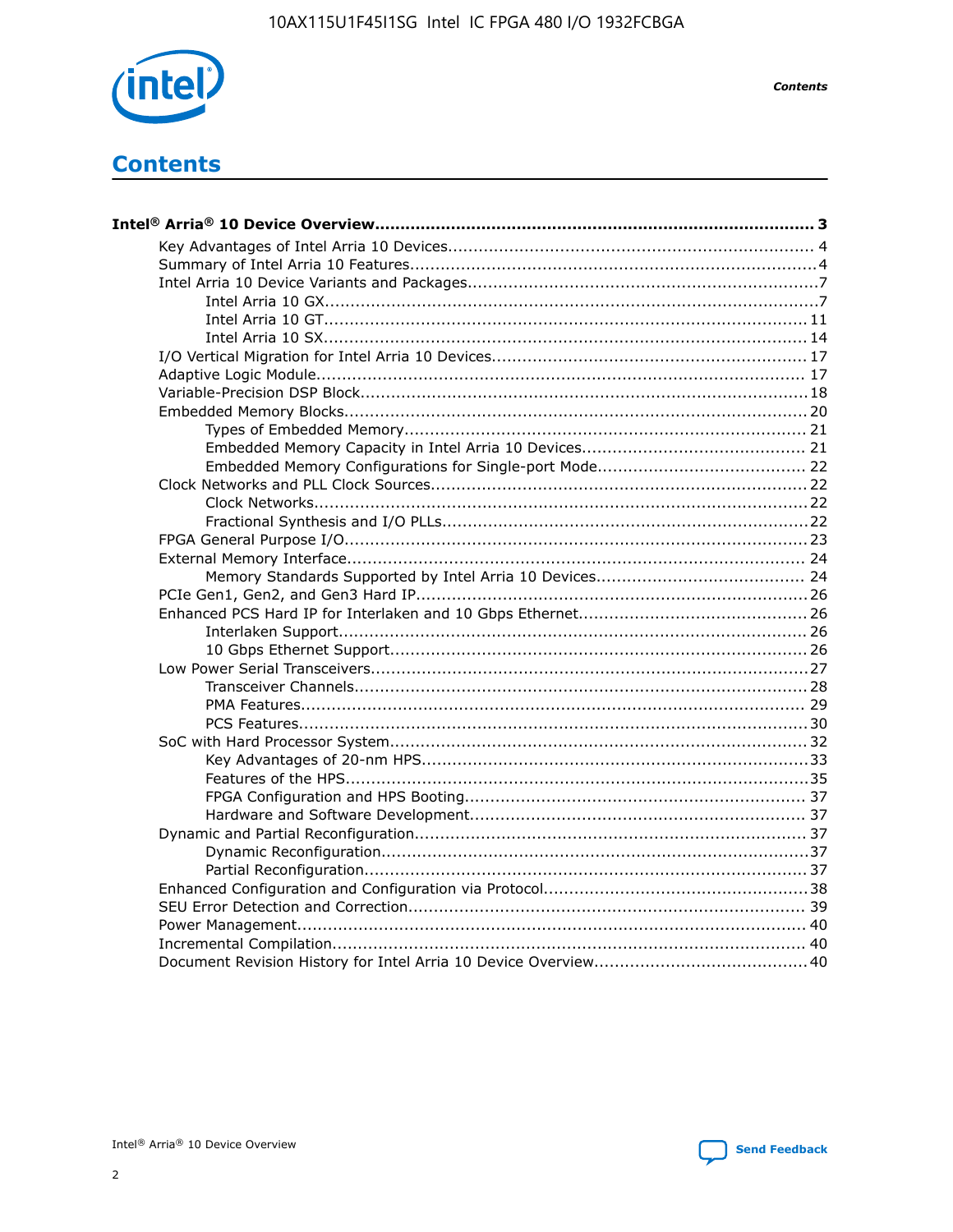**A10-OVERVIEW | 2018.12.06**

**[Send Feedback](mailto:FPGAtechdocfeedback@intel.com?subject=Feedback%20on%20Intel%20Arria%2010%20Device%20Overview%20(A10-OVERVIEW%202018.12.06)&body=We%20appreciate%20your%20feedback.%20In%20your%20comments,%20also%20specify%20the%20page%20number%20or%20paragraph.%20Thank%20you.)**



# **Intel® Arria® 10 Device Overview**

The Intel<sup>®</sup> Arria<sup>®</sup> 10 device family consists of high-performance and power-efficient 20 nm mid-range FPGAs and SoCs.

Intel Arria 10 device family delivers:

- Higher performance than the previous generation of mid-range and high-end FPGAs.
- Power efficiency attained through a comprehensive set of power-saving technologies.

The Intel Arria 10 devices are ideal for high performance, power-sensitive, midrange applications in diverse markets.

| <b>Market</b>         | <b>Applications</b>                                                                                               |
|-----------------------|-------------------------------------------------------------------------------------------------------------------|
| Wireless              | Channel and switch cards in remote radio heads<br>٠<br>Mobile backhaul<br>٠                                       |
| Wireline              | 40G/100G muxponders and transponders<br>٠<br>100G line cards<br>٠<br><b>Bridging</b><br>٠<br>Aggregation<br>٠     |
| <b>Broadcast</b>      | Studio switches<br>٠<br>Servers and transport<br>٠<br>Videoconferencing<br>٠<br>Professional audio and video<br>٠ |
| Computing and Storage | Flash cache<br>٠<br>Cloud computing servers<br>٠<br>Server acceleration<br>٠                                      |
| Medical               | Diagnostic scanners<br>٠<br>Diagnostic imaging<br>٠                                                               |
| Military              | Missile guidance and control<br>٠<br>Radar<br>٠<br>Electronic warfare<br>٠<br>Secure communications<br>٠          |

#### **Table 1. Sample Markets and Ideal Applications for Intel Arria 10 Devices**

#### **Related Information**

- [Intel Arria 10 Device Handbook: Known Issues](http://www.altera.com/support/kdb/solutions/rd07302013_646.html) Lists the planned updates to the *Intel Arria 10 Device Handbook* chapters.
- [Intel Arria 10 GX/GT Device Errata and Design Recommendations](https://www.intel.com/content/www/us/en/programmable/documentation/agz1493851706374.html#yqz1494433888646)
- [Intel Arria 10 SX Device Errata and Design Recommendations](https://www.intel.com/content/www/us/en/programmable/documentation/cru1462832385668.html#cru1462832558642)

Intel Corporation. All rights reserved. Intel, the Intel logo, Altera, Arria, Cyclone, Enpirion, MAX, Nios, Quartus and Stratix words and logos are trademarks of Intel Corporation or its subsidiaries in the U.S. and/or other countries. Intel warrants performance of its FPGA and semiconductor products to current specifications in accordance with Intel's standard warranty, but reserves the right to make changes to any products and services at any time without notice. Intel assumes no responsibility or liability arising out of the application or use of any information, product, or service described herein except as expressly agreed to in writing by Intel. Intel customers are advised to obtain the latest version of device specifications before relying on any published information and before placing orders for products or services. \*Other names and brands may be claimed as the property of others.

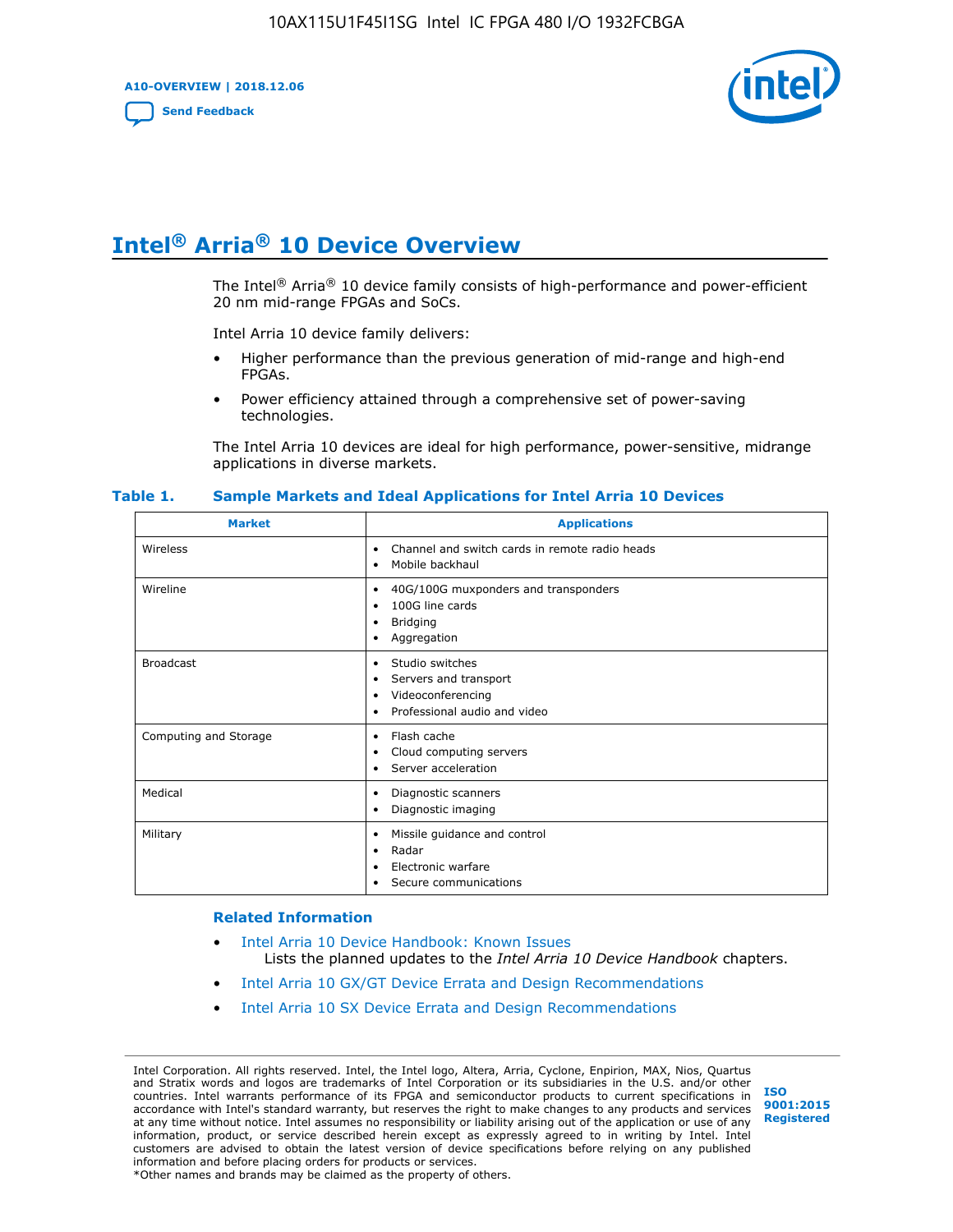

# **Key Advantages of Intel Arria 10 Devices**

# **Table 2. Key Advantages of the Intel Arria 10 Device Family**

| <b>Advantage</b>                                                                                          | <b>Supporting Feature</b>                                                                                                                                                                                                                                                                                                |  |  |  |  |  |  |
|-----------------------------------------------------------------------------------------------------------|--------------------------------------------------------------------------------------------------------------------------------------------------------------------------------------------------------------------------------------------------------------------------------------------------------------------------|--|--|--|--|--|--|
| Enhanced core architecture                                                                                | Built on TSMC's 20 nm process technology<br>٠<br>60% higher performance than the previous generation of mid-range FPGAs<br>٠<br>15% higher performance than the fastest previous-generation FPGA<br>٠                                                                                                                    |  |  |  |  |  |  |
| High-bandwidth integrated<br>transceivers                                                                 | Short-reach rates up to 25.8 Gigabits per second (Gbps)<br>٠<br>Backplane capability up to 12.5 Gbps<br>٠<br>Integrated 10GBASE-KR and 40GBASE-KR4 Forward Error Correction (FEC)<br>٠                                                                                                                                   |  |  |  |  |  |  |
| Improved logic integration and<br>hard IP blocks                                                          | 8-input adaptive logic module (ALM)<br>٠<br>Up to 65.6 megabits (Mb) of embedded memory<br>٠<br>Variable-precision digital signal processing (DSP) blocks<br>Fractional synthesis phase-locked loops (PLLs)<br>Hard PCI Express Gen3 IP blocks<br>Hard memory controllers and PHY up to 2,400 Megabits per second (Mbps) |  |  |  |  |  |  |
| Second generation hard<br>processor system (HPS) with<br>integrated ARM* Cortex*-A9*<br>MPCore* processor | Tight integration of a dual-core ARM Cortex-A9 MPCore processor, hard IP, and an<br>٠<br>FPGA in a single Intel Arria 10 system-on-a-chip (SoC)<br>Supports over 128 Gbps peak bandwidth with integrated data coherency between<br>$\bullet$<br>the processor and the FPGA fabric                                        |  |  |  |  |  |  |
| Advanced power savings                                                                                    | Comprehensive set of advanced power saving features<br>٠<br>Power-optimized MultiTrack routing and core architecture<br>٠<br>Up to 40% lower power compared to previous generation of mid-range FPGAs<br>Up to 60% lower power compared to previous generation of high-end FPGAs                                         |  |  |  |  |  |  |

# **Summary of Intel Arria 10 Features**

## **Table 3. Summary of Features for Intel Arria 10 Devices**

| <b>Feature</b>                  | <b>Description</b>                                                                                                                                                                                                                                                                                                                                                                                 |
|---------------------------------|----------------------------------------------------------------------------------------------------------------------------------------------------------------------------------------------------------------------------------------------------------------------------------------------------------------------------------------------------------------------------------------------------|
| Technology                      | TSMC's 20-nm SoC process technology<br>Allows operation at a lower $V_{\text{CC}}$ level of 0.82 V instead of the 0.9 V standard $V_{\text{CC}}$ core voltage                                                                                                                                                                                                                                      |
| Packaging                       | 1.0 mm ball-pitch Fineline BGA packaging<br>٠<br>0.8 mm ball-pitch Ultra Fineline BGA packaging<br>Multiple devices with identical package footprints for seamless migration between different<br><b>FPGA</b> densities<br>Devices with compatible package footprints allow migration to next generation high-end<br>Stratix $@10$ devices<br>RoHS, leaded $(1)$ , and lead-free (Pb-free) options |
| High-performance<br>FPGA fabric | Enhanced 8-input ALM with four registers<br>Improved multi-track routing architecture to reduce congestion and improve compilation time<br>Hierarchical core clocking architecture<br>Fine-grained partial reconfiguration                                                                                                                                                                         |
| Internal memory<br>blocks       | M20K-20-Kb memory blocks with hard error correction code (ECC)<br>Memory logic array block (MLAB)-640-bit memory                                                                                                                                                                                                                                                                                   |
|                                 | continued                                                                                                                                                                                                                                                                                                                                                                                          |



<sup>(1)</sup> Contact Intel for availability.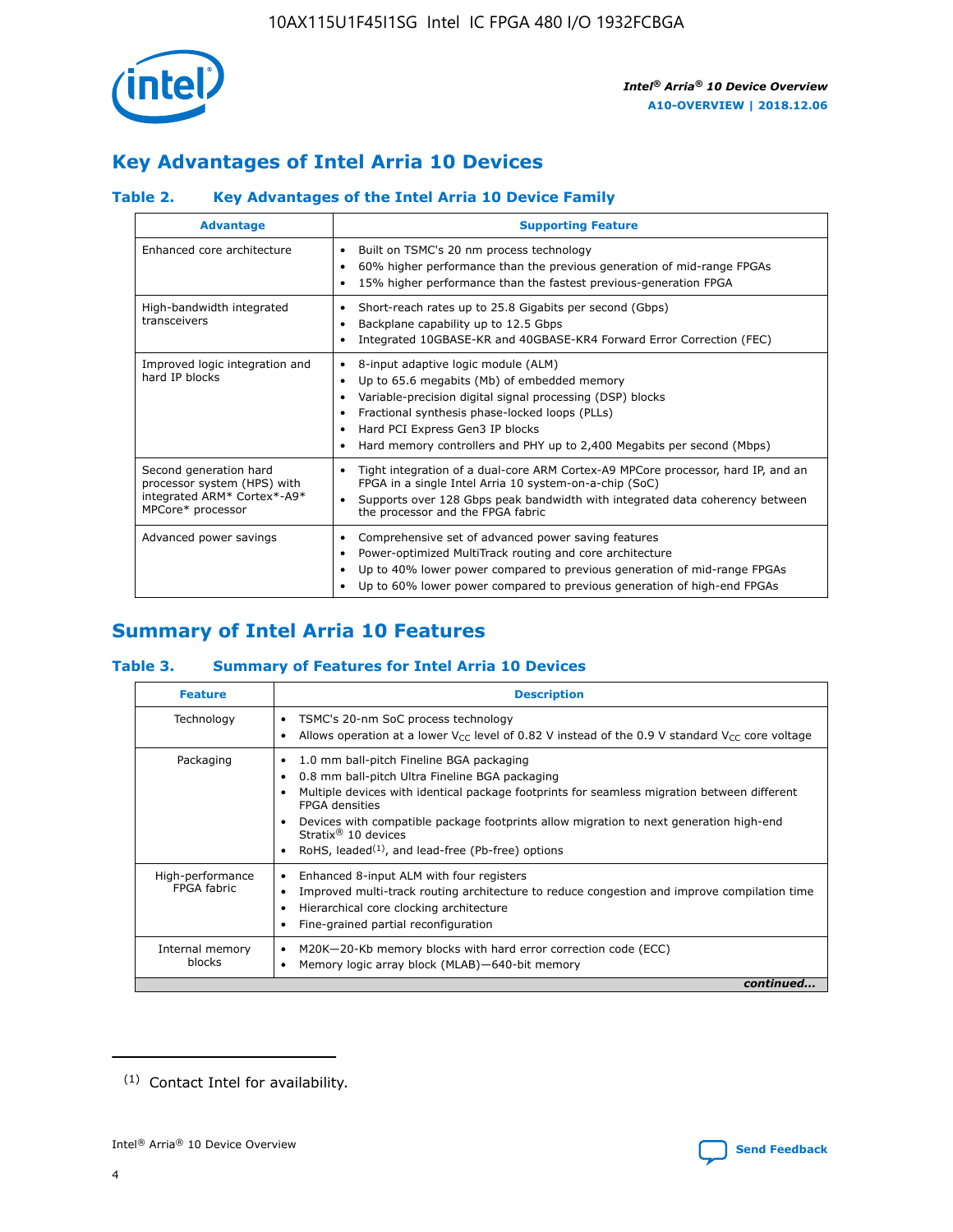r



| <b>Feature</b>                         |                                                                                                                | <b>Description</b>                                                                                                                                                                                                                                                                                                                                                                                                                                                                                                                                                                                                                                                                                                                                                                                                                     |
|----------------------------------------|----------------------------------------------------------------------------------------------------------------|----------------------------------------------------------------------------------------------------------------------------------------------------------------------------------------------------------------------------------------------------------------------------------------------------------------------------------------------------------------------------------------------------------------------------------------------------------------------------------------------------------------------------------------------------------------------------------------------------------------------------------------------------------------------------------------------------------------------------------------------------------------------------------------------------------------------------------------|
| Embedded Hard IP<br>blocks             | Variable-precision DSP                                                                                         | Native support for signal processing precision levels from $18 \times 19$ to<br>54 x 54<br>Native support for 27 x 27 multiplier mode<br>64-bit accumulator and cascade for systolic finite impulse responses<br>(FIRs)<br>Internal coefficient memory banks<br>$\bullet$<br>Preadder/subtractor for improved efficiency<br>Additional pipeline register to increase performance and reduce<br>power<br>Supports floating point arithmetic:<br>- Perform multiplication, addition, subtraction, multiply-add,<br>multiply-subtract, and complex multiplication.<br>- Supports multiplication with accumulation capability, cascade<br>summation, and cascade subtraction capability.<br>- Dynamic accumulator reset control.<br>- Support direct vector dot and complex multiplication chaining<br>multiply floating point DSP blocks. |
|                                        | Memory controller                                                                                              | DDR4, DDR3, and DDR3L                                                                                                                                                                                                                                                                                                                                                                                                                                                                                                                                                                                                                                                                                                                                                                                                                  |
|                                        | PCI Express*                                                                                                   | PCI Express (PCIe*) Gen3 (x1, x2, x4, or x8), Gen2 (x1, x2, x4, or x8)<br>and Gen1 (x1, x2, x4, or x8) hard IP with complete protocol stack,<br>endpoint, and root port                                                                                                                                                                                                                                                                                                                                                                                                                                                                                                                                                                                                                                                                |
|                                        | Transceiver I/O                                                                                                | 10GBASE-KR/40GBASE-KR4 Forward Error Correction (FEC)<br>PCS hard IPs that support:<br>$\bullet$<br>- 10-Gbps Ethernet (10GbE)<br>- PCIe PIPE interface<br>$-$ Interlaken<br>- Gbps Ethernet (GbE)<br>- Common Public Radio Interface (CPRI) with deterministic latency<br>support<br>- Gigabit-capable passive optical network (GPON) with fast lock-<br>time support<br>13.5G JESD204b<br>$\bullet$<br>8B/10B, 64B/66B, 64B/67B encoders and decoders<br>Custom mode support for proprietary protocols                                                                                                                                                                                                                                                                                                                               |
| Core clock networks                    | $\bullet$<br>$\bullet$                                                                                         | Up to 800 MHz fabric clocking, depending on the application:<br>- 667 MHz external memory interface clocking with 2,400 Mbps DDR4 interface<br>- 800 MHz LVDS interface clocking with 1,600 Mbps LVDS interface<br>Global, regional, and peripheral clock networks<br>Clock networks that are not used can be gated to reduce dynamic power                                                                                                                                                                                                                                                                                                                                                                                                                                                                                            |
| Phase-locked loops<br>(PLLs)           | High-resolution fractional synthesis PLLs:<br>$\bullet$<br>Integer PLLs:<br>- Adjacent to general purpose I/Os | - Precision clock synthesis, clock delay compensation, and zero delay buffering (ZDB)<br>- Support integer mode and fractional mode<br>- Fractional mode support with third-order delta-sigma modulation<br>- Support external memory and LVDS interfaces                                                                                                                                                                                                                                                                                                                                                                                                                                                                                                                                                                              |
| FPGA General-purpose<br>$I/Os$ (GPIOs) | On-chip termination (OCT)                                                                                      | 1.6 Gbps LVDS-every pair can be configured as receiver or transmitter<br>1.2 V to 3.0 V single-ended LVTTL/LVCMOS interfacing                                                                                                                                                                                                                                                                                                                                                                                                                                                                                                                                                                                                                                                                                                          |
| <b>External Memory</b><br>Interface    |                                                                                                                | Hard memory controller- DDR4, DDR3, and DDR3L support<br>$-$ DDR4-speeds up to 1,200 MHz/2,400 Mbps<br>- DDR3-speeds up to 1,067 MHz/2,133 Mbps<br>Soft memory controller—provides support for RLDRAM $3^{(2)}$ , QDR IV $^{(2)}$ , and QDR II+<br>continued                                                                                                                                                                                                                                                                                                                                                                                                                                                                                                                                                                           |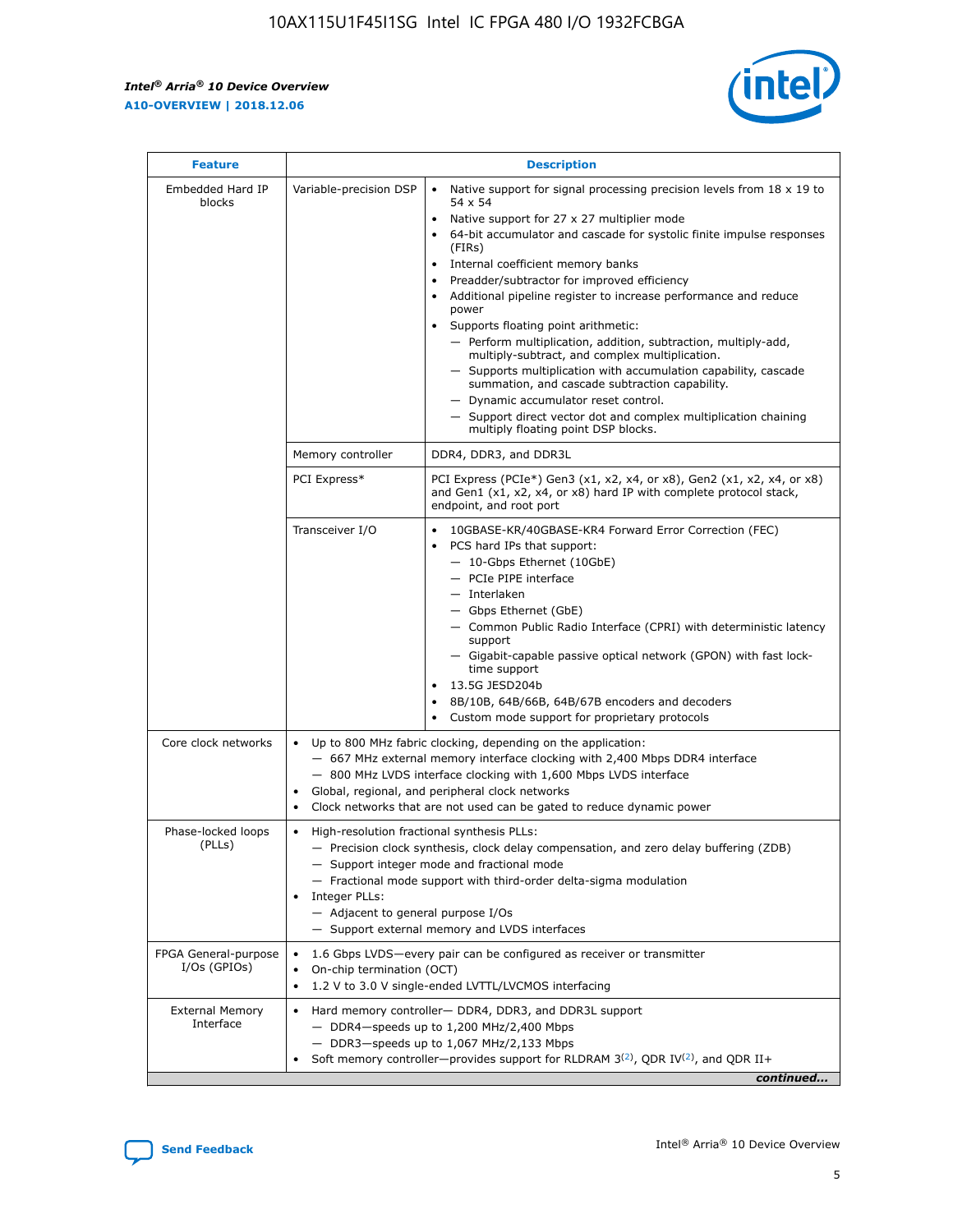

| <b>Feature</b>                                    | <b>Description</b>                                                                                                                                                                                                                                                                                                                                                                                                                                                                                                                                                                                                                             |
|---------------------------------------------------|------------------------------------------------------------------------------------------------------------------------------------------------------------------------------------------------------------------------------------------------------------------------------------------------------------------------------------------------------------------------------------------------------------------------------------------------------------------------------------------------------------------------------------------------------------------------------------------------------------------------------------------------|
| Low-power serial<br>transceivers                  | • Continuous operating range:<br>- Intel Arria 10 GX-1 Gbps to 17.4 Gbps<br>- Intel Arria 10 GT-1 Gbps to 25.8 Gbps<br>Backplane support:<br>$-$ Intel Arria 10 GX-up to 12.5<br>$-$ Intel Arria 10 GT-up to 12.5<br>Extended range down to 125 Mbps with oversampling<br>ATX transmit PLLs with user-configurable fractional synthesis capability<br>• Electronic Dispersion Compensation (EDC) support for XFP, SFP+, QSFP, and CFP optical<br>module<br>• Adaptive linear and decision feedback equalization<br>Transmitter pre-emphasis and de-emphasis<br>$\bullet$<br>Dynamic partial reconfiguration of individual transceiver channels |
| <b>HPS</b><br>(Intel Arria 10 SX<br>devices only) | Processor and system<br>Dual-core ARM Cortex-A9 MPCore processor-1.2 GHz CPU with<br>$\bullet$<br>1.5 GHz overdrive capability<br>256 KB on-chip RAM and 64 KB on-chip ROM<br>$\bullet$<br>System peripherals-general-purpose timers, watchdog timers, direct<br>memory access (DMA) controller, FPGA configuration manager, and<br>clock and reset managers<br>• Security features—anti-tamper, secure boot, Advanced Encryption<br>Standard (AES) and authentication (SHA)<br>ARM CoreSight* JTAG debug access port, trace port, and on-chip<br>trace storage                                                                                |
|                                                   | <b>External interfaces</b><br>Hard memory interface—Hard memory controller (2,400 Mbps DDR4,<br>$\bullet$<br>and 2,133 Mbps DDR3), Quad serial peripheral interface (QSPI) flash<br>controller, NAND flash controller, direct memory access (DMA)<br>controller, Secure Digital/MultiMediaCard (SD/MMC) controller<br>Communication interface-10/100/1000 Ethernet media access<br>control (MAC), USB On-The-GO (OTG) controllers, I <sup>2</sup> C controllers,<br>UART 16550, serial peripheral interface (SPI), and up to 62<br>HPS GPIO interfaces (48 direct-share I/Os)                                                                  |
|                                                   | High-performance ARM AMBA* AXI bus bridges that support<br>Interconnects to core<br>$\bullet$<br>simultaneous read and write<br>HPS-FPGA bridges—include the FPGA-to-HPS, HPS-to-FPGA, and<br>$\bullet$<br>lightweight HPS-to-FPGA bridges that allow the FPGA fabric to issue<br>transactions to slaves in the HPS, and vice versa<br>Configuration bridge that allows HPS configuration manager to<br>configure the core logic via dedicated 32-bit configuration port<br>FPGA-to-HPS SDRAM controller bridge-provides configuration<br>interfaces for the multiport front end (MPFE) of the HPS SDRAM<br>controller                         |
| Configuration                                     | Tamper protection—comprehensive design protection to protect your valuable IP investments<br>Enhanced 256-bit advanced encryption standard (AES) design security with authentication<br>$\bullet$<br>Configuration via protocol (CvP) using PCIe Gen1, Gen2, or Gen3<br>continued                                                                                                                                                                                                                                                                                                                                                              |

<sup>(2)</sup> Intel Arria 10 devices support this external memory interface using hard PHY with soft memory controller.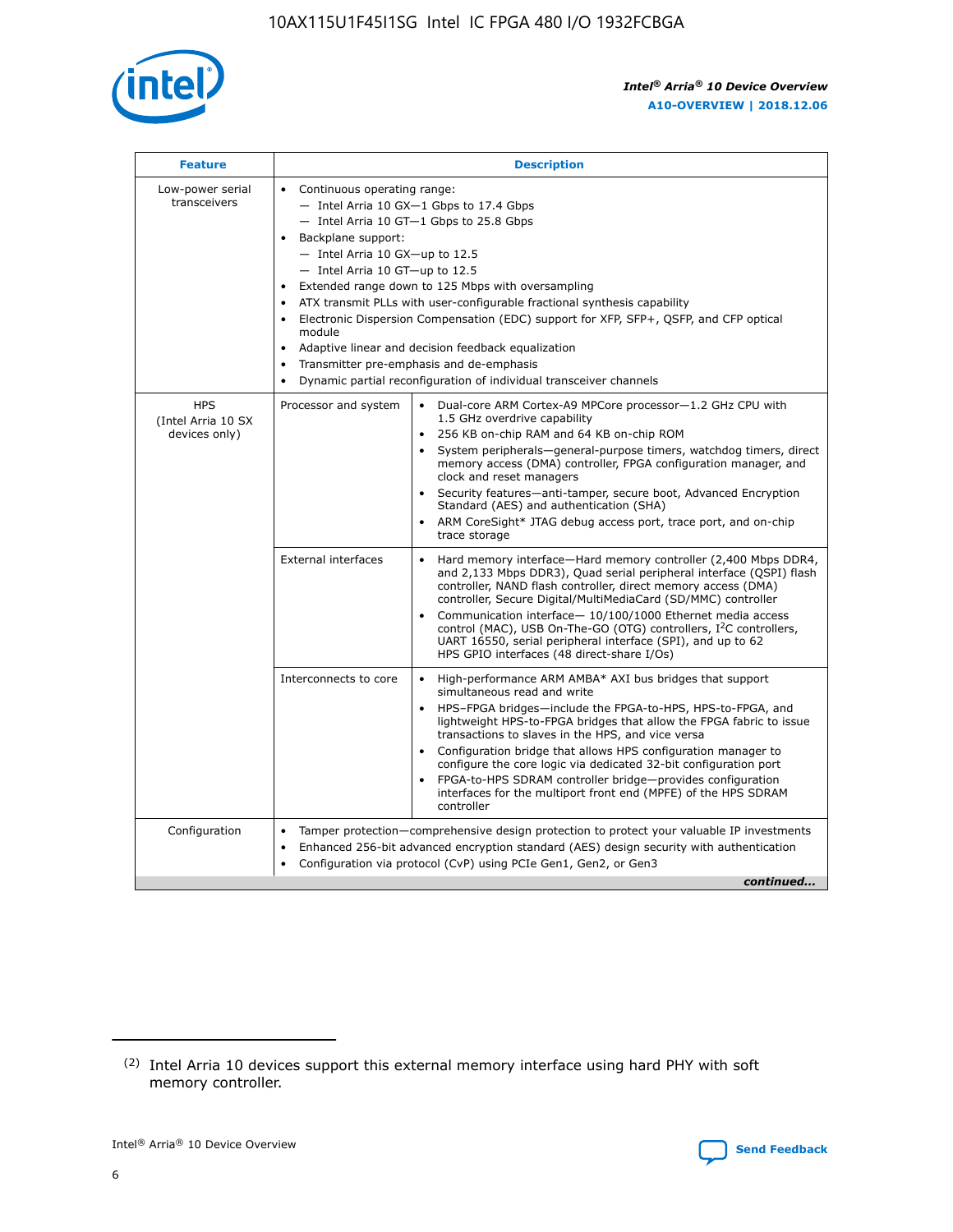

| <b>Feature</b>     | <b>Description</b>                                                                                                                                                                                               |
|--------------------|------------------------------------------------------------------------------------------------------------------------------------------------------------------------------------------------------------------|
|                    | Dynamic reconfiguration of the transceivers and PLLs<br>Fine-grained partial reconfiguration of the core fabric<br>Active Serial x4 Interface<br>$\bullet$                                                       |
| Power management   | SmartVID<br>Low static power device options<br>Programmable Power Technology<br>Intel Quartus <sup>®</sup> Prime integrated power analysis                                                                       |
| Software and tools | Intel Quartus Prime design suite<br>Transceiver toolkit<br>Platform Designer system integration tool<br>DSP Builder for Intel FPGAs<br>OpenCL <sup>™</sup> support<br>Intel SoC FPGA Embedded Design Suite (EDS) |

## **Related Information**

[Intel Arria 10 Transceiver PHY Overview](https://www.intel.com/content/www/us/en/programmable/documentation/nik1398707230472.html#nik1398706768037) Provides details on Intel Arria 10 transceivers.

# **Intel Arria 10 Device Variants and Packages**

#### **Table 4. Device Variants for the Intel Arria 10 Device Family**

| <b>Variant</b>    | <b>Description</b>                                                                                                                                                                                                     |
|-------------------|------------------------------------------------------------------------------------------------------------------------------------------------------------------------------------------------------------------------|
| Intel Arria 10 GX | FPGA featuring 17.4 Gbps transceivers for short reach applications with 12.5 backplane driving<br>capability.                                                                                                          |
| Intel Arria 10 GT | FPGA featuring:<br>17.4 Gbps transceivers for short reach applications with 12.5 backplane driving capability.<br>25.8 Gbps transceivers for supporting CAUI-4 and CEI-25G applications with CFP2 and CFP4<br>modules. |
| Intel Arria 10 SX | SoC integrating ARM-based HPS and FPGA featuring 17.4 Gbps transceivers for short reach<br>applications with 12.5 backplane driving capability.                                                                        |

# **Intel Arria 10 GX**

This section provides the available options, maximum resource counts, and package plan for the Intel Arria 10 GX devices.

The information in this section is correct at the time of publication. For the latest information and to get more details, refer to the Intel FPGA Product Selector.

#### **Related Information**

#### [Intel FPGA Product Selector](http://www.altera.com/products/selector/psg-selector.html) Provides the latest information on Intel products.

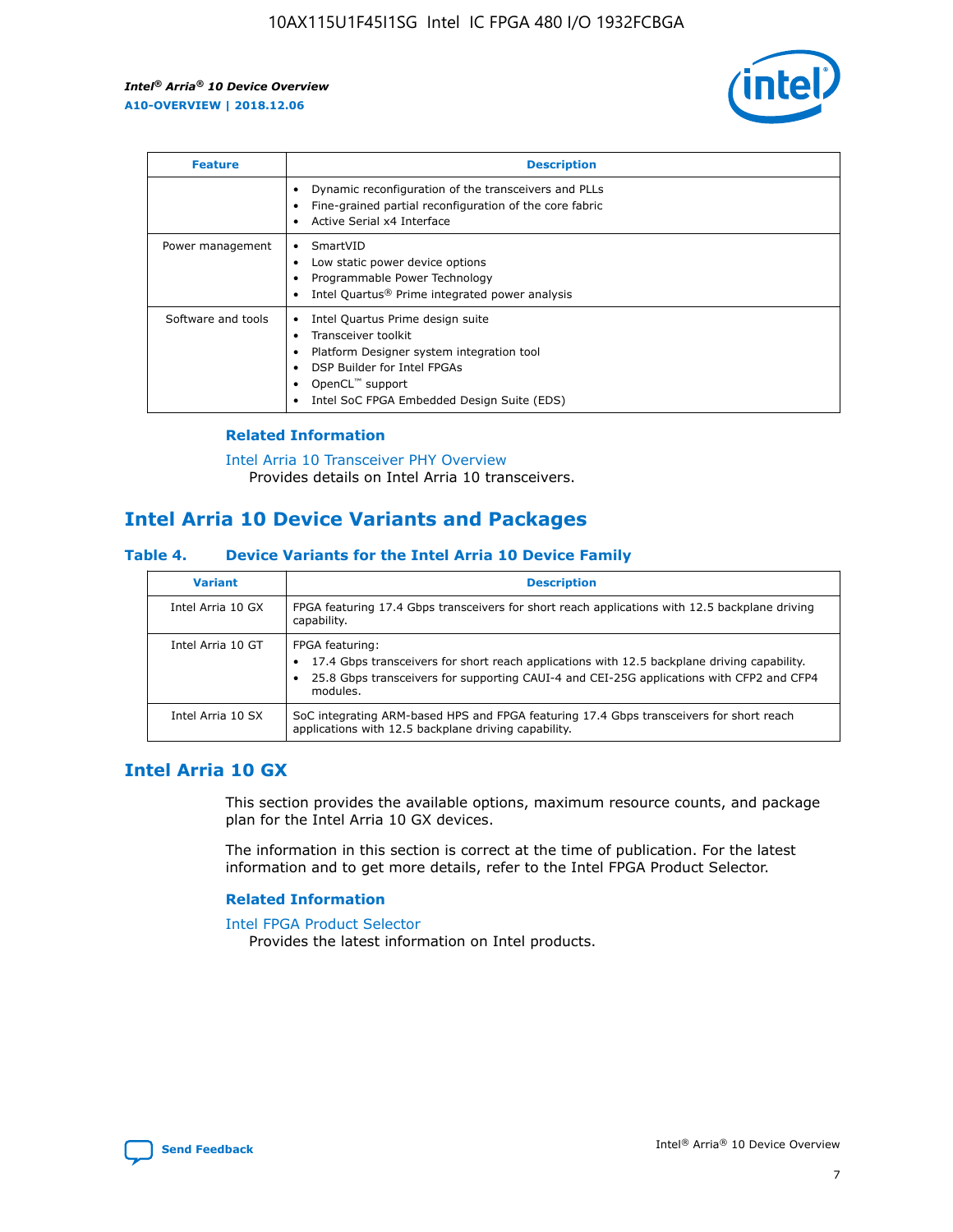

# **Available Options**





#### **Related Information**

#### [Transceiver Performance for Intel Arria 10 GX/SX Devices](https://www.intel.com/content/www/us/en/programmable/documentation/mcn1413182292568.html#mcn1413213965502) Provides more information about the transceiver speed grade.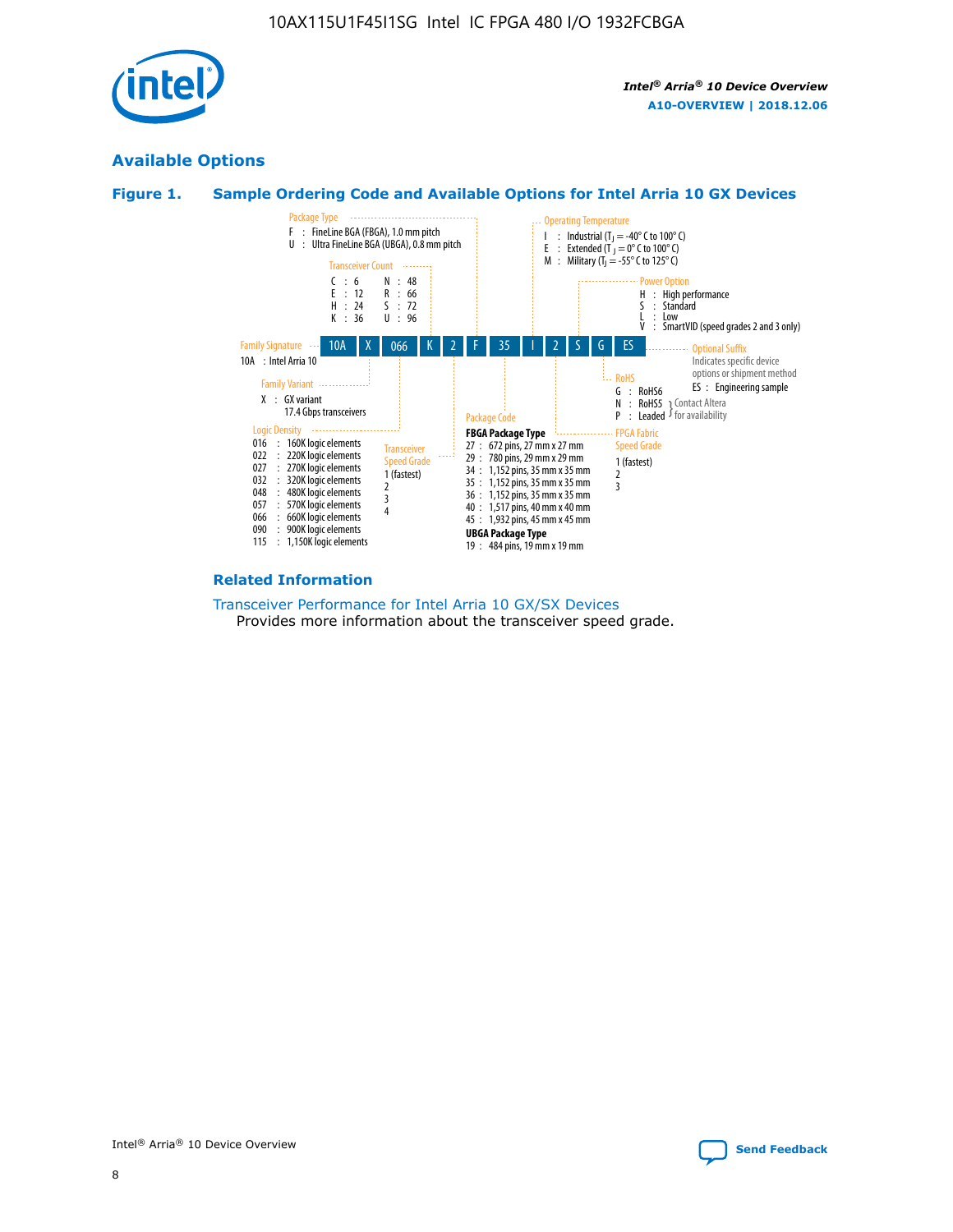

## **Maximum Resources**

#### **Table 5. Maximum Resource Counts for Intel Arria 10 GX Devices (GX 160, GX 220, GX 270, GX 320, and GX 480)**

| <b>Resource</b>         |                              | <b>Product Line</b> |                                                 |                |                |                |  |  |
|-------------------------|------------------------------|---------------------|-------------------------------------------------|----------------|----------------|----------------|--|--|
|                         |                              | <b>GX 160</b>       | <b>GX 220</b><br><b>GX 270</b><br><b>GX 320</b> |                |                | <b>GX 480</b>  |  |  |
| Logic Elements (LE) (K) |                              | 160                 | 220                                             | 270            | 320            | 480            |  |  |
| <b>ALM</b>              |                              | 61,510              | 80,330                                          | 101,620        | 119,900        | 183,590        |  |  |
| Register                |                              | 246,040             | 321,320                                         | 406,480        | 479,600        | 734,360        |  |  |
| Memory (Kb)             | M <sub>20</sub> K            | 8,800               | 11,740                                          | 15,000         | 17,820         | 28,620         |  |  |
|                         | <b>MLAB</b>                  | 1,050               | 1,690                                           | 2,452          | 2,727          | 4,164          |  |  |
|                         | Variable-precision DSP Block |                     | 192                                             | 830<br>985     |                | 1,368          |  |  |
| 18 x 19 Multiplier      |                              | 312                 | 384                                             | 1,970<br>1,660 |                | 2,736          |  |  |
| PLL                     | Fractional<br>Synthesis      | 6                   | 6                                               | 8              | 8              | 12             |  |  |
|                         | I/O                          | 6                   | 6                                               | 8              | 8              | 12             |  |  |
| 17.4 Gbps Transceiver   |                              | 12                  | 12                                              | 24             | 24             | 36             |  |  |
| GPIO <sup>(3)</sup>     |                              | 288                 | 288                                             | 384            | 384            | 492            |  |  |
| LVDS Pair $(4)$         |                              | 120                 | 120                                             | 168            | 168            | 222            |  |  |
| PCIe Hard IP Block      |                              | 1                   | 1                                               | 2              | $\overline{2}$ | $\overline{2}$ |  |  |
| Hard Memory Controller  |                              | 6                   | 6                                               | 8              | 8              | 12             |  |  |

<sup>(4)</sup> Each LVDS I/O pair can be used as differential input or output.



<sup>(3)</sup> The number of GPIOs does not include transceiver I/Os. In the Intel Quartus Prime software, the number of user I/Os includes transceiver I/Os.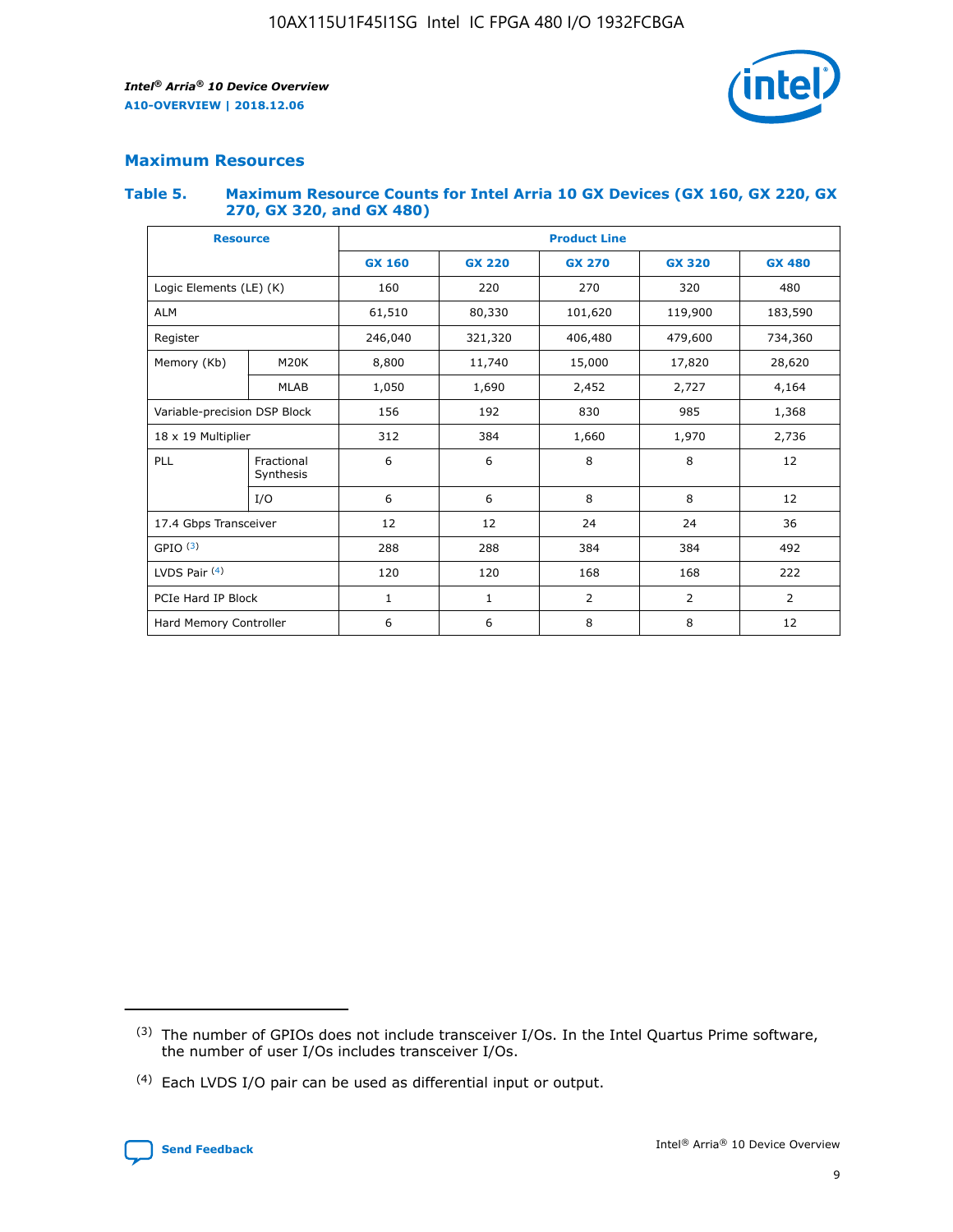

## **Table 6. Maximum Resource Counts for Intel Arria 10 GX Devices (GX 570, GX 660, GX 900, and GX 1150)**

|                              | <b>Resource</b>         | <b>Product Line</b> |                |                |                |  |  |  |
|------------------------------|-------------------------|---------------------|----------------|----------------|----------------|--|--|--|
|                              |                         | <b>GX 570</b>       | <b>GX 660</b>  |                | <b>GX 1150</b> |  |  |  |
| Logic Elements (LE) (K)      |                         | 570                 | 660            | 900            | 1,150          |  |  |  |
| <b>ALM</b>                   |                         | 217,080             | 251,680        | 339,620        | 427,200        |  |  |  |
| Register                     |                         | 868,320             | 1,006,720      | 1,358,480      | 1,708,800      |  |  |  |
| Memory (Kb)                  | <b>M20K</b>             | 36,000              | 42,620         | 48,460         | 54,260         |  |  |  |
|                              | <b>MLAB</b>             | 5,096               | 5,788          | 9,386          | 12,984         |  |  |  |
| Variable-precision DSP Block |                         | 1,523               | 1,687          | 1,518          | 1,518          |  |  |  |
| $18 \times 19$ Multiplier    |                         | 3,046               | 3,374          | 3,036          | 3,036          |  |  |  |
| PLL                          | Fractional<br>Synthesis | 16                  | 16             | 32             | 32             |  |  |  |
|                              | I/O                     | 16                  | 16             | 16             | 16             |  |  |  |
| 17.4 Gbps Transceiver        |                         | 48                  | 48             |                | 96             |  |  |  |
| GPIO <sup>(3)</sup>          |                         | 696                 | 696            | 768            | 768            |  |  |  |
| LVDS Pair $(4)$              |                         | 324                 | 324<br>384     |                | 384            |  |  |  |
| PCIe Hard IP Block           |                         | 2                   | $\overline{2}$ | $\overline{4}$ | 4              |  |  |  |
| Hard Memory Controller       |                         | 16                  | 16             | 16             | 16             |  |  |  |

# **Package Plan**

# **Table 7. Package Plan for Intel Arria 10 GX Devices (U19, F27, and F29)**

Refer to I/O and High Speed I/O in Intel Arria 10 Devices chapter for the number of 3 V I/O, LVDS I/O, and LVDS channels in each device package.

| <b>Product Line</b> | U <sub>19</sub><br>$(19 \text{ mm} \times 19 \text{ mm})$<br>484-pin UBGA) |          |             |         | <b>F27</b><br>(27 mm × 27 mm,<br>672-pin FBGA) |             | <b>F29</b><br>(29 mm × 29 mm,<br>780-pin FBGA) |          |             |  |
|---------------------|----------------------------------------------------------------------------|----------|-------------|---------|------------------------------------------------|-------------|------------------------------------------------|----------|-------------|--|
|                     | 3 V I/O                                                                    | LVDS I/O | <b>XCVR</b> | 3 V I/O | LVDS I/O                                       | <b>XCVR</b> | 3 V I/O                                        | LVDS I/O | <b>XCVR</b> |  |
| GX 160              | 48                                                                         | 192      | 6           | 48      | 192                                            | 12          | 48                                             | 240      | 12          |  |
| GX 220              | 48                                                                         | 192      | 6           | 48      | 192                                            | 12          | 48                                             | 240      | 12          |  |
| GX 270              |                                                                            |          |             | 48      | 192                                            | 12          | 48                                             | 312      | 12          |  |
| GX 320              |                                                                            |          |             | 48      | 192                                            | 12          | 48                                             | 312      | 12          |  |
| GX 480              |                                                                            |          |             |         |                                                |             | 48                                             | 312      | 12          |  |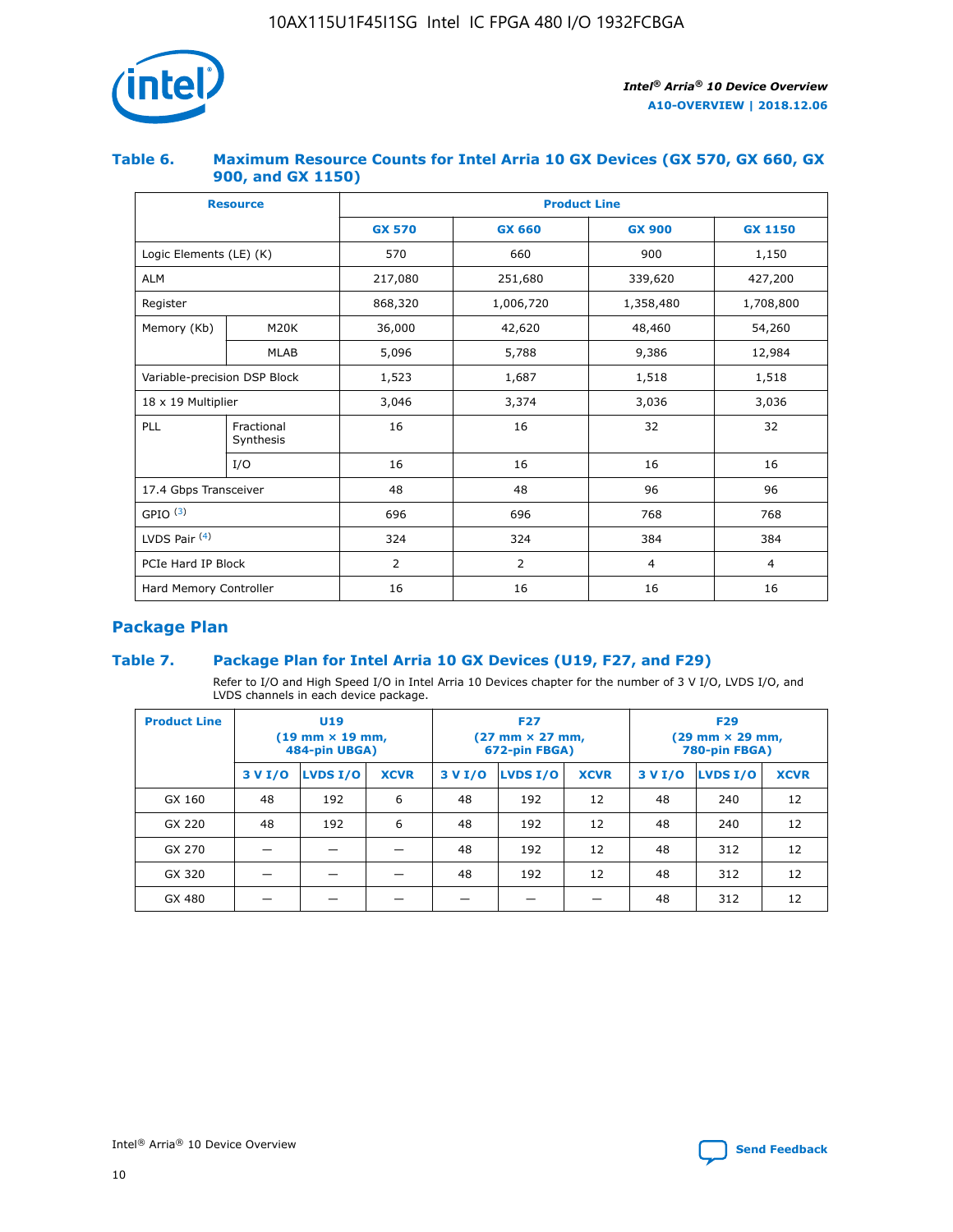

#### **Table 8. Package Plan for Intel Arria 10 GX Devices (F34, F35, NF40, and KF40)**

Refer to I/O and High Speed I/O in Intel Arria 10 Devices chapter for the number of 3 V I/O, LVDS I/O, and LVDS channels in each device package.

| <b>Product Line</b> | <b>F34</b><br>$(35 \text{ mm} \times 35 \text{ mm})$<br><b>1152-pin FBGA)</b> |                    | <b>F35</b><br>$(35 \text{ mm} \times 35 \text{ mm})$<br><b>1152-pin FBGA)</b> |           | <b>KF40</b><br>$(40$ mm $\times$ 40 mm,<br>1517-pin FBGA) |             |           | <b>NF40</b><br>$(40 \text{ mm} \times 40 \text{ mm})$<br>1517-pin FBGA) |             |           |                    |             |
|---------------------|-------------------------------------------------------------------------------|--------------------|-------------------------------------------------------------------------------|-----------|-----------------------------------------------------------|-------------|-----------|-------------------------------------------------------------------------|-------------|-----------|--------------------|-------------|
|                     | 3V<br>I/O                                                                     | <b>LVDS</b><br>I/O | <b>XCVR</b>                                                                   | 3V<br>I/O | <b>LVDS</b><br>I/O                                        | <b>XCVR</b> | 3V<br>I/O | <b>LVDS</b><br>I/O                                                      | <b>XCVR</b> | 3V<br>I/O | <b>LVDS</b><br>I/O | <b>XCVR</b> |
| GX 270              | 48                                                                            | 336                | 24                                                                            | 48        | 336                                                       | 24          |           |                                                                         |             |           |                    |             |
| GX 320              | 48                                                                            | 336                | 24                                                                            | 48        | 336                                                       | 24          |           |                                                                         |             |           |                    |             |
| GX 480              | 48                                                                            | 444                | 24                                                                            | 48        | 348                                                       | 36          |           |                                                                         |             |           |                    |             |
| GX 570              | 48                                                                            | 444                | 24                                                                            | 48        | 348                                                       | 36          | 96        | 600                                                                     | 36          | 48        | 540                | 48          |
| GX 660              | 48                                                                            | 444                | 24                                                                            | 48        | 348                                                       | 36          | 96        | 600                                                                     | 36          | 48        | 540                | 48          |
| GX 900              |                                                                               | 504                | 24                                                                            | –         |                                                           | -           |           |                                                                         |             |           | 600                | 48          |
| GX 1150             |                                                                               | 504                | 24                                                                            |           |                                                           |             |           |                                                                         |             |           | 600                | 48          |

#### **Table 9. Package Plan for Intel Arria 10 GX Devices (RF40, NF45, SF45, and UF45)**

Refer to I/O and High Speed I/O in Intel Arria 10 Devices chapter for the number of 3 V I/O, LVDS I/O, and LVDS channels in each device package.

| <b>Product Line</b> | <b>RF40</b><br>$(40$ mm $\times$ 40 mm,<br>1517-pin FBGA) |                    | <b>NF45</b><br>$(45 \text{ mm} \times 45 \text{ mm})$<br><b>1932-pin FBGA)</b> |            |                    | <b>SF45</b><br>$(45 \text{ mm} \times 45 \text{ mm})$<br><b>1932-pin FBGA)</b> |            |                    | <b>UF45</b><br>$(45 \text{ mm} \times 45 \text{ mm})$<br><b>1932-pin FBGA)</b> |           |                    |             |
|---------------------|-----------------------------------------------------------|--------------------|--------------------------------------------------------------------------------|------------|--------------------|--------------------------------------------------------------------------------|------------|--------------------|--------------------------------------------------------------------------------|-----------|--------------------|-------------|
|                     | 3V<br>I/O                                                 | <b>LVDS</b><br>I/O | <b>XCVR</b>                                                                    | 3 V<br>I/O | <b>LVDS</b><br>I/O | <b>XCVR</b>                                                                    | 3 V<br>I/O | <b>LVDS</b><br>I/O | <b>XCVR</b>                                                                    | 3V<br>I/O | <b>LVDS</b><br>I/O | <b>XCVR</b> |
| GX 900              |                                                           | 342                | 66                                                                             | _          | 768                | 48                                                                             |            | 624                | 72                                                                             |           | 480                | 96          |
| GX 1150             |                                                           | 342                | 66                                                                             | _          | 768                | 48                                                                             |            | 624                | 72                                                                             |           | 480                | 96          |

## **Related Information**

[I/O and High-Speed Differential I/O Interfaces in Intel Arria 10 Devices chapter, Intel](https://www.intel.com/content/www/us/en/programmable/documentation/sam1403482614086.html#sam1403482030321) [Arria 10 Device Handbook](https://www.intel.com/content/www/us/en/programmable/documentation/sam1403482614086.html#sam1403482030321)

Provides the number of 3 V and LVDS I/Os, and LVDS channels for each Intel Arria 10 device package.

# **Intel Arria 10 GT**

This section provides the available options, maximum resource counts, and package plan for the Intel Arria 10 GT devices.

The information in this section is correct at the time of publication. For the latest information and to get more details, refer to the Intel FPGA Product Selector.

#### **Related Information**

#### [Intel FPGA Product Selector](http://www.altera.com/products/selector/psg-selector.html)

Provides the latest information on Intel products.

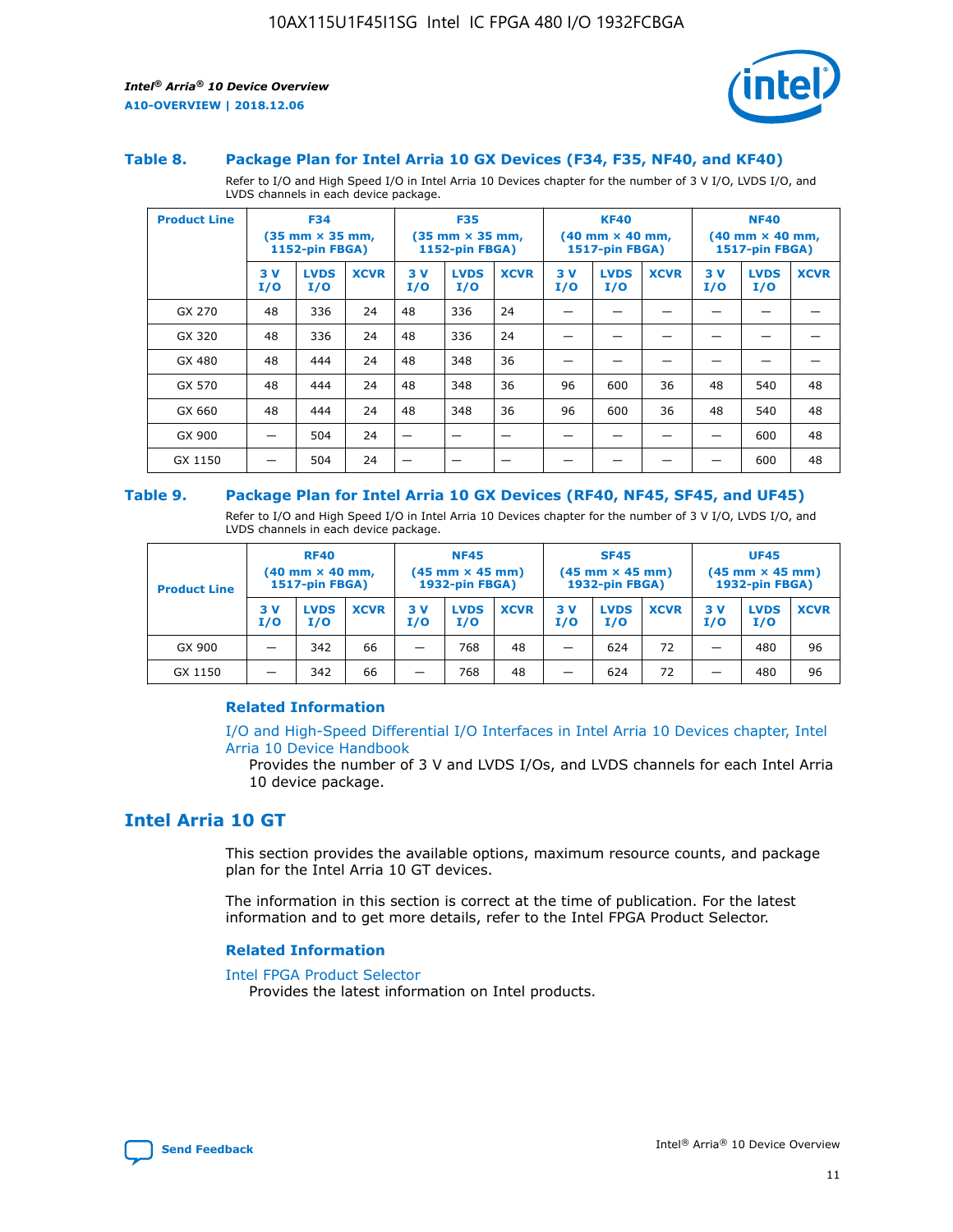

# **Available Options**

# **Figure 2. Sample Ordering Code and Available Options for Intel Arria 10 GT Devices**

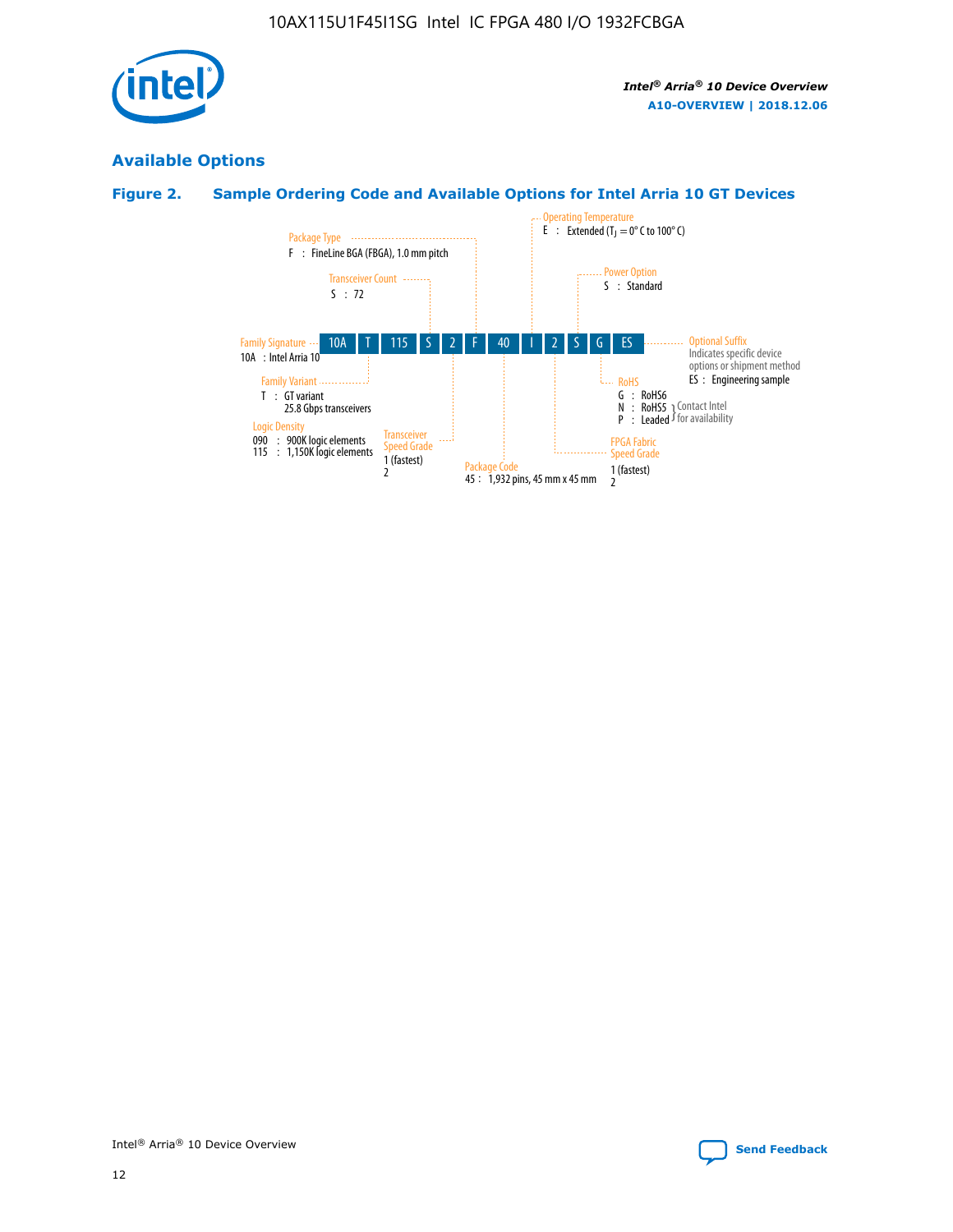

## **Maximum Resources**

#### **Table 10. Maximum Resource Counts for Intel Arria 10 GT Devices**

|                              | <b>Resource</b>      | <b>Product Line</b> |                |  |
|------------------------------|----------------------|---------------------|----------------|--|
|                              |                      | <b>GT 900</b>       | GT 1150        |  |
| Logic Elements (LE) (K)      |                      | 900                 | 1,150          |  |
| <b>ALM</b>                   |                      | 339,620             | 427,200        |  |
| Register                     |                      | 1,358,480           | 1,708,800      |  |
| Memory (Kb)                  | M20K                 | 48,460              | 54,260         |  |
|                              | <b>MLAB</b>          | 9,386               | 12,984         |  |
| Variable-precision DSP Block |                      | 1,518               | 1,518          |  |
| 18 x 19 Multiplier           |                      | 3,036               | 3,036          |  |
| <b>PLL</b>                   | Fractional Synthesis | 32                  | 32             |  |
|                              | I/O                  | 16                  | 16             |  |
| Transceiver                  | 17.4 Gbps            | 72(5)               | 72(5)          |  |
|                              | 25.8 Gbps            | 6                   | 6              |  |
| GPIO <sup>(6)</sup>          |                      | 624                 | 624            |  |
| LVDS Pair $(7)$              |                      | 312                 | 312            |  |
| PCIe Hard IP Block           |                      | $\overline{4}$      | $\overline{4}$ |  |
| Hard Memory Controller       |                      | 16                  | 16             |  |

## **Related Information**

#### [Intel Arria 10 GT Channel Usage](https://www.intel.com/content/www/us/en/programmable/documentation/nik1398707230472.html#nik1398707008178)

Configuring GT/GX channels in Intel Arria 10 GT devices.

## **Package Plan**

## **Table 11. Package Plan for Intel Arria 10 GT Devices**

Refer to I/O and High Speed I/O in Intel Arria 10 Devices chapter for the number of 3 V I/O, LVDS I/O, and LVDS channels in each device package.

| <b>Product Line</b> | <b>SF45</b><br>(45 mm × 45 mm, 1932-pin FBGA) |                 |             |  |  |  |
|---------------------|-----------------------------------------------|-----------------|-------------|--|--|--|
|                     | 3 V I/O                                       | <b>LVDS I/O</b> | <b>XCVR</b> |  |  |  |
| GT 900              |                                               | 624             | 72          |  |  |  |
| GT 1150             |                                               | 624             | 72          |  |  |  |

<sup>(7)</sup> Each LVDS I/O pair can be used as differential input or output.



 $(5)$  If all 6 GT channels are in use, 12 of the GX channels are not usable.

<sup>(6)</sup> The number of GPIOs does not include transceiver I/Os. In the Intel Quartus Prime software, the number of user I/Os includes transceiver I/Os.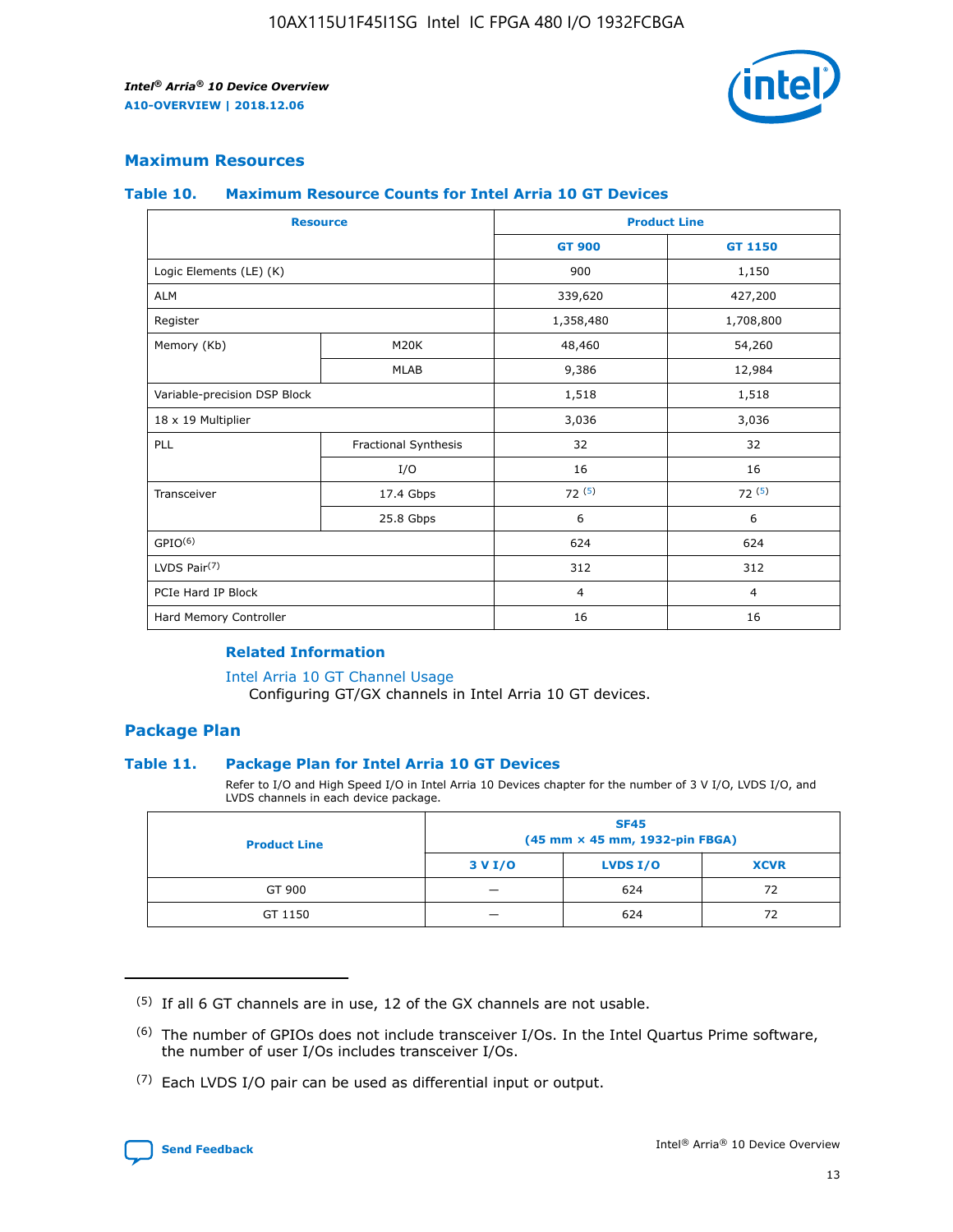

#### **Related Information**

[I/O and High-Speed Differential I/O Interfaces in Intel Arria 10 Devices chapter, Intel](https://www.intel.com/content/www/us/en/programmable/documentation/sam1403482614086.html#sam1403482030321) [Arria 10 Device Handbook](https://www.intel.com/content/www/us/en/programmable/documentation/sam1403482614086.html#sam1403482030321)

Provides the number of 3 V and LVDS I/Os, and LVDS channels for each Intel Arria 10 device package.

# **Intel Arria 10 SX**

This section provides the available options, maximum resource counts, and package plan for the Intel Arria 10 SX devices.

The information in this section is correct at the time of publication. For the latest information and to get more details, refer to the Intel FPGA Product Selector.

#### **Related Information**

[Intel FPGA Product Selector](http://www.altera.com/products/selector/psg-selector.html) Provides the latest information on Intel products.

#### **Available Options**

#### **Figure 3. Sample Ordering Code and Available Options for Intel Arria 10 SX Devices**



#### **Related Information**

[Transceiver Performance for Intel Arria 10 GX/SX Devices](https://www.intel.com/content/www/us/en/programmable/documentation/mcn1413182292568.html#mcn1413213965502) Provides more information about the transceiver speed grade.

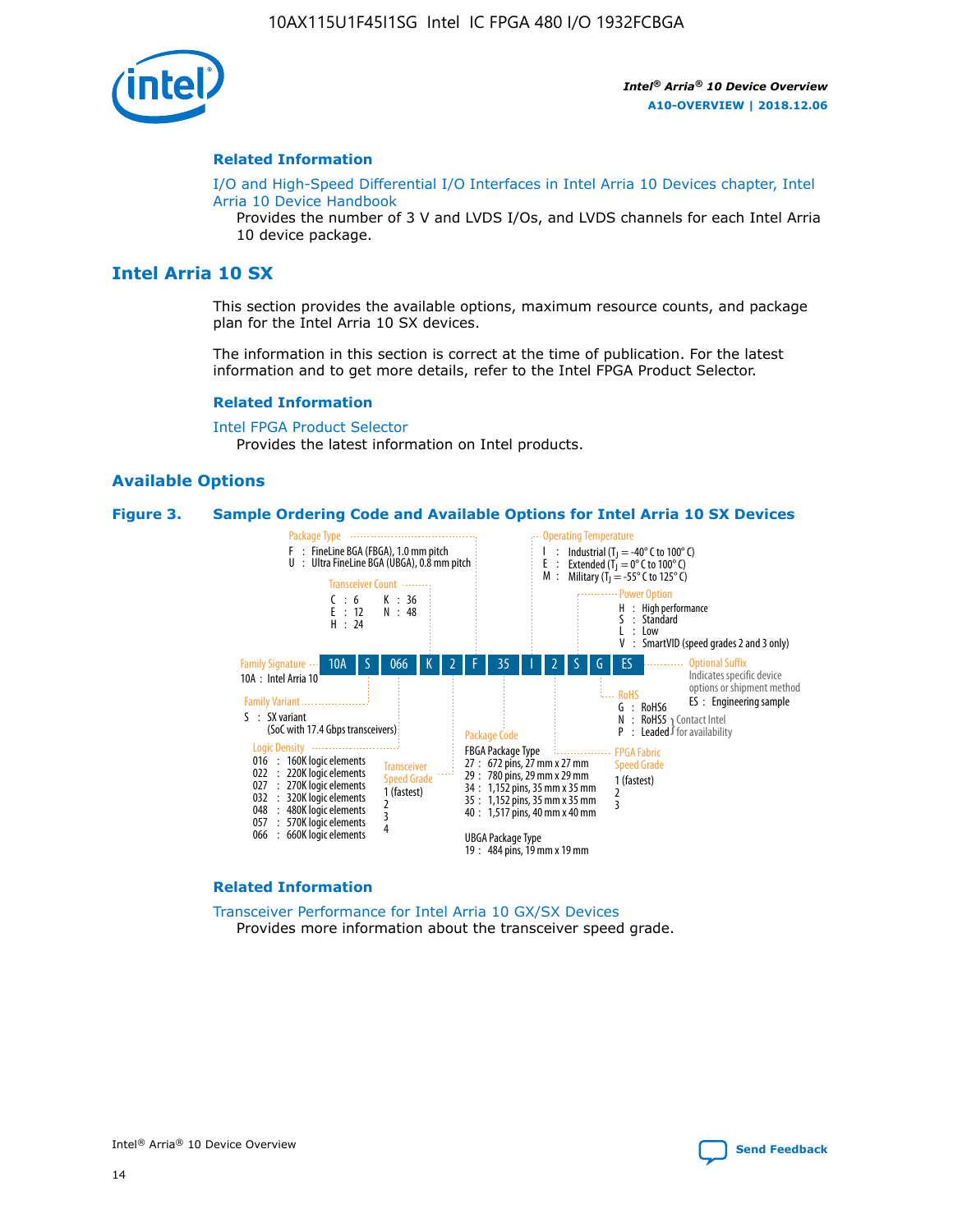

# **Maximum Resources**

## **Table 12. Maximum Resource Counts for Intel Arria 10 SX Devices**

| <b>Resource</b>                   |                         | <b>Product Line</b> |               |                |                |                |                |                |  |  |  |
|-----------------------------------|-------------------------|---------------------|---------------|----------------|----------------|----------------|----------------|----------------|--|--|--|
|                                   |                         | <b>SX 160</b>       | <b>SX 220</b> | <b>SX 270</b>  | <b>SX 320</b>  | <b>SX 480</b>  | <b>SX 570</b>  | <b>SX 660</b>  |  |  |  |
| Logic Elements (LE) (K)           |                         | 160                 | 220           | 270            | 320            | 480            | 570            | 660            |  |  |  |
| <b>ALM</b>                        |                         | 61,510              | 80,330        | 101,620        | 119,900        | 183,590        | 217,080        | 251,680        |  |  |  |
| Register                          |                         | 246,040             | 321,320       | 406,480        | 479,600        | 734,360        | 868,320        | 1,006,720      |  |  |  |
| Memory (Kb)                       | M <sub>20</sub> K       | 8,800               | 11,740        | 15,000         | 17,820         | 28,620         | 36,000         | 42,620         |  |  |  |
|                                   | <b>MLAB</b>             | 1,050               | 1,690         | 2,452          | 2,727          | 4,164          | 5,096          | 5,788          |  |  |  |
| Variable-precision DSP Block      |                         | 156                 | 192           | 830            | 985            | 1,368          | 1,523          | 1,687          |  |  |  |
| 18 x 19 Multiplier                |                         | 312                 | 384           | 1,660          | 1,970          | 2,736          | 3,046          | 3,374          |  |  |  |
| PLL                               | Fractional<br>Synthesis | 6                   | 6             | 8              | 8              | 12             | 16             | 16             |  |  |  |
|                                   | I/O                     | 6                   | 6             | 8              | 8              | 12             | 16             | 16             |  |  |  |
| 17.4 Gbps Transceiver             |                         | 12                  | 12            | 24             | 24             | 36             | 48             | 48             |  |  |  |
| GPIO <sup>(8)</sup>               |                         | 288                 | 288           | 384            | 384            | 492            | 696            | 696            |  |  |  |
| LVDS Pair $(9)$                   |                         | 120                 | 120           | 168            | 168            | 174            | 324            | 324            |  |  |  |
| PCIe Hard IP Block                |                         | $\mathbf{1}$        | $\mathbf{1}$  | $\overline{2}$ | $\overline{2}$ | $\overline{2}$ | $\overline{2}$ | $\overline{2}$ |  |  |  |
| Hard Memory Controller            |                         | 6                   | 6             | 8              | 8              | 12             | 16             | 16             |  |  |  |
| ARM Cortex-A9 MPCore<br>Processor |                         | Yes                 | Yes           | Yes            | Yes            | Yes            | Yes            | <b>Yes</b>     |  |  |  |

# **Package Plan**

## **Table 13. Package Plan for Intel Arria 10 SX Devices (U19, F27, F29, and F34)**

Refer to I/O and High Speed I/O in Intel Arria 10 Devices chapter for the number of 3 V I/O, LVDS I/O, and LVDS channels in each device package.

| <b>Product Line</b> | U19<br>$(19 \text{ mm} \times 19 \text{ mm})$<br>484-pin UBGA) |                    | <b>F27</b><br>$(27 \text{ mm} \times 27 \text{ mm})$<br>672-pin FBGA) |           | <b>F29</b><br>$(29 \text{ mm} \times 29 \text{ mm})$<br>780-pin FBGA) |             |            | <b>F34</b><br>$(35 \text{ mm} \times 35 \text{ mm})$<br><b>1152-pin FBGA)</b> |             |           |                    |             |
|---------------------|----------------------------------------------------------------|--------------------|-----------------------------------------------------------------------|-----------|-----------------------------------------------------------------------|-------------|------------|-------------------------------------------------------------------------------|-------------|-----------|--------------------|-------------|
|                     | 3V<br>I/O                                                      | <b>LVDS</b><br>I/O | <b>XCVR</b>                                                           | 3V<br>I/O | <b>LVDS</b><br>I/O                                                    | <b>XCVR</b> | 3 V<br>I/O | <b>LVDS</b><br>I/O                                                            | <b>XCVR</b> | 3V<br>I/O | <b>LVDS</b><br>I/O | <b>XCVR</b> |
| SX 160              | 48                                                             | 144                | 6                                                                     | 48        | 192                                                                   | 12          | 48         | 240                                                                           | 12          | –         |                    |             |
| SX 220              | 48                                                             | 144                | 6                                                                     | 48        | 192                                                                   | 12          | 48         | 240                                                                           | 12          |           |                    |             |
| SX 270              |                                                                |                    |                                                                       | 48        | 192                                                                   | 12          | 48         | 312                                                                           | 12          | 48        | 336                | 24          |
| SX 320              |                                                                |                    |                                                                       | 48        | 192                                                                   | 12          | 48         | 312                                                                           | 12          | 48        | 336                | 24          |
|                     | continued                                                      |                    |                                                                       |           |                                                                       |             |            |                                                                               |             |           |                    |             |

 $(8)$  The number of GPIOs does not include transceiver I/Os. In the Intel Quartus Prime software, the number of user I/Os includes transceiver I/Os.

 $(9)$  Each LVDS I/O pair can be used as differential input or output.

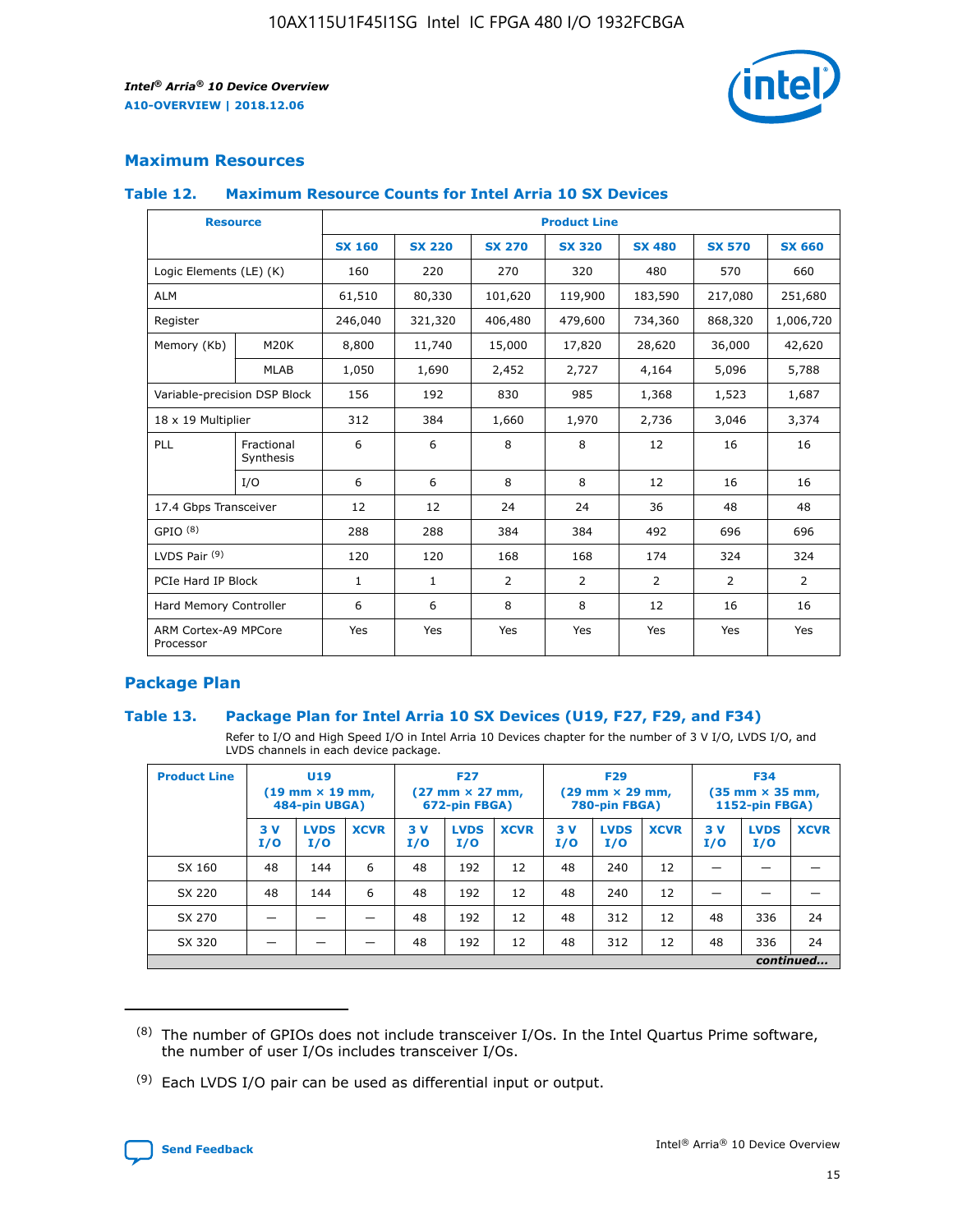

| <b>Product Line</b> | U <sub>19</sub><br>$(19 \text{ mm} \times 19 \text{ mm})$<br>484-pin UBGA) |                    | <b>F27</b><br>$(27 \text{ mm} \times 27 \text{ mm})$<br>672-pin FBGA) |           |                    | <b>F29</b><br>$(29$ mm $\times$ 29 mm,<br>780-pin FBGA) |           |                    | <b>F34</b><br>$(35$ mm $\times$ 35 mm,<br><b>1152-pin FBGA)</b> |            |                    |             |
|---------------------|----------------------------------------------------------------------------|--------------------|-----------------------------------------------------------------------|-----------|--------------------|---------------------------------------------------------|-----------|--------------------|-----------------------------------------------------------------|------------|--------------------|-------------|
|                     | 3 V<br>I/O                                                                 | <b>LVDS</b><br>I/O | <b>XCVR</b>                                                           | 3V<br>I/O | <b>LVDS</b><br>I/O | <b>XCVR</b>                                             | 3V<br>I/O | <b>LVDS</b><br>I/O | <b>XCVR</b>                                                     | 3 V<br>I/O | <b>LVDS</b><br>I/O | <b>XCVR</b> |
| SX 480              |                                                                            |                    |                                                                       |           |                    |                                                         | 48        | 312                | 12                                                              | 48         | 444                | 24          |
| SX 570              |                                                                            |                    |                                                                       |           |                    |                                                         |           |                    |                                                                 | 48         | 444                | 24          |
| SX 660              |                                                                            |                    |                                                                       |           |                    |                                                         |           |                    |                                                                 | 48         | 444                | 24          |

## **Table 14. Package Plan for Intel Arria 10 SX Devices (F35, KF40, and NF40)**

Refer to I/O and High Speed I/O in Intel Arria 10 Devices chapter for the number of 3 V I/O, LVDS I/O, and LVDS channels in each device package.

| <b>Product Line</b> | <b>F35</b><br>(35 mm × 35 mm,<br><b>1152-pin FBGA)</b> |          |             |                                           | <b>KF40</b><br>(40 mm × 40 mm,<br>1517-pin FBGA) |    | <b>NF40</b><br>$(40 \text{ mm} \times 40 \text{ mm})$<br>1517-pin FBGA) |          |             |  |
|---------------------|--------------------------------------------------------|----------|-------------|-------------------------------------------|--------------------------------------------------|----|-------------------------------------------------------------------------|----------|-------------|--|
|                     | 3 V I/O                                                | LVDS I/O | <b>XCVR</b> | <b>LVDS I/O</b><br>3 V I/O<br><b>XCVR</b> |                                                  |    | 3 V I/O                                                                 | LVDS I/O | <b>XCVR</b> |  |
| SX 270              | 48                                                     | 336      | 24          |                                           |                                                  |    |                                                                         |          |             |  |
| SX 320              | 48                                                     | 336      | 24          |                                           |                                                  |    |                                                                         |          |             |  |
| SX 480              | 48                                                     | 348      | 36          |                                           |                                                  |    |                                                                         |          |             |  |
| SX 570              | 48                                                     | 348      | 36          | 96                                        | 600                                              | 36 | 48                                                                      | 540      | 48          |  |
| SX 660              | 48                                                     | 348      | 36          | 96                                        | 600                                              | 36 | 48                                                                      | 540      | 48          |  |

# **Related Information**

[I/O and High-Speed Differential I/O Interfaces in Intel Arria 10 Devices chapter, Intel](https://www.intel.com/content/www/us/en/programmable/documentation/sam1403482614086.html#sam1403482030321) [Arria 10 Device Handbook](https://www.intel.com/content/www/us/en/programmable/documentation/sam1403482614086.html#sam1403482030321)

Provides the number of 3 V and LVDS I/Os, and LVDS channels for each Intel Arria 10 device package.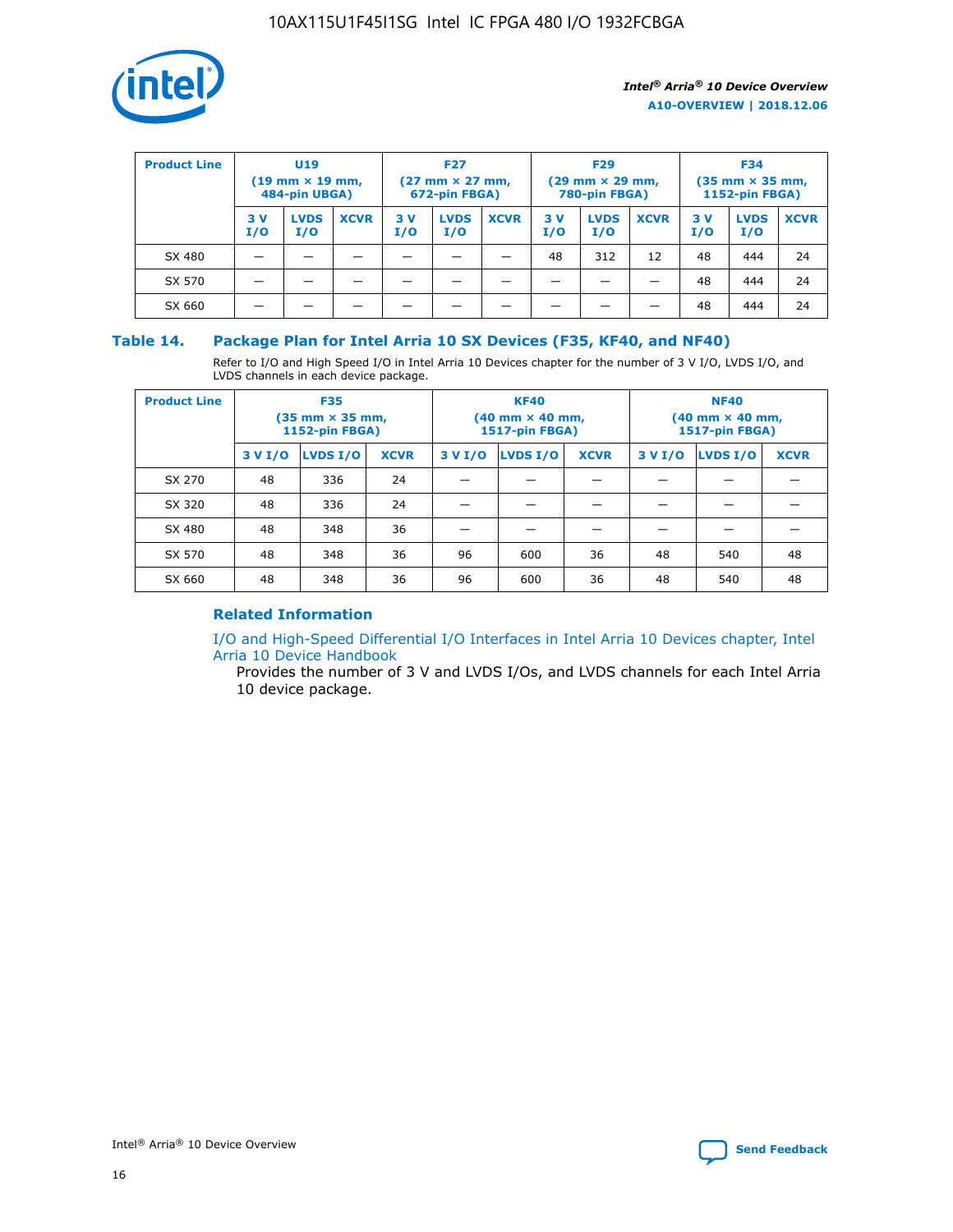

# **I/O Vertical Migration for Intel Arria 10 Devices**

#### **Figure 4. Migration Capability Across Intel Arria 10 Product Lines**

- The arrows indicate the migration paths. The devices included in each vertical migration path are shaded. Devices with fewer resources in the same path have lighter shades.
- To achieve the full I/O migration across product lines in the same migration path, restrict I/Os and transceivers usage to match the product line with the lowest I/O and transceiver counts.
- An LVDS I/O bank in the source device may be mapped to a 3 V I/O bank in the target device. To use memory interface clock frequency higher than 533 MHz, assign external memory interface pins only to banks that are LVDS I/O in both devices.
- There may be nominal 0.15 mm package height difference between some product lines in the same package type.
	- **Variant Product Line Package U19 F27 F29 F34 F35 KF40 NF40 RF40 NF45 SF45 UF45** Intel® Arria® 10 GX GX 160 GX 220 GX 270 GX 320 GX 480 GX 570 GX 660 GX 900 GX 1150 Intel Arria 10 GT GT 900 GT 1150 Intel Arria 10 SX SX 160 SX 220 SX 270 SX 320 SX 480 SX 570 SX 660
- Some migration paths are not shown in the Intel Quartus Prime software **Pin Migration View**.

*Note:* To verify the pin migration compatibility, use the **Pin Migration View** window in the Intel Quartus Prime software Pin Planner.

# **Adaptive Logic Module**

Intel Arria 10 devices use a 20 nm ALM as the basic building block of the logic fabric.

The ALM architecture is the same as the previous generation FPGAs, allowing for efficient implementation of logic functions and easy conversion of IP between the device generations.

The ALM, as shown in following figure, uses an 8-input fracturable look-up table (LUT) with four dedicated registers to help improve timing closure in register-rich designs and achieve an even higher design packing capability than the traditional two-register per LUT architecture.

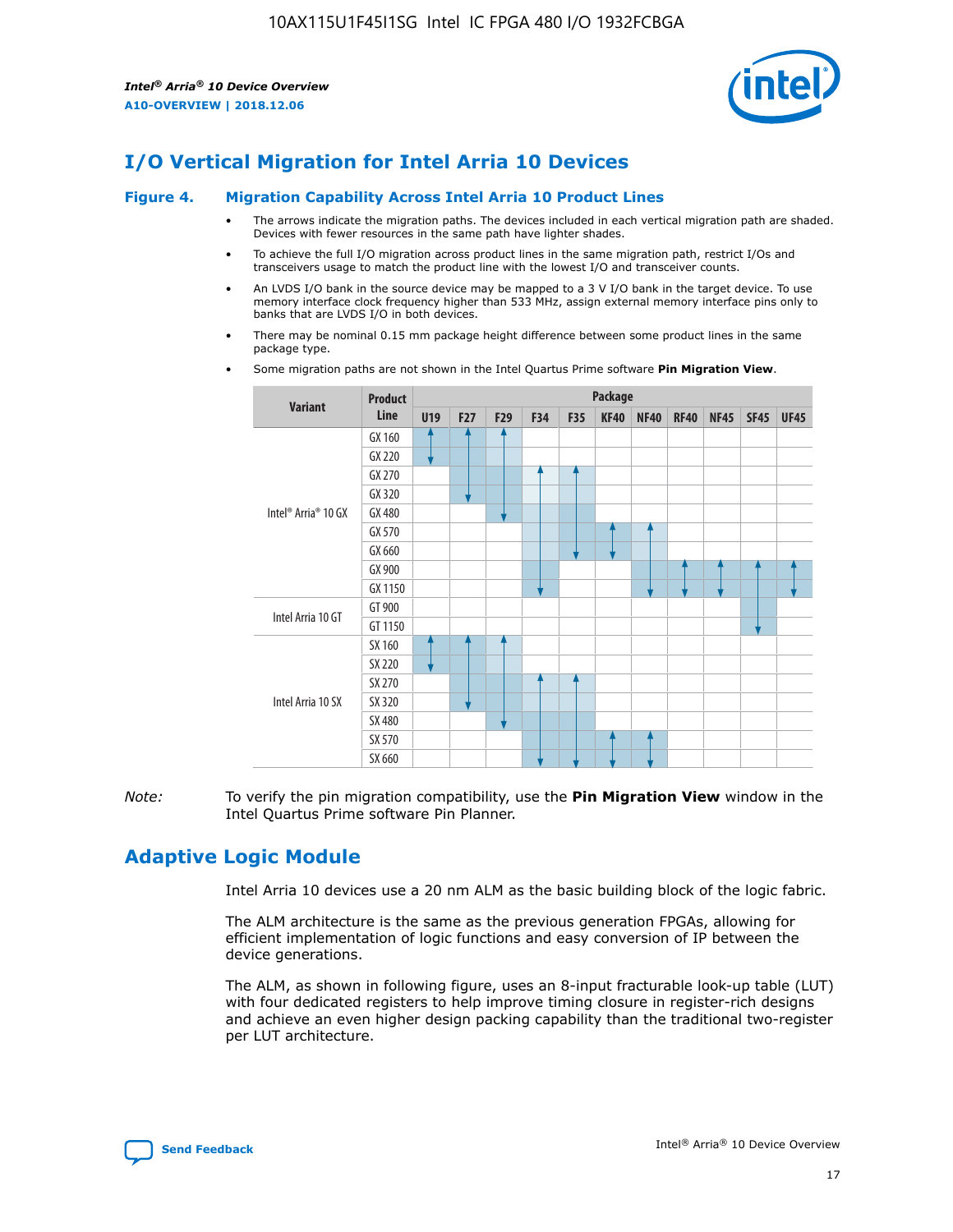

**Figure 5. ALM for Intel Arria 10 Devices**



The Intel Quartus Prime software optimizes your design according to the ALM logic structure and automatically maps legacy designs into the Intel Arria 10 ALM architecture.

# **Variable-Precision DSP Block**

The Intel Arria 10 variable precision DSP blocks support fixed-point arithmetic and floating-point arithmetic.

Features for fixed-point arithmetic:

- High-performance, power-optimized, and fully registered multiplication operations
- 18-bit and 27-bit word lengths
- Two 18 x 19 multipliers or one 27 x 27 multiplier per DSP block
- Built-in addition, subtraction, and 64-bit double accumulation register to combine multiplication results
- Cascading 19-bit or 27-bit when pre-adder is disabled and cascading 18-bit when pre-adder is used to form the tap-delay line for filtering applications
- Cascading 64-bit output bus to propagate output results from one block to the next block without external logic support
- Hard pre-adder supported in 19-bit and 27-bit modes for symmetric filters
- Internal coefficient register bank in both 18-bit and 27-bit modes for filter implementation
- 18-bit and 27-bit systolic finite impulse response (FIR) filters with distributed output adder
- Biased rounding support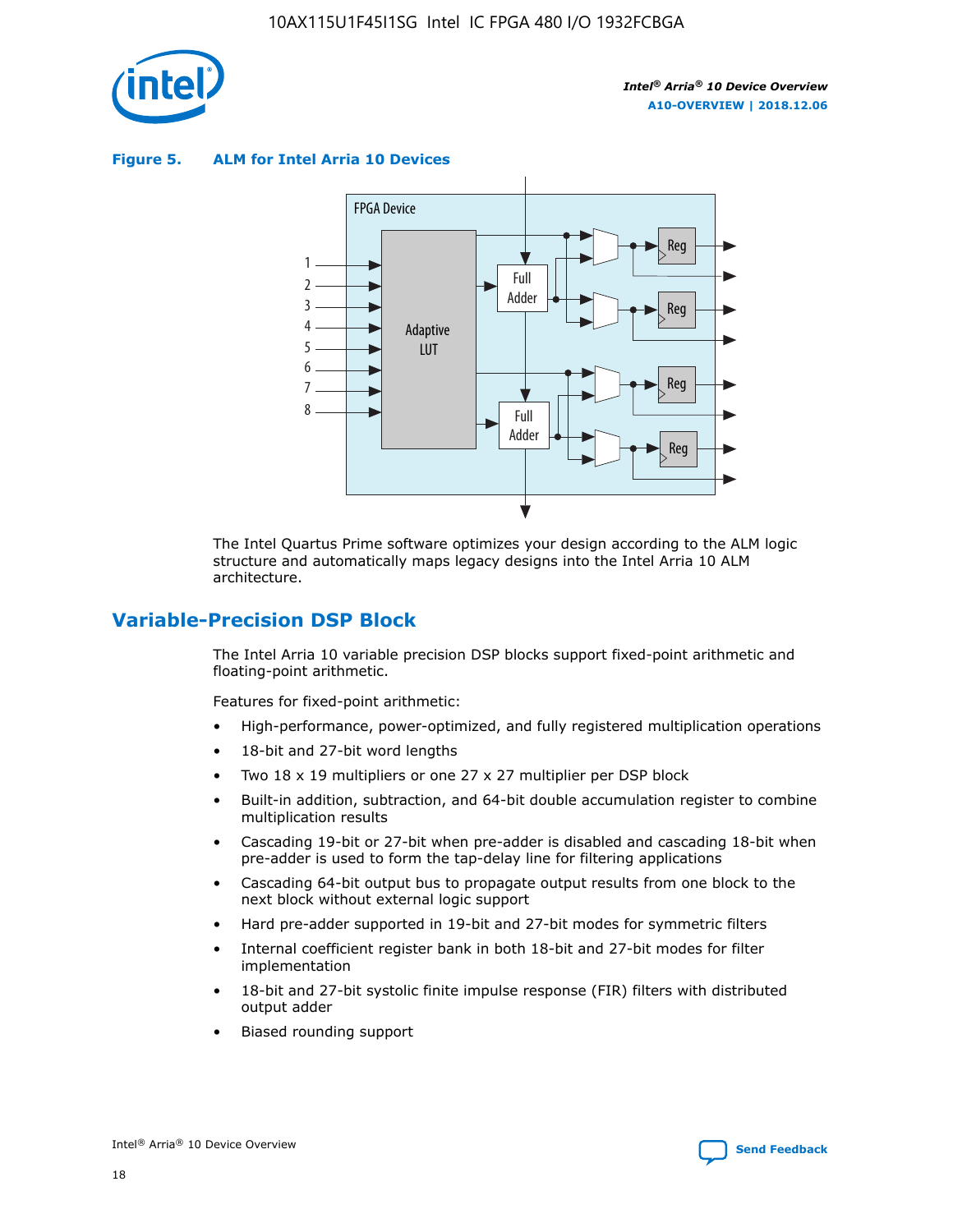

Features for floating-point arithmetic:

- A completely hardened architecture that supports multiplication, addition, subtraction, multiply-add, and multiply-subtract
- Multiplication with accumulation capability and a dynamic accumulator reset control
- Multiplication with cascade summation capability
- Multiplication with cascade subtraction capability
- Complex multiplication
- Direct vector dot product
- Systolic FIR filter

## **Table 15. Variable-Precision DSP Block Configurations for Intel Arria 10 Devices**

| <b>Usage Example</b>                                       | <b>Multiplier Size (Bit)</b>    | <b>DSP Block Resources</b> |
|------------------------------------------------------------|---------------------------------|----------------------------|
| Medium precision fixed point                               | Two 18 x 19                     |                            |
| High precision fixed or Single precision<br>floating point | One 27 x 27                     |                            |
| Fixed point FFTs                                           | One 19 x 36 with external adder |                            |
| Very high precision fixed point                            | One 36 x 36 with external adder |                            |
| Double precision floating point                            | One 54 x 54 with external adder | 4                          |

#### **Table 16. Resources for Fixed-Point Arithmetic in Intel Arria 10 Devices**

The table lists the variable-precision DSP resources by bit precision for each Intel Arria 10 device.

| <b>Variant</b>        | <b>Product Line</b> | <b>Variable-</b><br>precision<br><b>DSP Block</b> | <b>Independent Input and Output</b><br><b>Multiplications Operator</b> |                                     | 18 x 19<br><b>Multiplier</b><br><b>Adder Sum</b> | $18 \times 18$<br><b>Multiplier</b><br><b>Adder</b> |
|-----------------------|---------------------|---------------------------------------------------|------------------------------------------------------------------------|-------------------------------------|--------------------------------------------------|-----------------------------------------------------|
|                       |                     |                                                   | 18 x 19<br><b>Multiplier</b>                                           | $27 \times 27$<br><b>Multiplier</b> | <b>Mode</b>                                      | <b>Summed with</b><br>36 bit Input                  |
| AIntel Arria 10<br>GX | GX 160              | 156                                               | 312                                                                    | 156                                 | 156                                              | 156                                                 |
|                       | GX 220              | 192                                               | 384                                                                    | 192                                 | 192                                              | 192                                                 |
|                       | GX 270              | 830                                               | 1,660                                                                  | 830                                 | 830                                              | 830                                                 |
|                       | GX 320              | 984                                               | 1,968                                                                  | 984                                 | 984                                              | 984                                                 |
|                       | GX 480              | 1,368                                             | 2,736                                                                  | 1,368                               | 1,368                                            | 1,368                                               |
|                       | GX 570              | 1,523                                             | 3,046                                                                  | 1,523                               | 1,523                                            | 1,523                                               |
|                       | GX 660              | 1,687                                             | 3,374                                                                  | 1,687                               | 1,687                                            | 1,687                                               |
|                       | GX 900              | 1,518                                             | 3,036                                                                  | 1,518                               | 1,518                                            | 1,518                                               |
|                       | GX 1150             | 1,518                                             | 3,036                                                                  | 1,518                               | 1,518                                            | 1,518                                               |
| Intel Arria 10        | GT 900              | 1,518                                             | 3,036                                                                  | 1,518                               | 1,518                                            | 1,518                                               |
| GT                    | GT 1150             | 1,518                                             | 3,036                                                                  | 1,518                               | 1,518                                            | 1,518                                               |
| Intel Arria 10        | SX 160              | 156                                               | 312                                                                    | 156                                 | 156                                              | 156                                                 |
| <b>SX</b>             | SX 220              | 192                                               | 384                                                                    | 192                                 | 192                                              | 192                                                 |
|                       | SX 270              | 830                                               | 1,660                                                                  | 830                                 | 830                                              | 830                                                 |
|                       |                     |                                                   |                                                                        |                                     |                                                  | continued                                           |

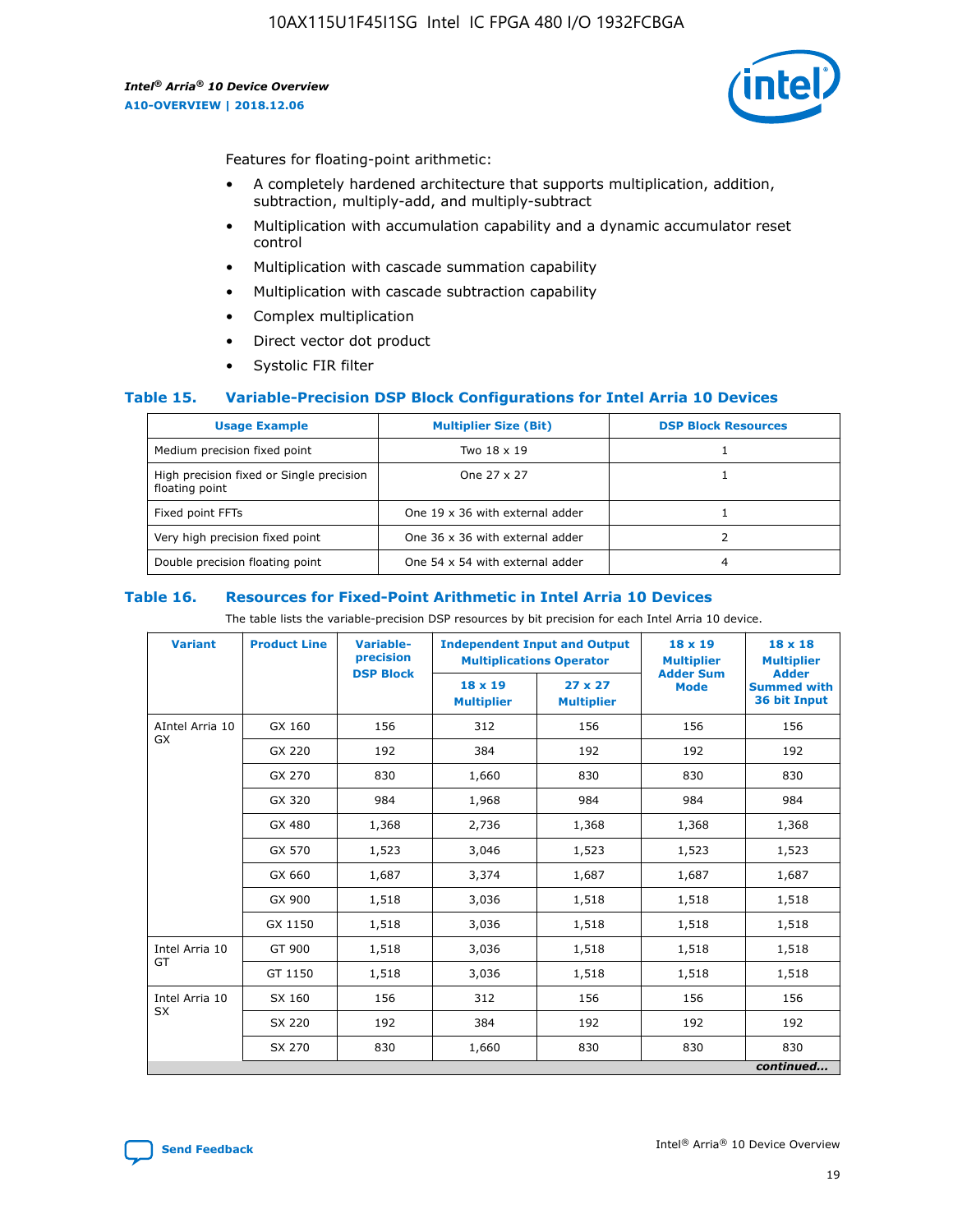

| <b>Variant</b> | <b>Product Line</b> | Variable-<br>precision | <b>Multiplications Operator</b>     | <b>Independent Input and Output</b> | $18 \times 19$<br><b>Multiplier</b> | $18 \times 18$<br><b>Multiplier</b><br><b>Adder</b> |  |
|----------------|---------------------|------------------------|-------------------------------------|-------------------------------------|-------------------------------------|-----------------------------------------------------|--|
|                |                     | <b>DSP Block</b>       | $18 \times 19$<br><b>Multiplier</b> | $27 \times 27$<br><b>Multiplier</b> | <b>Adder Sum</b><br><b>Mode</b>     | <b>Summed with</b><br>36 bit Input                  |  |
|                | SX 320              | 984                    | 1,968                               | 984                                 | 984                                 | 984                                                 |  |
|                | SX 480              | 1,368                  | 2,736                               | 1,368                               | 1,368                               | 1,368                                               |  |
|                | SX 570              | 1,523                  | 3,046                               | 1,523                               | 1,523                               | 1,523                                               |  |
|                | SX 660              | 1,687                  | 3,374                               | 1,687                               | 1,687                               | 1,687                                               |  |

# **Table 17. Resources for Floating-Point Arithmetic in Intel Arria 10 Devices**

The table lists the variable-precision DSP resources by bit precision for each Intel Arria 10 device.

| <b>Variant</b> | <b>Product Line</b> | <b>Variable-</b><br>precision<br><b>DSP Block</b> | <b>Single</b><br><b>Precision</b><br><b>Floating-Point</b><br><b>Multiplication</b><br><b>Mode</b> | <b>Single-Precision</b><br><b>Floating-Point</b><br><b>Adder Mode</b> | Single-<br><b>Precision</b><br><b>Floating-Point</b><br><b>Multiply</b><br><b>Accumulate</b><br><b>Mode</b> | <b>Peak</b><br><b>Giga Floating-</b><br><b>Point</b><br><b>Operations</b><br>per Second<br>(GFLOPs) |
|----------------|---------------------|---------------------------------------------------|----------------------------------------------------------------------------------------------------|-----------------------------------------------------------------------|-------------------------------------------------------------------------------------------------------------|-----------------------------------------------------------------------------------------------------|
| Intel Arria 10 | GX 160              | 156                                               | 156                                                                                                | 156                                                                   | 156                                                                                                         | 140                                                                                                 |
| GX             | GX 220              | 192                                               | 192                                                                                                | 192                                                                   | 192                                                                                                         | 173                                                                                                 |
|                | GX 270              | 830                                               | 830                                                                                                | 830                                                                   | 830                                                                                                         | 747                                                                                                 |
|                | GX 320              | 984                                               | 984                                                                                                | 984                                                                   | 984                                                                                                         | 886                                                                                                 |
|                | GX 480              | 1,369                                             | 1,368                                                                                              | 1,368                                                                 | 1,368                                                                                                       | 1,231                                                                                               |
|                | GX 570              | 1,523                                             | 1,523                                                                                              | 1,523                                                                 | 1,523                                                                                                       | 1,371                                                                                               |
|                | GX 660              | 1,687                                             | 1,687                                                                                              | 1,687                                                                 | 1,687                                                                                                       | 1,518                                                                                               |
|                | GX 900              | 1,518                                             | 1,518                                                                                              | 1,518                                                                 | 1,518                                                                                                       | 1,366                                                                                               |
|                | GX 1150             | 1,518                                             | 1,518                                                                                              | 1,518                                                                 | 1,518                                                                                                       | 1,366                                                                                               |
| Intel Arria 10 | GT 900              | 1,518                                             | 1,518                                                                                              | 1,518                                                                 | 1,518                                                                                                       | 1,366                                                                                               |
| GT             | GT 1150             | 1,518                                             | 1,518                                                                                              | 1,518                                                                 | 1,518                                                                                                       | 1,366                                                                                               |
| Intel Arria 10 | SX 160              | 156                                               | 156                                                                                                | 156                                                                   | 156                                                                                                         | 140                                                                                                 |
| <b>SX</b>      | SX 220              | 192                                               | 192                                                                                                | 192                                                                   | 192                                                                                                         | 173                                                                                                 |
|                | SX 270              | 830                                               | 830                                                                                                | 830                                                                   | 830                                                                                                         | 747                                                                                                 |
|                | SX 320              | 984                                               | 984                                                                                                | 984                                                                   | 984                                                                                                         | 886                                                                                                 |
|                | SX 480              | 1,369                                             | 1,368                                                                                              | 1,368                                                                 | 1,368                                                                                                       | 1,231                                                                                               |
|                | SX 570              | 1,523                                             | 1,523                                                                                              | 1,523                                                                 | 1,523                                                                                                       | 1,371                                                                                               |
|                | SX 660              | 1,687                                             | 1,687                                                                                              | 1,687                                                                 | 1,687                                                                                                       | 1,518                                                                                               |

# **Embedded Memory Blocks**

The embedded memory blocks in the devices are flexible and designed to provide an optimal amount of small- and large-sized memory arrays to fit your design requirements.

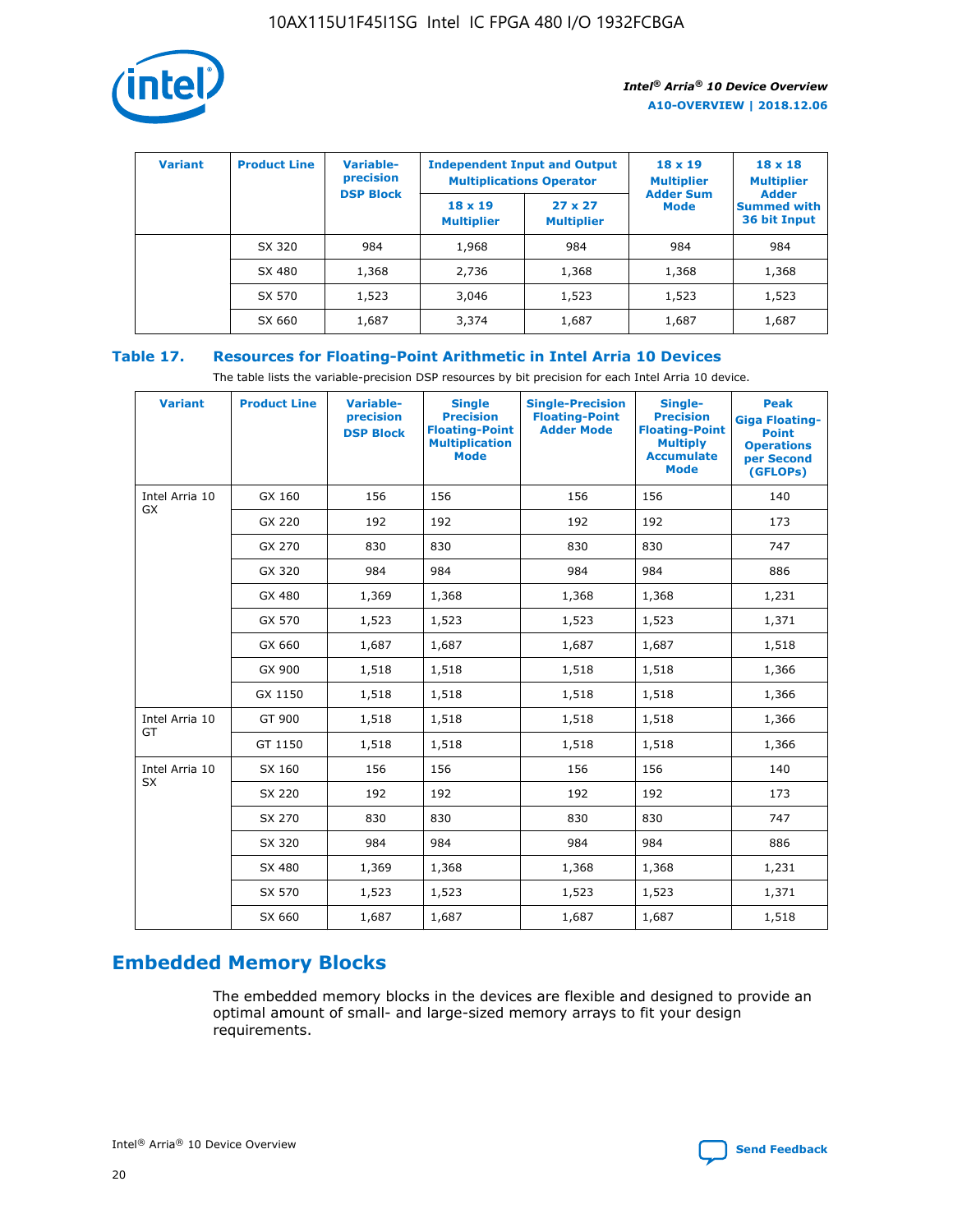

# **Types of Embedded Memory**

The Intel Arria 10 devices contain two types of memory blocks:

- 20 Kb M20K blocks—blocks of dedicated memory resources. The M20K blocks are ideal for larger memory arrays while still providing a large number of independent ports.
- 640 bit memory logic array blocks (MLABs)—enhanced memory blocks that are configured from dual-purpose logic array blocks (LABs). The MLABs are ideal for wide and shallow memory arrays. The MLABs are optimized for implementation of shift registers for digital signal processing (DSP) applications, wide and shallow FIFO buffers, and filter delay lines. Each MLAB is made up of ten adaptive logic modules (ALMs). In the Intel Arria 10 devices, you can configure these ALMs as ten 32 x 2 blocks, giving you one 32 x 20 simple dual-port SRAM block per MLAB.

# **Embedded Memory Capacity in Intel Arria 10 Devices**

|                   | <b>Product</b> |              | <b>M20K</b>         | <b>MLAB</b>  |                     | <b>Total RAM Bit</b> |
|-------------------|----------------|--------------|---------------------|--------------|---------------------|----------------------|
| <b>Variant</b>    | <b>Line</b>    | <b>Block</b> | <b>RAM Bit (Kb)</b> | <b>Block</b> | <b>RAM Bit (Kb)</b> | (Kb)                 |
| Intel Arria 10 GX | GX 160         | 440          | 8,800               | 1,680        | 1,050               | 9,850                |
|                   | GX 220         | 587          | 11,740              | 2,703        | 1,690               | 13,430               |
|                   | GX 270         | 750          | 15,000              | 3,922        | 2,452               | 17,452               |
|                   | GX 320         | 891          | 17,820              | 4,363        | 2,727               | 20,547               |
|                   | GX 480         | 1,431        | 28,620              | 6,662        | 4,164               | 32,784               |
|                   | GX 570         | 1,800        | 36,000              | 8,153        | 5,096               | 41,096               |
|                   | GX 660         | 2,131        | 42,620              | 9,260        | 5,788               | 48,408               |
|                   | GX 900         | 2,423        | 48,460              | 15,017       | 9,386               | 57,846               |
|                   | GX 1150        | 2,713        | 54,260              | 20,774       | 12,984              | 67,244               |
| Intel Arria 10 GT | GT 900         | 2,423        | 48,460              | 15,017       | 9,386               | 57,846               |
|                   | GT 1150        | 2,713        | 54,260              | 20,774       | 12,984              | 67,244               |
| Intel Arria 10 SX | SX 160         | 440          | 8,800               | 1,680        | 1,050               | 9,850                |
|                   | SX 220         | 587          | 11,740              | 2,703        | 1,690               | 13,430               |
|                   | SX 270         | 750          | 15,000              | 3,922        | 2,452               | 17,452               |
|                   | SX 320         | 891          | 17,820              | 4,363        | 2,727               | 20,547               |
|                   | SX 480         | 1,431        | 28,620              | 6,662        | 4,164               | 32,784               |
|                   | SX 570         | 1,800        | 36,000              | 8,153        | 5,096               | 41,096               |
|                   | SX 660         | 2,131        | 42,620              | 9,260        | 5,788               | 48,408               |

#### **Table 18. Embedded Memory Capacity and Distribution in Intel Arria 10 Devices**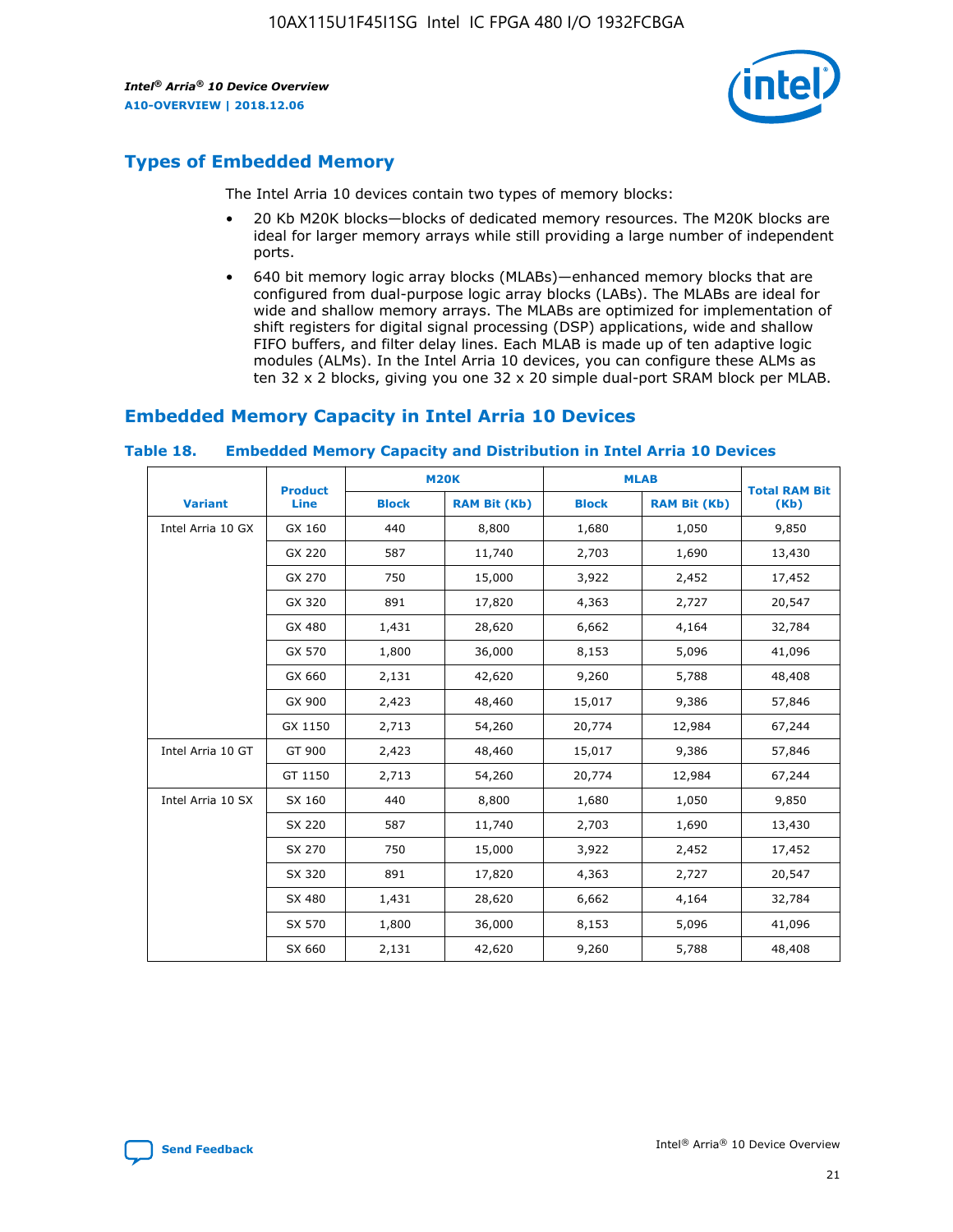

# **Embedded Memory Configurations for Single-port Mode**

#### **Table 19. Single-port Embedded Memory Configurations for Intel Arria 10 Devices**

This table lists the maximum configurations supported for single-port RAM and ROM modes.

| <b>Memory Block</b> | Depth (bits) | <b>Programmable Width</b> |
|---------------------|--------------|---------------------------|
| MLAB                | 32           | x16, x18, or x20          |
|                     | 64(10)       | x8, x9, x10               |
| M20K                | 512          | x40, x32                  |
|                     | 1K           | x20, x16                  |
|                     | 2K           | x10, x8                   |
|                     | 4K           | x5, x4                    |
|                     | 8K           | x2                        |
|                     | 16K          | x1                        |

# **Clock Networks and PLL Clock Sources**

The clock network architecture is based on Intel's global, regional, and peripheral clock structure. This clock structure is supported by dedicated clock input pins, fractional clock synthesis PLLs, and integer I/O PLLs.

# **Clock Networks**

The Intel Arria 10 core clock networks are capable of up to 800 MHz fabric operation across the full industrial temperature range. For the external memory interface, the clock network supports the hard memory controller with speeds up to 2,400 Mbps in a quarter-rate transfer.

To reduce power consumption, the Intel Quartus Prime software identifies all unused sections of the clock network and powers them down.

# **Fractional Synthesis and I/O PLLs**

Intel Arria 10 devices contain up to 32 fractional synthesis PLLs and up to 16 I/O PLLs that are available for both specific and general purpose uses in the core:

- Fractional synthesis PLLs—located in the column adjacent to the transceiver blocks
- I/O PLLs—located in each bank of the 48 I/Os

## **Fractional Synthesis PLLs**

You can use the fractional synthesis PLLs to:

- Reduce the number of oscillators that are required on your board
- Reduce the number of clock pins that are used in the device by synthesizing multiple clock frequencies from a single reference clock source

<sup>(10)</sup> Supported through software emulation and consumes additional MLAB blocks.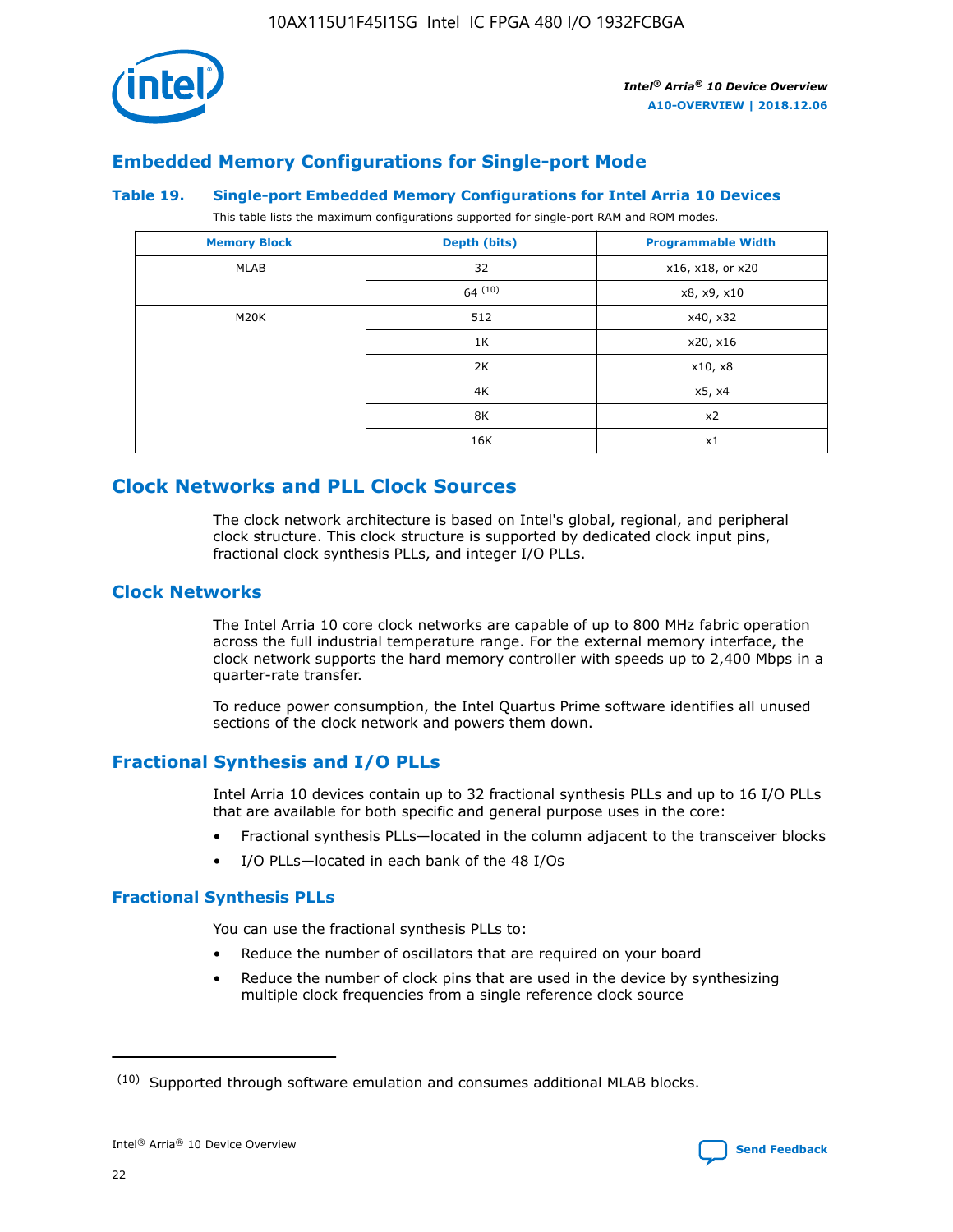

The fractional synthesis PLLs support the following features:

- Reference clock frequency synthesis for transceiver CMU and Advanced Transmit (ATX) PLLs
- Clock network delay compensation
- Zero-delay buffering
- Direct transmit clocking for transceivers
- Independently configurable into two modes:
	- Conventional integer mode equivalent to the general purpose PLL
	- Enhanced fractional mode with third order delta-sigma modulation
- PLL cascading

## **I/O PLLs**

The integer mode I/O PLLs are located in each bank of 48 I/Os. You can use the I/O PLLs to simplify the design of external memory and high-speed LVDS interfaces.

In each I/O bank, the I/O PLLs are adjacent to the hard memory controllers and LVDS SERDES. Because these PLLs are tightly coupled with the I/Os that need to use them, it makes it easier to close timing.

You can use the I/O PLLs for general purpose applications in the core such as clock network delay compensation and zero-delay buffering.

Intel Arria 10 devices support PLL-to-PLL cascading.

# **FPGA General Purpose I/O**

Intel Arria 10 devices offer highly configurable GPIOs. Each I/O bank contains 48 general purpose I/Os and a high-efficiency hard memory controller.

The following list describes the features of the GPIOs:

- Consist of 3 V I/Os for high-voltage application and LVDS I/Os for differential signaling
	- Up to two 3 V I/O banks, available in some devices, that support up to 3 V I/O standards
	- LVDS I/O banks that support up to 1.8 V I/O standards
- Support a wide range of single-ended and differential I/O interfaces
- LVDS speeds up to 1.6 Gbps
- Each LVDS pair of pins has differential input and output buffers, allowing you to configure the LVDS direction for each pair.
- Programmable bus hold and weak pull-up
- Programmable differential output voltage  $(V_{OD})$  and programmable pre-emphasis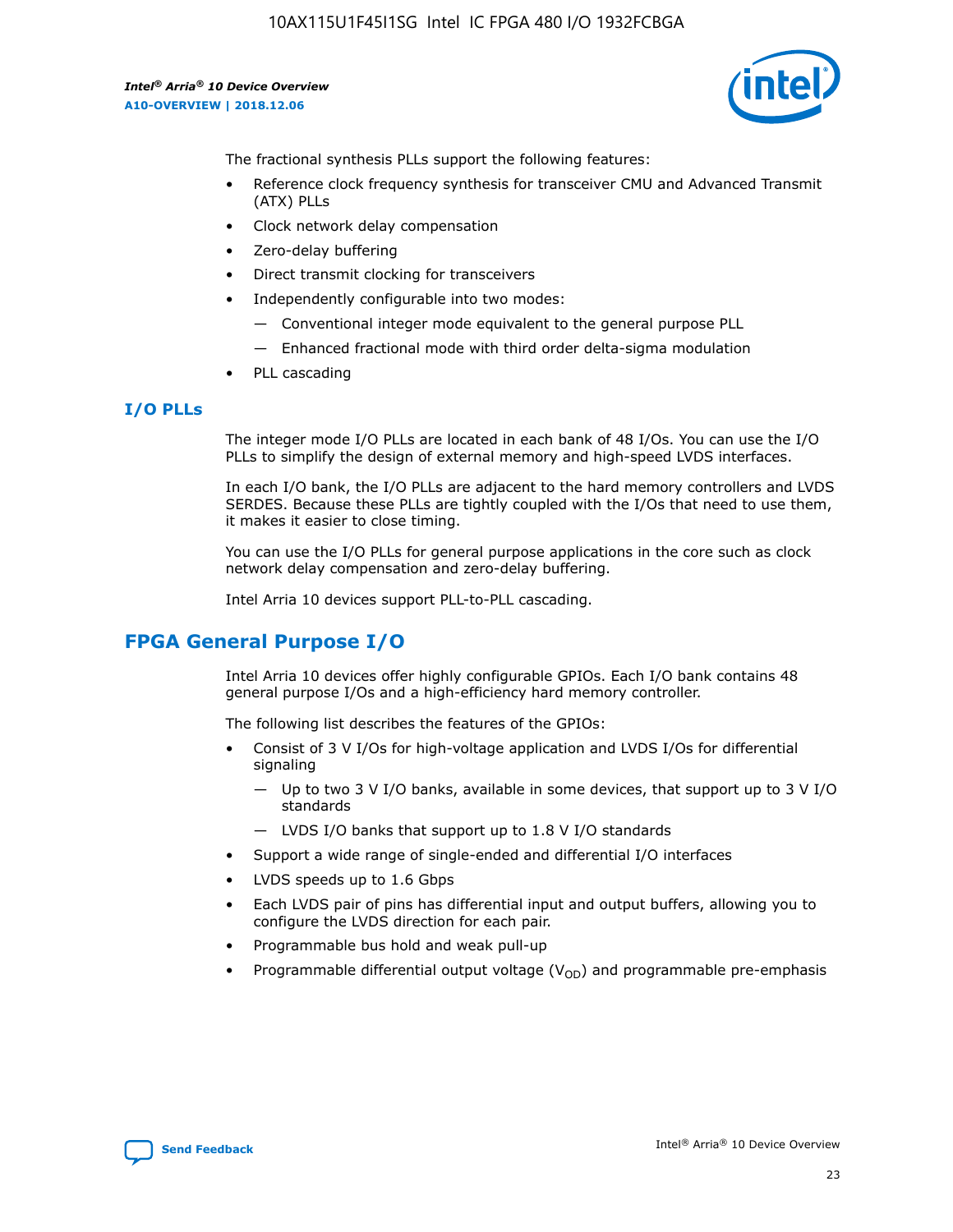

- Series (R<sub>S</sub>) and parallel (R<sub>T</sub>) on-chip termination (OCT) for all I/O banks with OCT calibration to limit the termination impedance variation
- On-chip dynamic termination that has the ability to swap between series and parallel termination, depending on whether there is read or write on a common bus for signal integrity
- Easy timing closure support using the hard read FIFO in the input register path, and delay-locked loop (DLL) delay chain with fine and coarse architecture

# **External Memory Interface**

Intel Arria 10 devices offer massive external memory bandwidth, with up to seven 32 bit DDR4 memory interfaces running at up to 2,400 Mbps. This bandwidth provides additional ease of design, lower power, and resource efficiencies of hardened highperformance memory controllers.

The memory interface within Intel Arria 10 FPGAs and SoCs delivers the highest performance and ease of use. You can configure up to a maximum width of 144 bits when using the hard or soft memory controllers. If required, you can bypass the hard memory controller and use a soft controller implemented in the user logic.

Each I/O contains a hardened DDR read/write path (PHY) capable of performing key memory interface functionality such as read/write leveling, FIFO buffering to lower latency and improve margin, timing calibration, and on-chip termination.

The timing calibration is aided by the inclusion of hard microcontrollers based on Intel's Nios® II technology, specifically tailored to control the calibration of multiple memory interfaces. This calibration allows the Intel Arria 10 device to compensate for any changes in process, voltage, or temperature either within the Intel Arria 10 device itself, or within the external memory device. The advanced calibration algorithms ensure maximum bandwidth and robust timing margin across all operating conditions.

In addition to parallel memory interfaces, Intel Arria 10 devices support serial memory technologies such as the Hybrid Memory Cube (HMC). The HMC is supported by the Intel Arria 10 high-speed serial transceivers which connect up to four HMC links, with each link running at data rates up to 15 Gbps.

## **Related Information**

#### [External Memory Interface Spec Estimator](http://www.altera.com/technology/memory/estimator/mem-emif-index.html)

Provides a parametric tool that allows you to find and compare the performance of the supported external memory interfaces in IntelFPGAs.

# **Memory Standards Supported by Intel Arria 10 Devices**

The I/Os are designed to provide high performance support for existing and emerging external memory standards.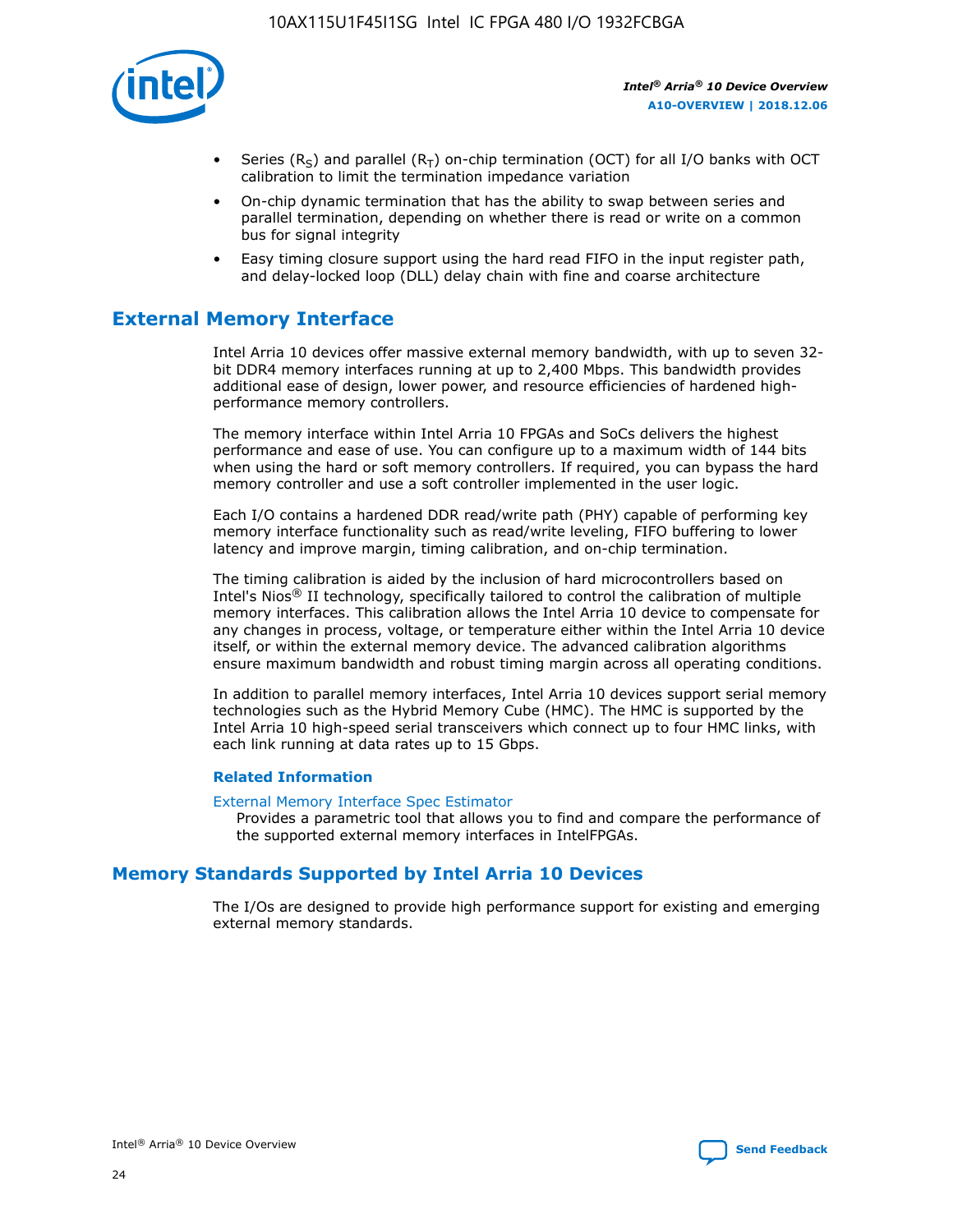

#### **Table 20. Memory Standards Supported by the Hard Memory Controller**

This table lists the overall capability of the hard memory controller. For specific details, refer to the External Memory Interface Spec Estimator and Intel Arria 10 Device Datasheet.

| <b>Memory Standard</b> | <b>Rate Support</b> | <b>Ping Pong PHY Support</b> | <b>Maximum Frequency</b><br>(MHz) |
|------------------------|---------------------|------------------------------|-----------------------------------|
| <b>DDR4 SDRAM</b>      | Quarter rate        | Yes                          | 1,067                             |
|                        |                     |                              | 1,200                             |
| <b>DDR3 SDRAM</b>      | Half rate           | Yes                          | 533                               |
|                        |                     |                              | 667                               |
|                        | Quarter rate        | Yes                          | 1,067                             |
|                        |                     |                              | 1,067                             |
| <b>DDR3L SDRAM</b>     | Half rate           | Yes                          | 533                               |
|                        |                     |                              | 667                               |
|                        | Quarter rate        | Yes                          | 933                               |
|                        |                     |                              | 933                               |
| LPDDR3 SDRAM           | Half rate           |                              | 533                               |
|                        | Quarter rate        |                              | 800                               |

## **Table 21. Memory Standards Supported by the Soft Memory Controller**

| <b>Memory Standard</b>      | <b>Rate Support</b> | <b>Maximum Frequency</b><br>(MHz) |
|-----------------------------|---------------------|-----------------------------------|
| <b>RLDRAM 3 (11)</b>        | Quarter rate        | 1,200                             |
| ODR IV SRAM <sup>(11)</sup> | Quarter rate        | 1,067                             |
| <b>ODR II SRAM</b>          | Full rate           | 333                               |
|                             | Half rate           | 633                               |
| <b>ODR II+ SRAM</b>         | Full rate           | 333                               |
|                             | Half rate           | 633                               |
| <b>ODR II+ Xtreme SRAM</b>  | Full rate           | 333                               |
|                             | Half rate           | 633                               |

#### **Table 22. Memory Standards Supported by the HPS Hard Memory Controller**

The hard processor system (HPS) is available in Intel Arria 10 SoC devices only.

| <b>Memory Standard</b> | <b>Rate Support</b> | <b>Maximum Frequency</b><br>(MHz) |
|------------------------|---------------------|-----------------------------------|
| <b>DDR4 SDRAM</b>      | Half rate           | 1,200                             |
| <b>DDR3 SDRAM</b>      | Half rate           | 1,067                             |
| <b>DDR3L SDRAM</b>     | Half rate           | 933                               |

<sup>(11)</sup> Intel Arria 10 devices support this external memory interface using hard PHY with soft memory controller.

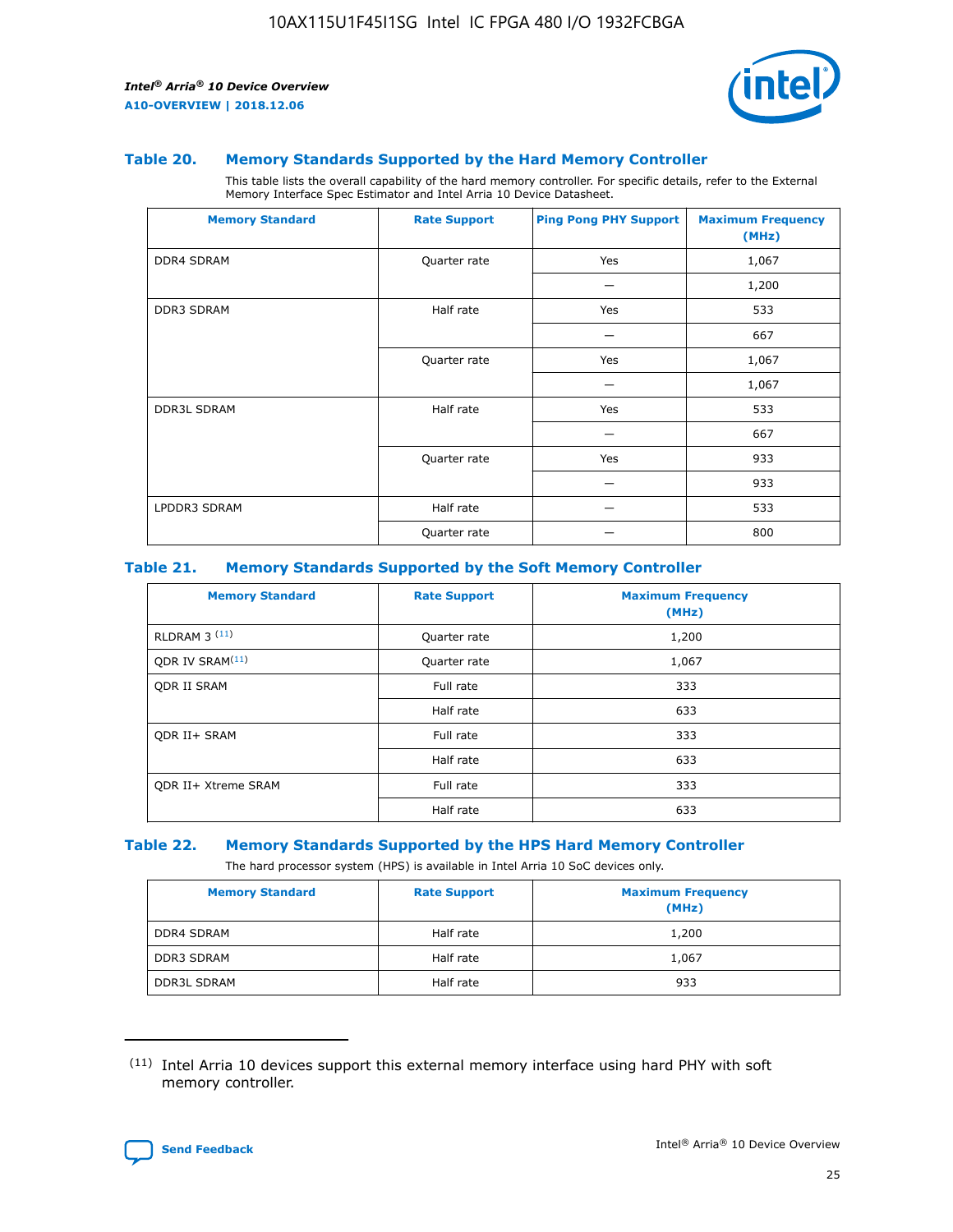

## **Related Information**

#### [Intel Arria 10 Device Datasheet](https://www.intel.com/content/www/us/en/programmable/documentation/mcn1413182292568.html#mcn1413182153340)

Lists the memory interface performance according to memory interface standards, rank or chip select configurations, and Intel Arria 10 device speed grades.

# **PCIe Gen1, Gen2, and Gen3 Hard IP**

Intel Arria 10 devices contain PCIe hard IP that is designed for performance and ease-of-use:

- Includes all layers of the PCIe stack—transaction, data link and physical layers.
- Supports PCIe Gen3, Gen2, and Gen1 Endpoint and Root Port in x1, x2, x4, or x8 lane configuration.
- Operates independently from the core logic—optional configuration via protocol (CvP) allows the PCIe link to power up and complete link training in less than 100 ms while the Intel Arria 10 device completes loading the programming file for the rest of the FPGA.
- Provides added functionality that makes it easier to support emerging features such as Single Root I/O Virtualization (SR-IOV) and optional protocol extensions.
- Provides improved end-to-end datapath protection using ECC.
- Supports FPGA configuration via protocol (CvP) using PCIe at Gen3, Gen2, or Gen1 speed.

#### **Related Information**

PCS Features on page 30

# **Enhanced PCS Hard IP for Interlaken and 10 Gbps Ethernet**

# **Interlaken Support**

The Intel Arria 10 enhanced PCS hard IP provides integrated Interlaken PCS supporting rates up to 25.8 Gbps per lane.

The Interlaken PCS is based on the proven functionality of the PCS developed for Intel's previous generation FPGAs, which demonstrated interoperability with Interlaken ASSP vendors and third-party IP suppliers. The Interlaken PCS is present in every transceiver channel in Intel Arria 10 devices.

## **Related Information**

PCS Features on page 30

# **10 Gbps Ethernet Support**

The Intel Arria 10 enhanced PCS hard IP supports 10GBASE-R PCS compliant with IEEE 802.3 10 Gbps Ethernet (10GbE). The integrated hard IP support for 10GbE and the 10 Gbps transceivers save external PHY cost, board space, and system power.

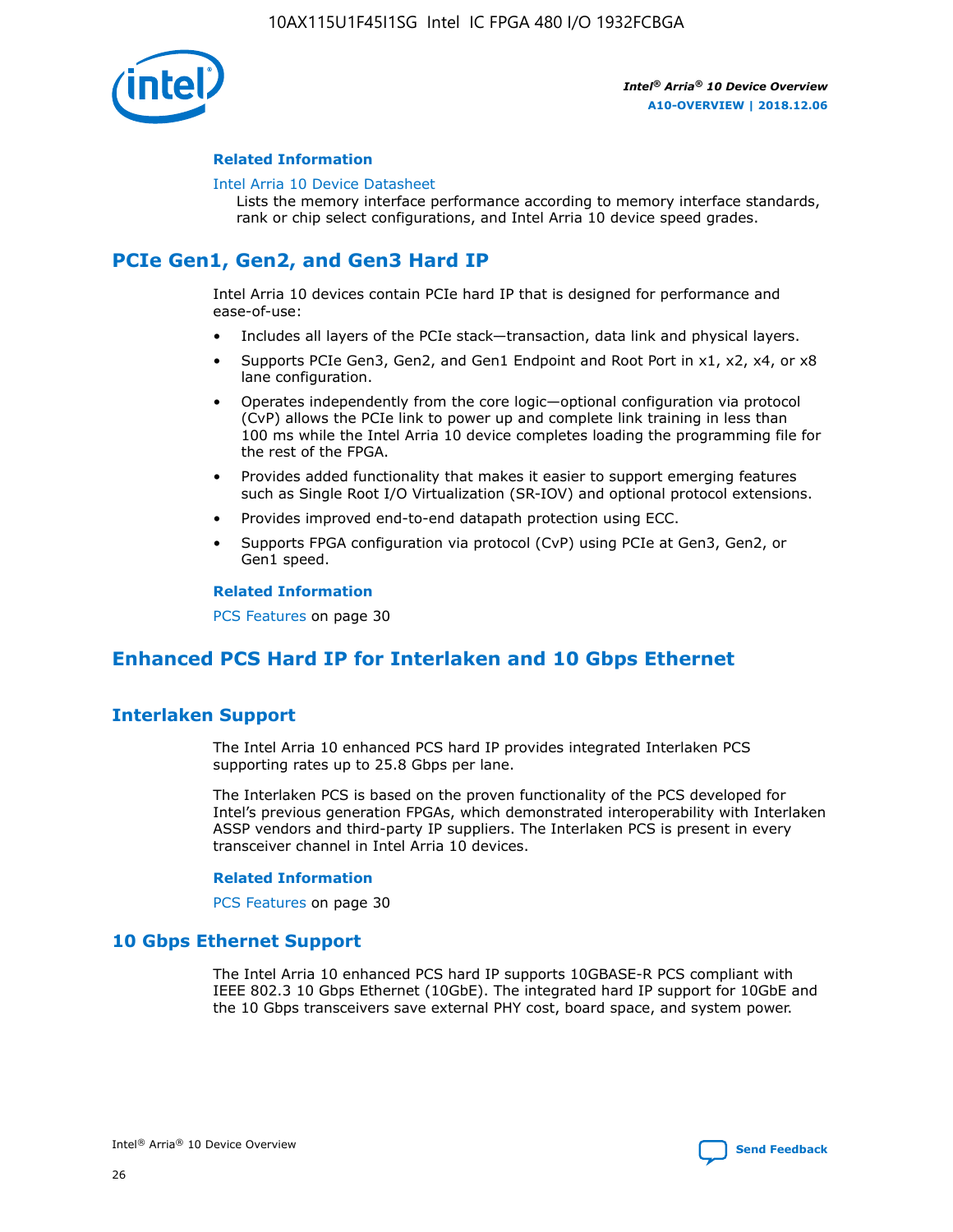

The scalable hard IP supports multiple independent 10GbE ports while using a single PLL for all the 10GBASE-R PCS instantiations, which saves on core logic resources and clock networks:

- Simplifies multiport 10GbE systems compared to XAUI interfaces that require an external XAUI-to-10G PHY.
- Incorporates Electronic Dispersion Compensation (EDC), which enables direct connection to standard 10 Gbps XFP and SFP+ pluggable optical modules.
- Supports backplane Ethernet applications and includes a hard 10GBASE-KR Forward Error Correction (FEC) circuit that you can use for 10 Gbps and 40 Gbps applications.

The 10 Gbps Ethernet PCS hard IP and 10GBASE-KR FEC are present in every transceiver channel.

#### **Related Information**

PCS Features on page 30

# **Low Power Serial Transceivers**

Intel Arria 10 FPGAs and SoCs include lowest power transceivers that deliver high bandwidth, throughput and low latency.

Intel Arria 10 devices deliver the industry's lowest power consumption per transceiver channel:

- 12.5 Gbps transceivers at as low as 242 mW
- 10 Gbps transceivers at as low as 168 mW
- 6 Gbps transceivers at as low as 117 mW

Intel Arria 10 transceivers support various data rates according to application:

- Chip-to-chip and chip-to-module applications—from 1 Gbps up to 25.8 Gbps
- Long reach and backplane applications—from 1 Gbps up to 12.5 with advanced adaptive equalization
- Critical power sensitive applications—from 1 Gbps up to 11.3 Gbps using lower power modes

The combination of 20 nm process technology and architectural advances provide the following benefits:

- Significant reduction in die area and power consumption
- Increase of up to two times in transceiver I/O density compared to previous generation devices while maintaining optimal signal integrity
- Up to 72 total transceiver channels—you can configure up to 6 of these channels to run as fast as 25.8 Gbps
- All channels feature continuous data rate support up to the maximum rated speed

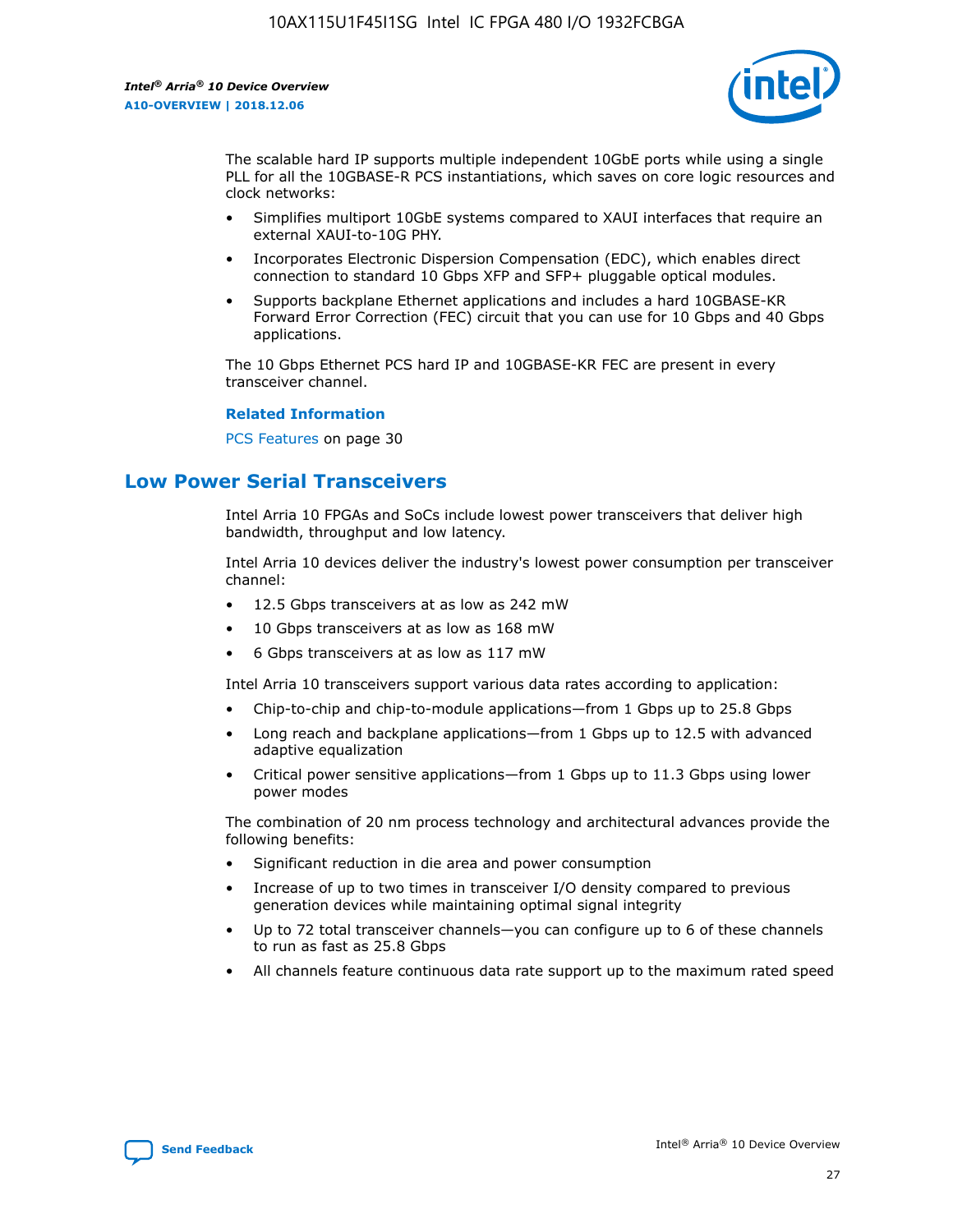

# Transceiver PMA TX/RX PCS ATX PLL Transceiver PMA TX/RX PCS fPLL Network Flexible Clock Distribution Network PCS Transceiver PMA TX/RX FPGA **Clock Distribution** Fabric PCS Transceiver PMA TX/RX ATX Flexible PLL PCS Transceiver PMA TX/RX ▲ fPLL Transceiver PMA TX/RX PCS 4

## **Figure 6. Intel Arria 10 Transceiver Block Architecture**

# **Transceiver Channels**

All transceiver channels feature a dedicated Physical Medium Attachment (PMA) and a hardened Physical Coding Sublayer (PCS).

- The PMA provides primary interfacing capabilities to physical channels.
- The PCS typically handles encoding/decoding, word alignment, and other preprocessing functions before transferring data to the FPGA core fabric.

A transceiver channel consists of a PMA and a PCS block. Most transceiver banks have 6 channels. There are some transceiver banks that contain only 3 channels.

A wide variety of bonded and non-bonded data rate configurations is possible using a highly configurable clock distribution network. Up to 80 independent transceiver data rates can be configured.

The following figures are graphical representations of top views of the silicon die, which correspond to reverse views for flip chip packages. Different Intel Arria 10 devices may have different floorplans than the ones shown in the figures.

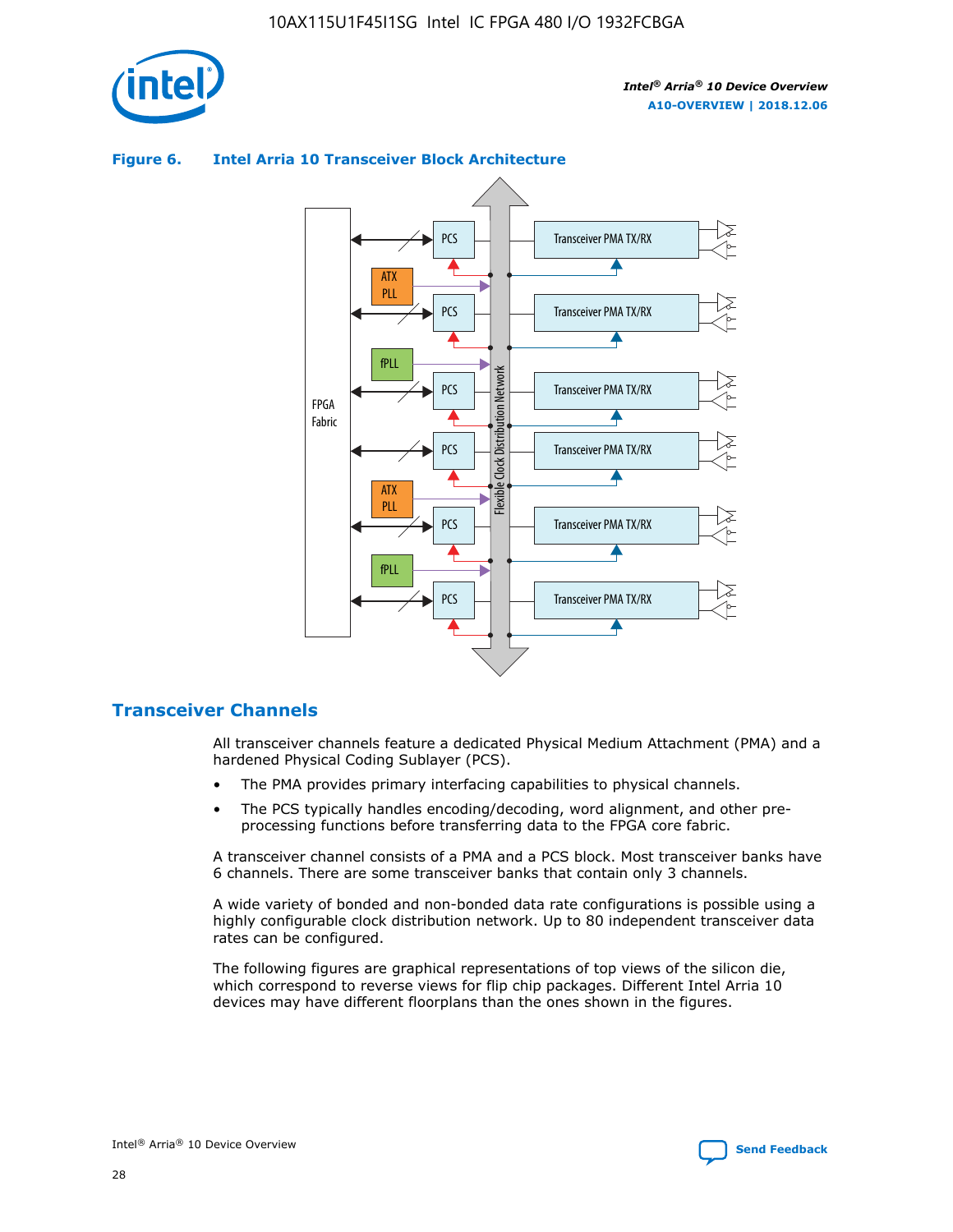

## **Figure 7. Device Chip Overview for Intel Arria 10 GX and GT Devices**



M20K Internal Memory Blocks Core Logic Fabric Transceiver Channels Hard IP Per Transceiver: Standard PCS and Enhanced PCS Hard IPs PCI Express Gen3 Hard IP Fractional PLLs M20K Internal Memory Blocks PCI Express Gen3 Hard IP Variable Precision DSP Blocks I/O PLLs Hard Memory Controllers, General-Purpose I/O Cells, LVDS Hard Processor Subsystem, Dual-Core ARM Cortex A9 M20K Internal Memory Blocks Variable Precision DSP Blocks M20K Internal Memory Blocks Core Logic Fabric I/O PLLs Hard Memory Controllers, General-Purpose I/O Cells, LVDS M20K Internal Memory Blocks Variable Precision DSP Blocks M20K Internal Memory Blocks Transceiver Channels Hard IP Per Transceiver: Standard PCS and Enhanced PCS Hard IPs PCI Express Gen3 Hard IP Fractional PLLs PCI Express Gen3 Hard IP  $\ddot{\cdot}$ Hard PCS Transceiver PMA fPLL ATX (LC) Hard PCS Transceiver PMA **Transmit** Hard PCS Transceiver PMA PLL fPLL Hard PCS Transceiver PMA Transceiver Clock Networks ATX (LC) Hard PCS Transceiver PMA Transmi Hard PCS Transceiver PMA PLL fPLL Hard PCS Transceiver PMA Transceiver PMA Hard PCS ATX (LC) **Transmit** Hard PCS Transceiver PMA PLL Unused transceiver chann can be used as additional transceiver transmit PLLs

# **PMA Features**

Intel Arria 10 transceivers provide exceptional signal integrity at data rates up to 25.8 Gbps. Clocking options include ultra-low jitter ATX PLLs (LC tank based), clock multiplier unit (CMU) PLLs, and fractional PLLs.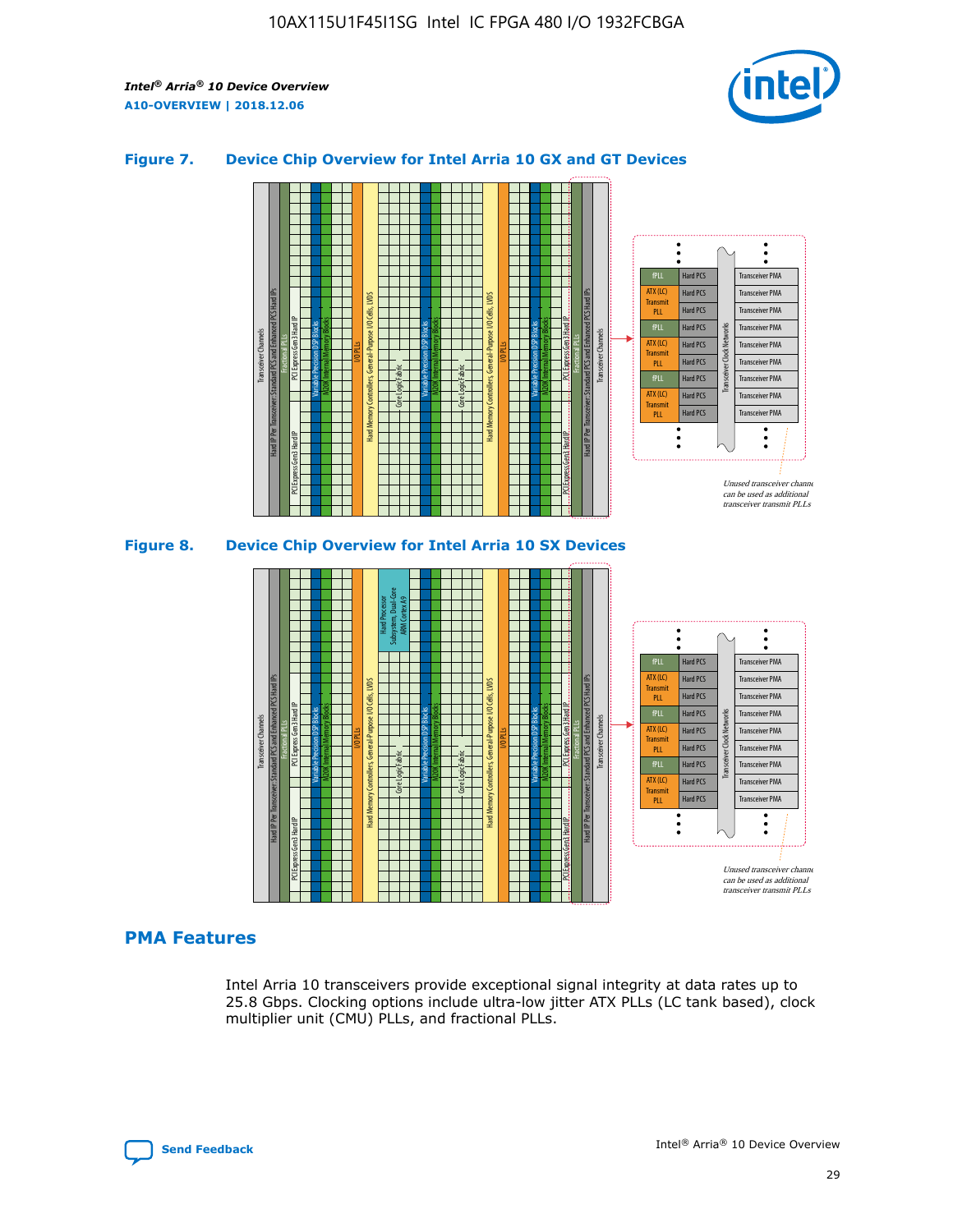

Each transceiver channel contains a channel PLL that can be used as the CMU PLL or clock data recovery (CDR) PLL. In CDR mode, the channel PLL recovers the receiver clock and data in the transceiver channel. Up to 80 independent data rates can be configured on a single Intel Arria 10 device.

## **Table 23. PMA Features of the Transceivers in Intel Arria 10 Devices**

| <b>Feature</b>                                             | <b>Capability</b>                                                                                                                                                                                                             |
|------------------------------------------------------------|-------------------------------------------------------------------------------------------------------------------------------------------------------------------------------------------------------------------------------|
| Chip-to-Chip Data Rates                                    | 1 Gbps to 17.4 Gbps (Intel Arria 10 GX devices)<br>1 Gbps to 25.8 Gbps (Intel Arria 10 GT devices)                                                                                                                            |
| Backplane Support                                          | Drive backplanes at data rates up to 12.5 Gbps                                                                                                                                                                                |
| Optical Module Support                                     | SFP+/SFP, XFP, CXP, QSFP/QSFP28, CFP/CFP2/CFP4                                                                                                                                                                                |
| Cable Driving Support                                      | SFP+ Direct Attach, PCI Express over cable, eSATA                                                                                                                                                                             |
| Transmit Pre-Emphasis                                      | 4-tap transmit pre-emphasis and de-emphasis to compensate for system channel loss                                                                                                                                             |
| Continuous Time Linear<br>Equalizer (CTLE)                 | Dual mode, high-gain, and high-data rate, linear receive equalization to compensate for<br>system channel loss                                                                                                                |
| Decision Feedback Equalizer<br>(DFE)                       | 7-fixed and 4-floating tap DFE to equalize backplane channel loss in the presence of<br>crosstalk and noisy environments                                                                                                      |
| Variable Gain Amplifier                                    | Optimizes the signal amplitude prior to the CDR sampling and operates in fixed and<br>adaptive modes                                                                                                                          |
| Altera Digital Adaptive<br>Parametric Tuning (ADAPT)       | Fully digital adaptation engine to automatically adjust all link equalization parameters-<br>including CTLE, DFE, and variable gain amplifier blocks—that provide optimal link margin<br>without intervention from user logic |
| Precision Signal Integrity<br>Calibration Engine (PreSICE) | Hardened calibration controller to quickly calibrate all transceiver control parameters on<br>power-up, which provides the optimal signal integrity and jitter performance                                                    |
| Advanced Transmit (ATX)<br><b>PLL</b>                      | Low jitter ATX (LC tank based) PLLs with continuous tuning range to cover a wide range of<br>standard and proprietary protocols                                                                                               |
| <b>Fractional PLLs</b>                                     | On-chip fractional frequency synthesizers to replace on-board crystal oscillators and reduce<br>system cost                                                                                                                   |
| Digitally Assisted Analog<br><b>CDR</b>                    | Superior jitter tolerance with fast lock time                                                                                                                                                                                 |
| Dynamic Partial<br>Reconfiguration                         | Allows independent control of the Avalon memory-mapped interface of each transceiver<br>channel for the highest transceiver flexibility                                                                                       |
| Multiple PCS-PMA and PCS-<br>PLD interface widths          | 8-, 10-, 16-, 20-, 32-, 40-, or 64-bit interface widths for flexibility of deserialization width,<br>encoding, and reduced latency                                                                                            |

# **PCS Features**

This table summarizes the Intel Arria 10 transceiver PCS features. You can use the transceiver PCS to support a wide range of protocols ranging from 1 Gbps to 25.8 Gbps.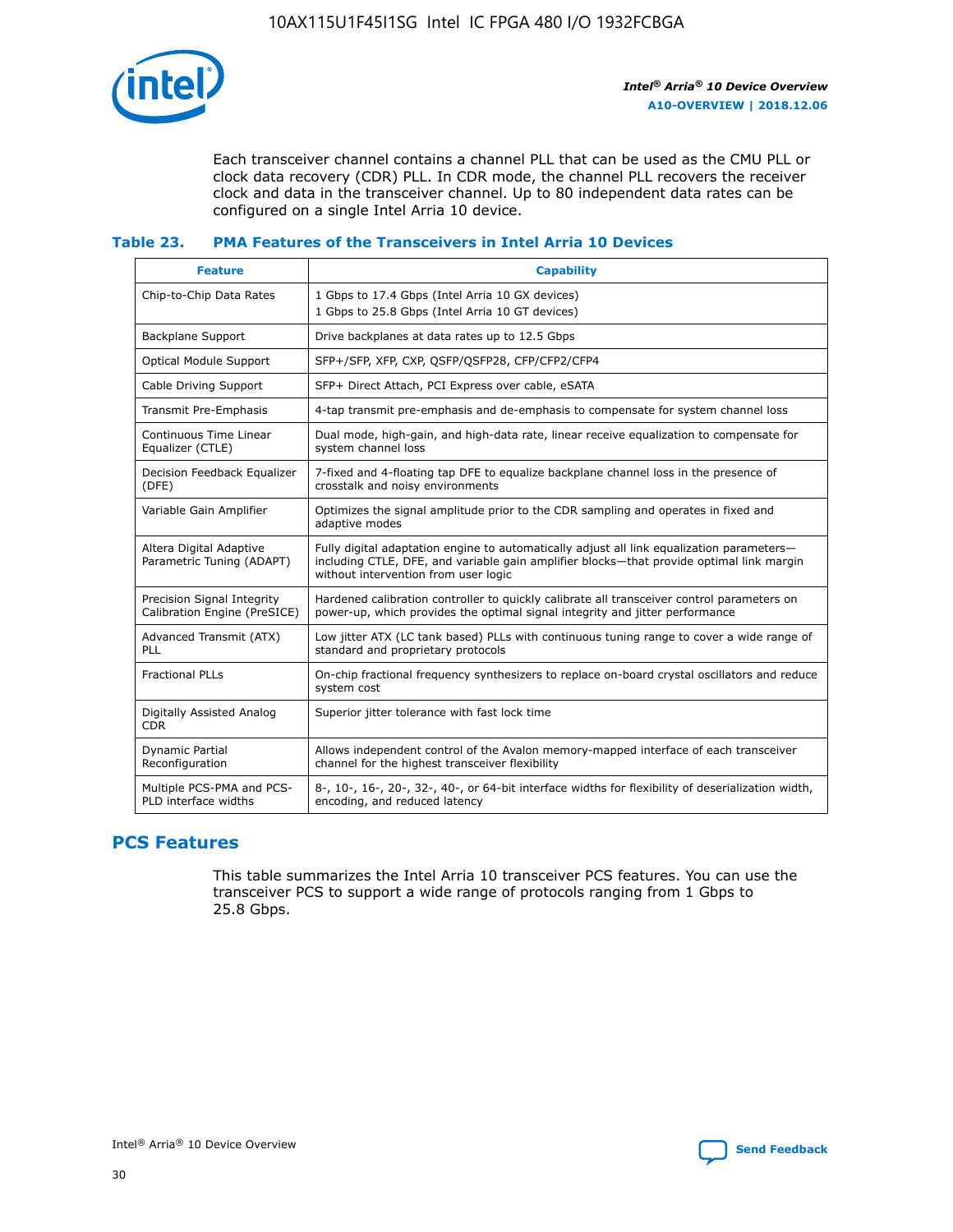

| <b>PCS</b>    | <b>Description</b>                                                                                                                                                                                                                                                                                                                                                                                                          |
|---------------|-----------------------------------------------------------------------------------------------------------------------------------------------------------------------------------------------------------------------------------------------------------------------------------------------------------------------------------------------------------------------------------------------------------------------------|
| Standard PCS  | Operates at a data rate up to 12 Gbps<br>Supports protocols such as PCI-Express, CPRI 4.2+, GigE, IEEE 1588 in Hard PCS<br>Implements other protocols using Basic/Custom (Standard PCS) transceiver<br>configuration rules.                                                                                                                                                                                                 |
| Enhanced PCS  | Performs functions common to most serial data industry standards, such as word<br>$\bullet$<br>alignment, encoding/decoding, and framing, before data is sent or received off-chip<br>through the PMA<br>• Handles data transfer to and from the FPGA fabric<br>Handles data transfer internally to and from the PMA<br>Provides frequency compensation<br>Performs channel bonding for multi-channel low skew applications |
| PCIe Gen3 PCS | Supports the seamless switching of Data and Clock between the Gen1, Gen2, and Gen3<br>data rates<br>Provides support for PIPE 3.0 features<br>Supports the PIPE interface with the Hard IP enabled, as well as with the Hard IP<br>bypassed                                                                                                                                                                                 |

#### **Related Information**

- PCIe Gen1, Gen2, and Gen3 Hard IP on page 26
- Interlaken Support on page 26
- 10 Gbps Ethernet Support on page 26

# **PCS Protocol Support**

This table lists some of the protocols supported by the Intel Arria 10 transceiver PCS. For more information about the blocks in the transmitter and receiver data paths, refer to the related information.

| <b>Protocol</b>                                 | <b>Data Rate</b><br>(Gbps) | <b>Transceiver IP</b>       | <b>PCS Support</b>                      |
|-------------------------------------------------|----------------------------|-----------------------------|-----------------------------------------|
| PCIe Gen3 x1, x2, x4, x8                        | 8.0                        | Native PHY (PIPE)           | Standard PCS and PCIe<br>Gen3 PCS       |
| PCIe Gen2 x1, x2, x4, x8                        | 5.0                        | Native PHY (PIPE)           | <b>Standard PCS</b>                     |
| PCIe Gen1 x1, x2, x4, x8                        | 2.5                        | Native PHY (PIPE)           | Standard PCS                            |
| 1000BASE-X Gigabit Ethernet                     | 1.25                       | Native PHY                  | <b>Standard PCS</b>                     |
| 1000BASE-X Gigabit Ethernet with<br>IEEE 1588v2 | 1.25                       | Native PHY                  | Standard PCS                            |
| 10GBASE-R                                       | 10.3125                    | Native PHY                  | Enhanced PCS                            |
| 10GBASE-R with IEEE 1588v2                      | 10.3125                    | Native PHY                  | <b>Enhanced PCS</b>                     |
| 10GBASE-R with KR FEC                           | 10.3125                    | Native PHY                  | Enhanced PCS                            |
| 10GBASE-KR and 1000BASE-X                       | 10.3125                    | 1G/10GbE and 10GBASE-KR PHY | Standard PCS and<br><b>Enhanced PCS</b> |
| Interlaken (CEI-6G/11G)                         | 3.125 to 17.4              | Native PHY                  | <b>Enhanced PCS</b>                     |
| SFI-S/SFI-5.2                                   | 11.2                       | Native PHY                  | <b>Enhanced PCS</b>                     |
| 10G SDI                                         | 10.692                     | Native PHY                  | Enhanced PCS                            |
|                                                 |                            |                             | continued                               |

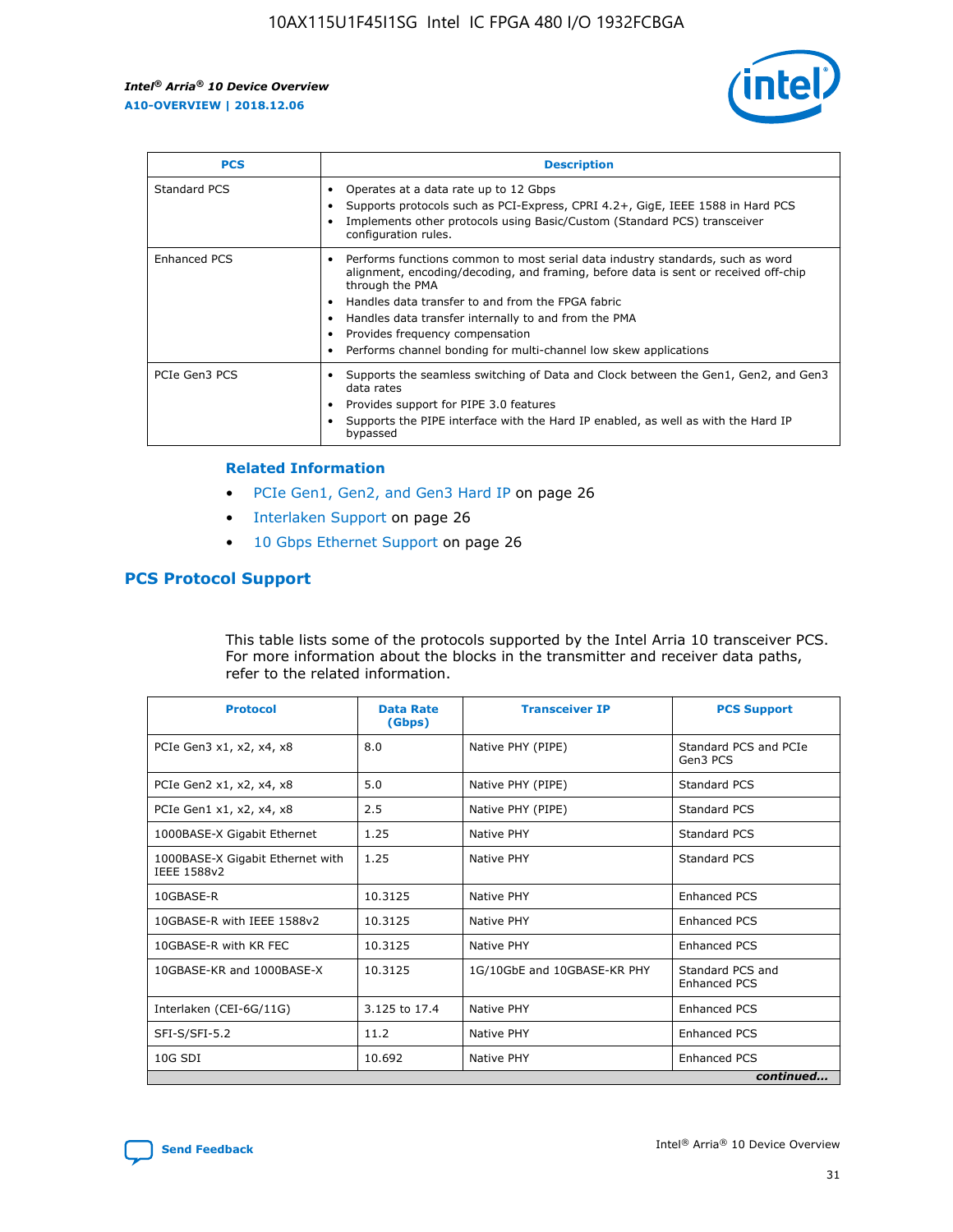

| <b>Protocol</b>      | <b>Data Rate</b><br>(Gbps) | <b>Transceiver IP</b> | <b>PCS Support</b> |
|----------------------|----------------------------|-----------------------|--------------------|
| CPRI 6.0 (64B/66B)   | 0.6144 to<br>10.1376       | Native PHY            | Enhanced PCS       |
| CPRI 4.2 (8B/10B)    | 0.6144 to<br>9.8304        | Native PHY            | Standard PCS       |
| OBSAI RP3 v4.2       | 0.6144 to 6.144            | Native PHY            | Standard PCS       |
| SD-SDI/HD-SDI/3G-SDI | $0.143(12)$ to<br>2.97     | Native PHY            | Standard PCS       |

## **Related Information**

#### [Intel Arria 10 Transceiver PHY User Guide](https://www.intel.com/content/www/us/en/programmable/documentation/nik1398707230472.html#nik1398707091164)

Provides more information about the supported transceiver protocols and PHY IP, the PMA architecture, and the standard, enhanced, and PCIe Gen3 PCS architecture.

# **SoC with Hard Processor System**

Each SoC device combines an FPGA fabric and a hard processor system (HPS) in a single device. This combination delivers the flexibility of programmable logic with the power and cost savings of hard IP in these ways:

- Reduces board space, system power, and bill of materials cost by eliminating a discrete embedded processor
- Allows you to differentiate the end product in both hardware and software, and to support virtually any interface standard
- Extends the product life and revenue through in-field hardware and software updates

 $(12)$  The 0.143 Gbps data rate is supported using oversampling of user logic that you must implement in the FPGA fabric.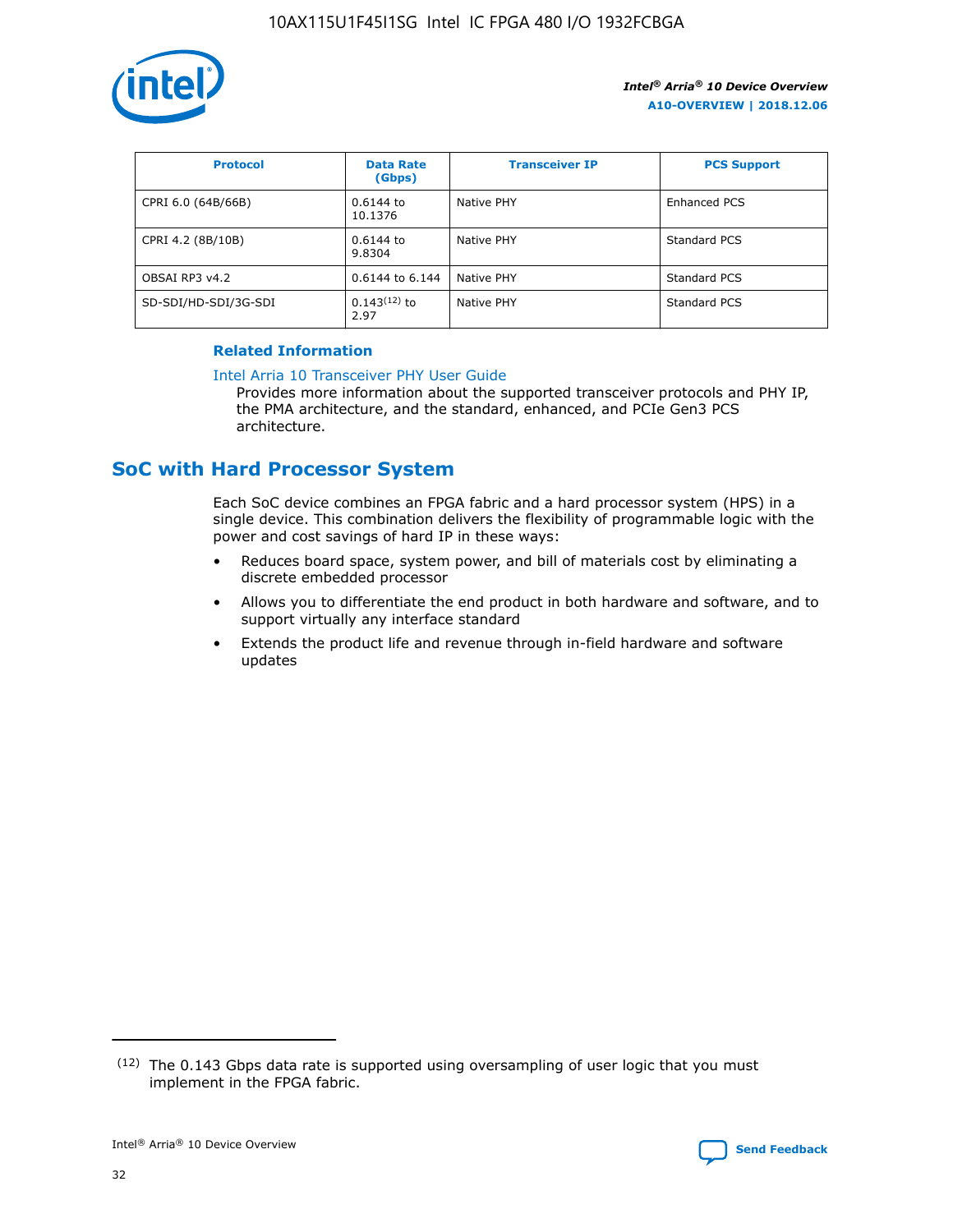

#### **Figure 9. HPS Block Diagram**

This figure shows a block diagram of the HPS with the dual ARM Cortex-A9 MPCore processor.



# **Key Advantages of 20-nm HPS**

The 20-nm HPS strikes a balance between enabling maximum software compatibility with 28-nm SoCs while still improving upon the 28-nm HPS architecture. These improvements address the requirements of the next generation target markets such as wireless and wireline communications, compute and storage equipment, broadcast and military in terms of performance, memory bandwidth, connectivity via backplane and security.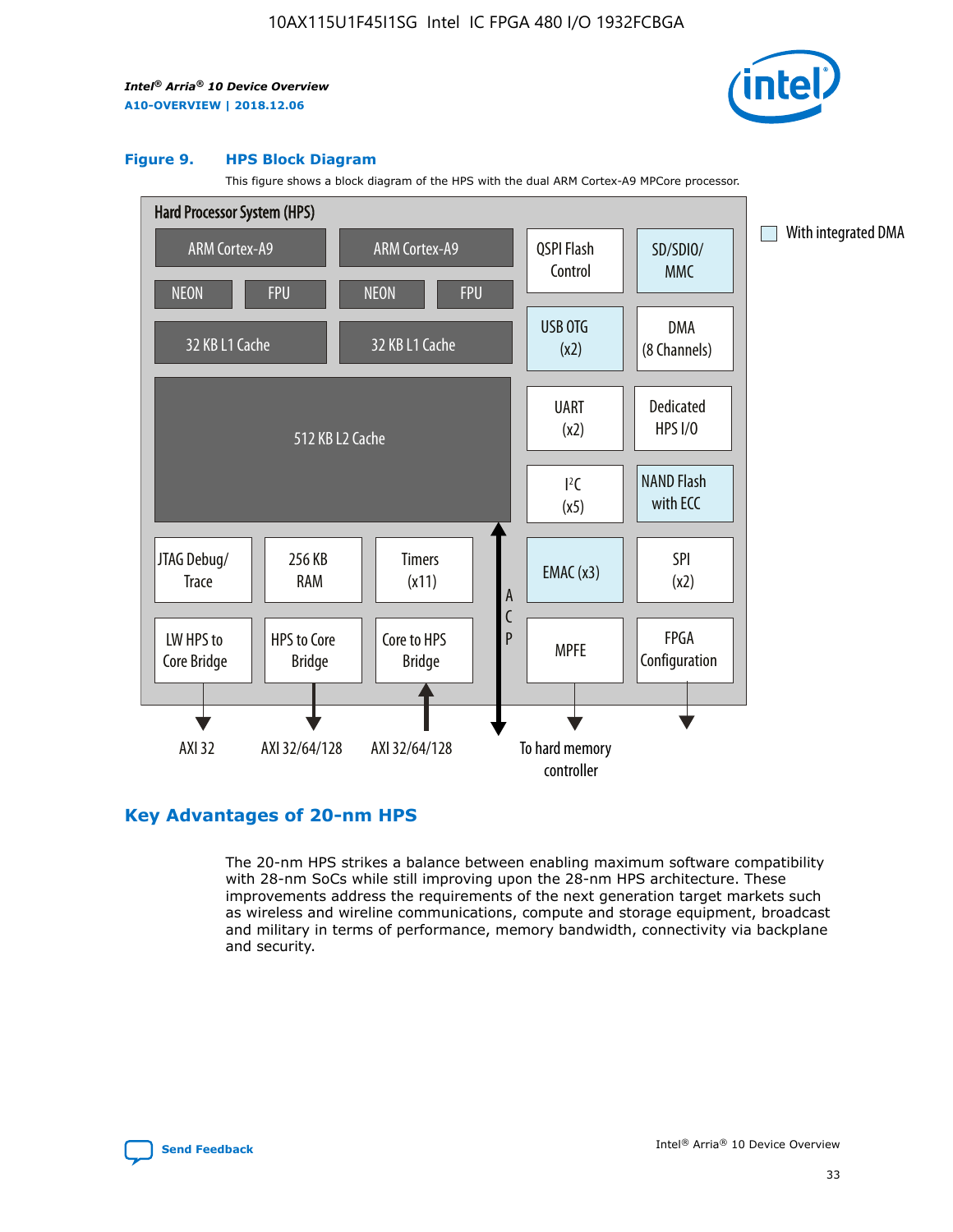

## **Table 24. Improvements in 20 nm HPS**

This table lists the key improvements of the 20 nm HPS compared to the 28 nm HPS.

| Advantages/<br><b>Improvements</b>                          | <b>Description</b>                                                                                                                                                                                                                                                                                                                                                                                                                                                                                                                                                                                                                                                                                                                                                                                                                                                                                                                                |
|-------------------------------------------------------------|---------------------------------------------------------------------------------------------------------------------------------------------------------------------------------------------------------------------------------------------------------------------------------------------------------------------------------------------------------------------------------------------------------------------------------------------------------------------------------------------------------------------------------------------------------------------------------------------------------------------------------------------------------------------------------------------------------------------------------------------------------------------------------------------------------------------------------------------------------------------------------------------------------------------------------------------------|
| Increased performance and<br>overdrive capability           | While the nominal processor frequency is 1.2 GHz, the 20 nm HPS offers an "overdrive"<br>feature which enables a higher processor operating frequency. This requires a higher supply<br>voltage value that is unique to the HPS and may require a separate regulator.                                                                                                                                                                                                                                                                                                                                                                                                                                                                                                                                                                                                                                                                             |
| Increased processor memory<br>bandwidth and DDR4<br>support | Up to 64-bit DDR4 memory at 2,400 Mbps support is available for the processor. The hard<br>memory controller for the HPS comprises a multi-port front end that manages connections<br>to a single port memory controller. The multi-port front end allows logic core and the HPS<br>to share ports and thereby the available bandwidth of the memory controller.                                                                                                                                                                                                                                                                                                                                                                                                                                                                                                                                                                                  |
| Flexible I/O sharing                                        | An advanced I/O pin muxing scheme allows improved sharing of I/O between the HPS and<br>the core logic. The following types of I/O are available for SoC:<br>$\bullet$<br>17 dedicated I/Os-physically located inside the HPS block and are not accessible to<br>logic within the core. The 17 dedicated I/Os are used for HPS clock, resets, and<br>interfacing with boot devices, QSPI, and SD/MMC.<br>48 direct shared I/O-located closest to the HPS block and are ideal for high speed HPS<br>$\bullet$<br>peripherals such as EMAC, USB, and others. There is one bank of 48 I/Os that supports<br>direct sharing where the 48 I/Os can be shared 12 I/Os at a time.<br>Standard (shared) I/O-all standard I/Os can be shared by the HPS peripherals and any<br>logic within the core. For designs where more than 48 I/Os are required to fully use all<br>the peripherals in the HPS, these I/Os can be connected through the core logic. |
| <b>EMAC</b> core                                            | Three EMAC cores are available in the HPS. The EMAC cores enable an application to<br>support two redundant Ethernet connections; for example, backplane, or two EMAC cores<br>for managing IEEE 1588 time stamp information while allowing a third EMAC core for debug<br>and configuration. All three EMACs can potentially share the same time stamps, simplifying<br>the 1588 time stamping implementation. A new serial time stamp interface allows core<br>logic to access and read the time stamp values. The integrated EMAC controllers can be<br>connected to external Ethernet PHY through the provided MDIO or I <sup>2</sup> C interface.                                                                                                                                                                                                                                                                                            |
| On-chip memory                                              | The on-chip memory is updated to 256 KB support and can support larger data sets and<br>real time algorithms.                                                                                                                                                                                                                                                                                                                                                                                                                                                                                                                                                                                                                                                                                                                                                                                                                                     |
| <b>ECC</b> enhancements                                     | Improvements in L2 Cache ECC management allow identification of errors down to the<br>address level. ECC enhancements also enable improved error injection and status reporting<br>via the introduction of new memory mapped access to syndrome and data signals.                                                                                                                                                                                                                                                                                                                                                                                                                                                                                                                                                                                                                                                                                 |
| HPS to FPGA Interconnect<br>Backbone                        | Although the HPS and the Logic Core can operate independently, they are tightly coupled<br>via a high-bandwidth system interconnect built from high-performance ARM AMBA AXI bus<br>bridges. IP bus masters in the FPGA fabric have access to HPS bus slaves via the FPGA-to-<br>HPS interconnect. Similarly, HPS bus masters have access to bus slaves in the core fabric<br>via the HPS-to-FPGA bridge. Both bridges are AMBA AXI-3 compliant and support<br>simultaneous read and write transactions. Up to three masters within the core fabric can<br>share the HPS SDRAM controller with the processor. Additionally, the processor can be used<br>to configure the core fabric under program control via a dedicated 32-bit configuration port.                                                                                                                                                                                            |
| FPGA configuration and HPS<br>booting                       | The FPGA fabric and HPS in the SoCs are powered independently. You can reduce the clock<br>frequencies or gate the clocks to reduce dynamic power.<br>You can configure the FPGA fabric and boot the HPS independently, in any order, providing<br>you with more design flexibility.                                                                                                                                                                                                                                                                                                                                                                                                                                                                                                                                                                                                                                                              |
| Security                                                    | New security features have been introduced for anti-tamper management, secure boot,<br>encryption (AES), and authentication (SHA).                                                                                                                                                                                                                                                                                                                                                                                                                                                                                                                                                                                                                                                                                                                                                                                                                |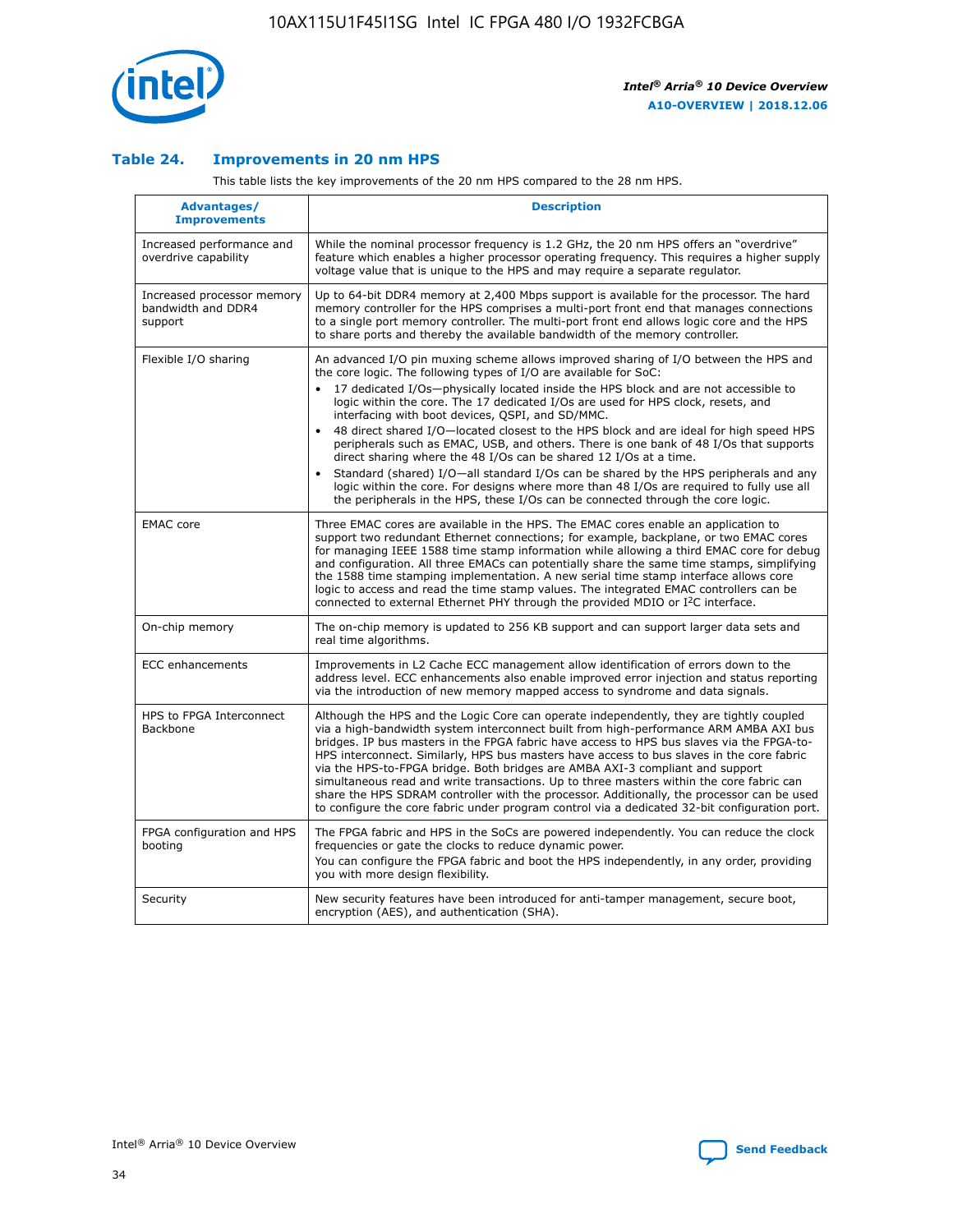

# **Features of the HPS**

The HPS has the following features:

- 1.2-GHz, dual-core ARM Cortex-A9 MPCore processor with up to 1.5-GHz via overdrive
	- ARMv7-A architecture that runs 32-bit ARM instructions, 16-bit and 32-bit Thumb instructions, and 8-bit Java byte codes in Jazelle style
	- Superscalar, variable length, out-of-order pipeline with dynamic branch prediction
	- Instruction Efficiency 2.5 MIPS/MHz, which provides total performance of 7500 MIPS at 1.5 GHz
- Each processor core includes:
	- 32 KB of L1 instruction cache, 32 KB of L1 data cache
	- Single- and double-precision floating-point unit and NEON media engine
	- CoreSight debug and trace technology
	- Snoop Control Unit (SCU) and Acceleration Coherency Port (ACP)
- 512 KB of shared L2 cache
- 256 KB of scratch RAM
- Hard memory controller with support for DDR3, DDR4 and optional error correction code (ECC) support
- Multiport Front End (MPFE) Scheduler interface to the hard memory controller
- 8-channel direct memory access (DMA) controller
- QSPI flash controller with SIO, DIO, QIO SPI Flash support
- NAND flash controller (ONFI 1.0 or later) with DMA and ECC support, updated to support 8 and 16-bit Flash devices and new command DMA to offload CPU for fast power down recovery
- Updated SD/SDIO/MMC controller to eMMC 4.5 with DMA with CE-ATA digital command support
- 3 10/100/1000 Ethernet media access control (MAC) with DMA
- 2 USB On-the-Go (OTG) controllers with DMA
- $\bullet$  5 I<sup>2</sup>C controllers (3 can be used by EMAC for MIO to external PHY)
- 2 UART 16550 Compatible controllers
- 4 serial peripheral interfaces (SPI) (2 Master, 2 Slaves)
- 62 programmable general-purpose I/Os, which includes 48 direct share I/Os that allows the HPS peripherals to connect directly to the FPGA I/Os
- 7 general-purpose timers
- 4 watchdog timers
- Anti-tamper, Secure Boot, Encryption (AES) and Authentication (SHA)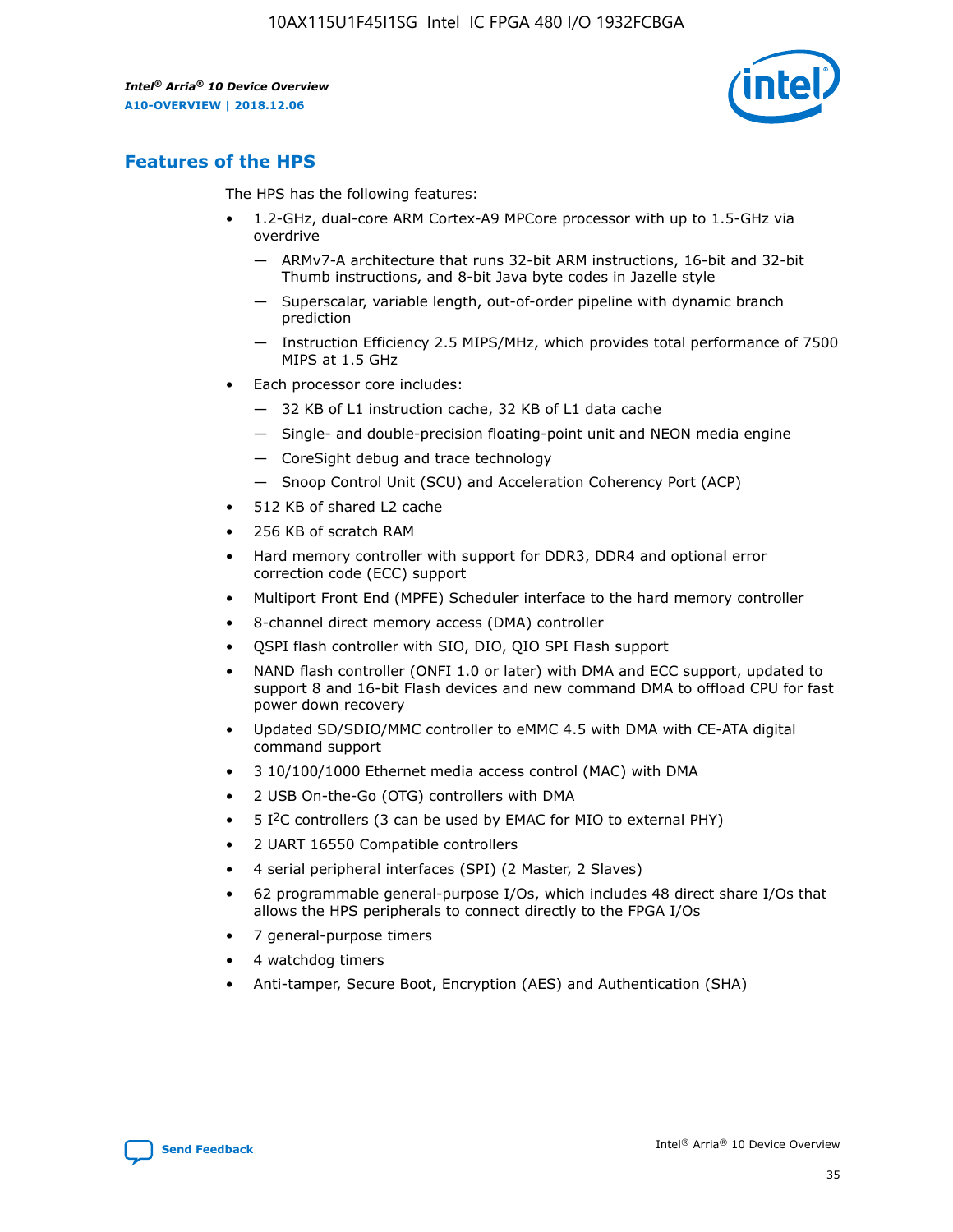

# **System Peripherals and Debug Access Port**

Each Ethernet MAC, USB OTG, NAND flash controller, and SD/MMC controller module has an integrated DMA controller. For modules without an integrated DMA controller, an additional DMA controller module provides up to eight channels of high-bandwidth data transfers. Peripherals that communicate off-chip are multiplexed with other peripherals at the HPS pin level. This allows you to choose which peripherals interface with other devices on your PCB.

The debug access port provides interfaces to industry standard JTAG debug probes and supports ARM CoreSight debug and core traces to facilitate software development.

#### **HPS–FPGA AXI Bridges**

The HPS–FPGA bridges, which support the Advanced Microcontroller Bus Architecture (AMBA) Advanced eXtensible Interface (AXI™) specifications, consist of the following bridges:

- FPGA-to-HPS AMBA AXI bridge—a high-performance bus supporting 32, 64, and 128 bit data widths that allows the FPGA fabric to issue transactions to slaves in the HPS.
- HPS-to-FPGA Avalon/AMBA AXI bridge—a high-performance bus supporting 32, 64, and 128 bit data widths that allows the HPS to issue transactions to slaves in the FPGA fabric.
- Lightweight HPS-to-FPGA AXI bridge—a lower latency 32 bit width bus that allows the HPS to issue transactions to soft peripherals in the FPGA fabric. This bridge is primarily used for control and status register (CSR) accesses to peripherals in the FPGA fabric.

The HPS–FPGA AXI bridges allow masters in the FPGA fabric to communicate with slaves in the HPS logic, and vice versa. For example, the HPS-to-FPGA AXI bridge allows you to share memories instantiated in the FPGA fabric with one or both microprocessors in the HPS, while the FPGA-to-HPS AXI bridge allows logic in the FPGA fabric to access the memory and peripherals in the HPS.

Each HPS–FPGA bridge also provides asynchronous clock crossing for data transferred between the FPGA fabric and the HPS.

#### **HPS SDRAM Controller Subsystem**

The HPS SDRAM controller subsystem contains a multiport SDRAM controller and DDR PHY that are shared between the FPGA fabric (through the FPGA-to-HPS SDRAM interface), the level 2 (L2) cache, and the level 3 (L3) system interconnect. The FPGA-to-HPS SDRAM interface supports AMBA AXI and Avalon® Memory-Mapped (Avalon-MM) interface standards, and provides up to six individual ports for access by masters implemented in the FPGA fabric.

The HPS SDRAM controller supports up to 3 masters (command ports), 3x 64-bit read data ports and 3x 64-bit write data ports.

To maximize memory performance, the SDRAM controller subsystem supports command and data reordering, deficit round-robin arbitration with aging, and high-priority bypass features.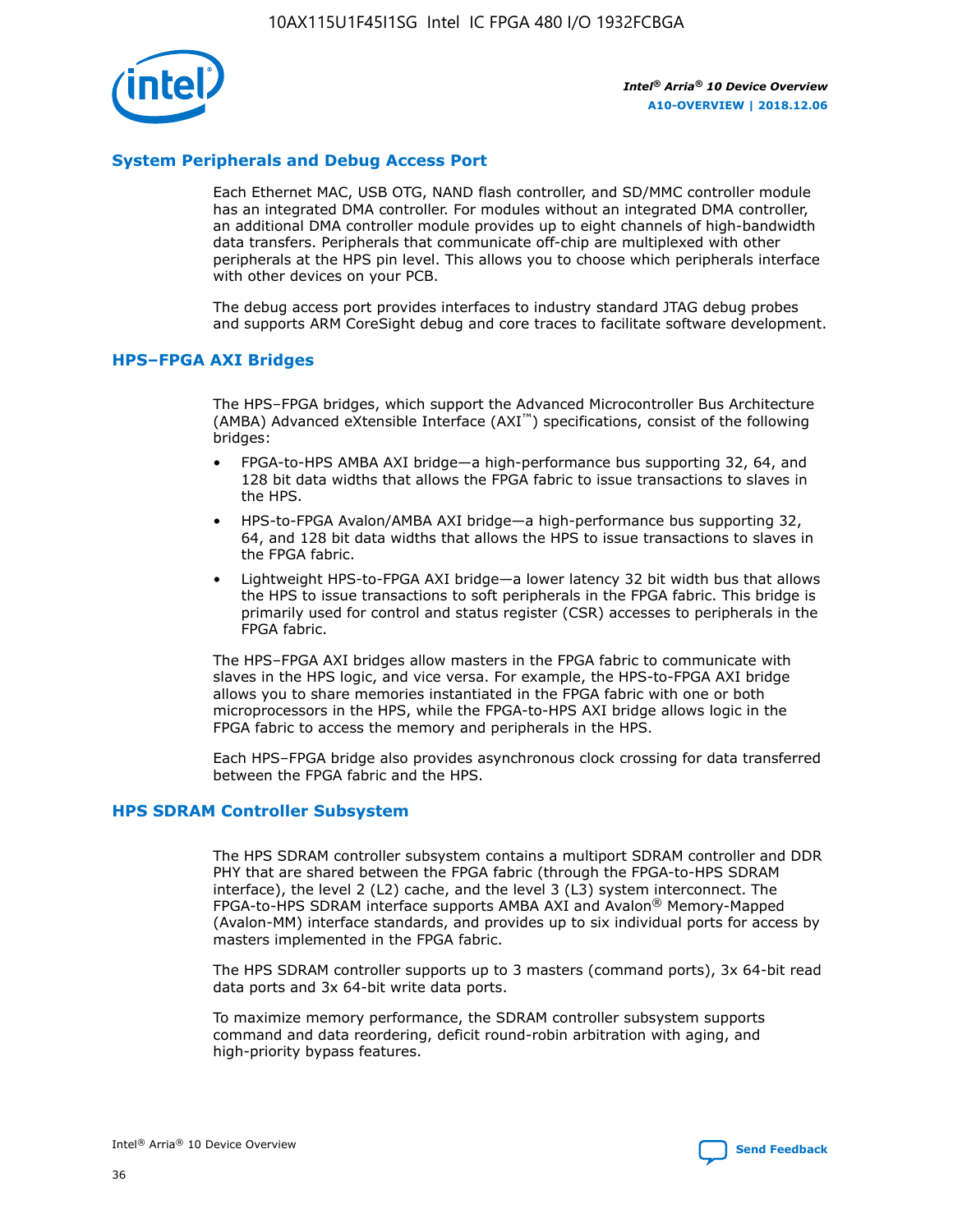

# **FPGA Configuration and HPS Booting**

The FPGA fabric and HPS in the SoC FPGA must be powered at the same time. You can reduce the clock frequencies or gate the clocks to reduce dynamic power.

Once powered, the FPGA fabric and HPS can be configured independently thus providing you with more design flexibility:

- You can boot the HPS independently. After the HPS is running, the HPS can fully or partially reconfigure the FPGA fabric at any time under software control. The HPS can also configure other FPGAs on the board through the FPGA configuration controller.
- Configure the FPGA fabric first, and then boot the HPS from memory accessible to the FPGA fabric.

## **Hardware and Software Development**

For hardware development, you can configure the HPS and connect your soft logic in the FPGA fabric to the HPS interfaces using the Platform Designer system integration tool in the Intel Quartus Prime software.

For software development, the ARM-based SoC FPGA devices inherit the rich software development ecosystem available for the ARM Cortex-A9 MPCore processor. The software development process for Intel SoC FPGAs follows the same steps as those for other SoC devices from other manufacturers. Support for Linux\*, VxWorks\*, and other operating systems are available for the SoC FPGAs. For more information on the operating systems support availability, contact the Intel FPGA sales team.

You can begin device-specific firmware and software development on the Intel SoC FPGA Virtual Target. The Virtual Target is a fast PC-based functional simulation of a target development system—a model of a complete development board. The Virtual Target enables the development of device-specific production software that can run unmodified on actual hardware.

# **Dynamic and Partial Reconfiguration**

The Intel Arria 10 devices support dynamic and partial reconfiguration. You can use dynamic and partial reconfiguration simultaneously to enable seamless reconfiguration of both the device core and transceivers.

# **Dynamic Reconfiguration**

You can reconfigure the PMA and PCS blocks while the device continues to operate. This feature allows you to change the data rates, protocol, and analog settings of a channel in a transceiver bank without affecting on-going data transfer in other transceiver banks. This feature is ideal for applications that require dynamic multiprotocol or multirate support.

# **Partial Reconfiguration**

Using partial reconfiguration, you can reconfigure some parts of the device while keeping the device in operation.

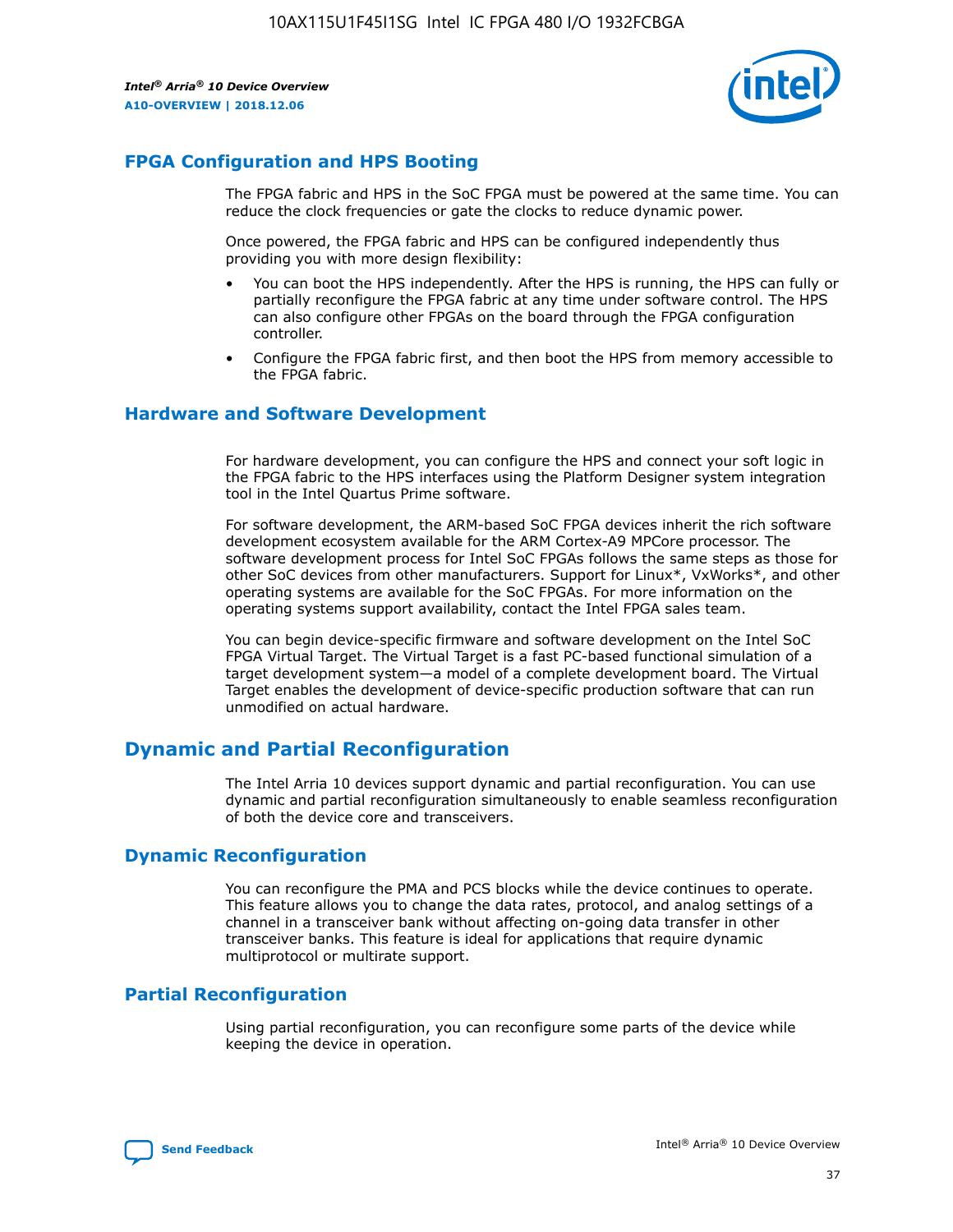

Instead of placing all device functions in the FPGA fabric, you can store some functions that do not run simultaneously in external memory and load them only when required. This capability increases the effective logic density of the device, and lowers cost and power consumption.

In the Intel solution, you do not have to worry about intricate device architecture to perform a partial reconfiguration. The partial reconfiguration capability is built into the Intel Quartus Prime design software, making such time-intensive task simple.

Intel Arria 10 devices support partial reconfiguration in the following configuration options:

- Using an internal host:
	- All supported configuration modes where the FPGA has access to external memory devices such as serial and parallel flash memory.
	- Configuration via Protocol [CvP (PCIe)]
- Using an external host—passive serial (PS), fast passive parallel (FPP) x8, FPP x16, and FPP x32 I/O interface.

# **Enhanced Configuration and Configuration via Protocol**

# **Table 25. Configuration Schemes and Features of Intel Arria 10 Devices**

Intel Arria 10 devices support 1.8 V programming voltage and several configuration schemes.

| <b>Scheme</b>                                                          | <b>Data</b><br><b>Width</b> | <b>Max Clock</b><br>Rate<br>(MHz) | <b>Max Data</b><br>Rate<br>(Mbps)<br>(13) | <b>Decompression</b> | <b>Design</b><br>Security <sup>(1</sup><br>4) | <b>Partial</b><br><b>Reconfiguration</b><br>(15) | <b>Remote</b><br><b>System</b><br><b>Update</b> |
|------------------------------------------------------------------------|-----------------------------|-----------------------------------|-------------------------------------------|----------------------|-----------------------------------------------|--------------------------------------------------|-------------------------------------------------|
| <b>JTAG</b>                                                            | 1 bit                       | 33                                | 33                                        |                      |                                               | Yes(16)                                          |                                                 |
| Active Serial (AS)<br>through the<br>EPCO-L<br>configuration<br>device | 1 bit,<br>4 bits            | 100                               | 400                                       | Yes                  | Yes                                           | $Y_{PS}(16)$                                     | Yes                                             |
| Passive serial (PS)<br>through CPLD or<br>external<br>microcontroller  | 1 bit                       | 100                               | 100                                       | Yes                  | Yes                                           | Yes(16)                                          | Parallel<br>Flash<br>Loader<br>(PFL) IP<br>core |
|                                                                        |                             |                                   |                                           |                      |                                               |                                                  | continued                                       |

<sup>(13)</sup> Enabling either compression or design security features affects the maximum data rate. Refer to the Intel Arria 10 Device Datasheet for more information.

<sup>(14)</sup> Encryption and compression cannot be used simultaneously.

 $<sup>(15)</sup>$  Partial reconfiguration is an advanced feature of the device family. If you are interested in</sup> using partial reconfiguration, contact Intel for support.

 $(16)$  Partial configuration can be performed only when it is configured as internal host.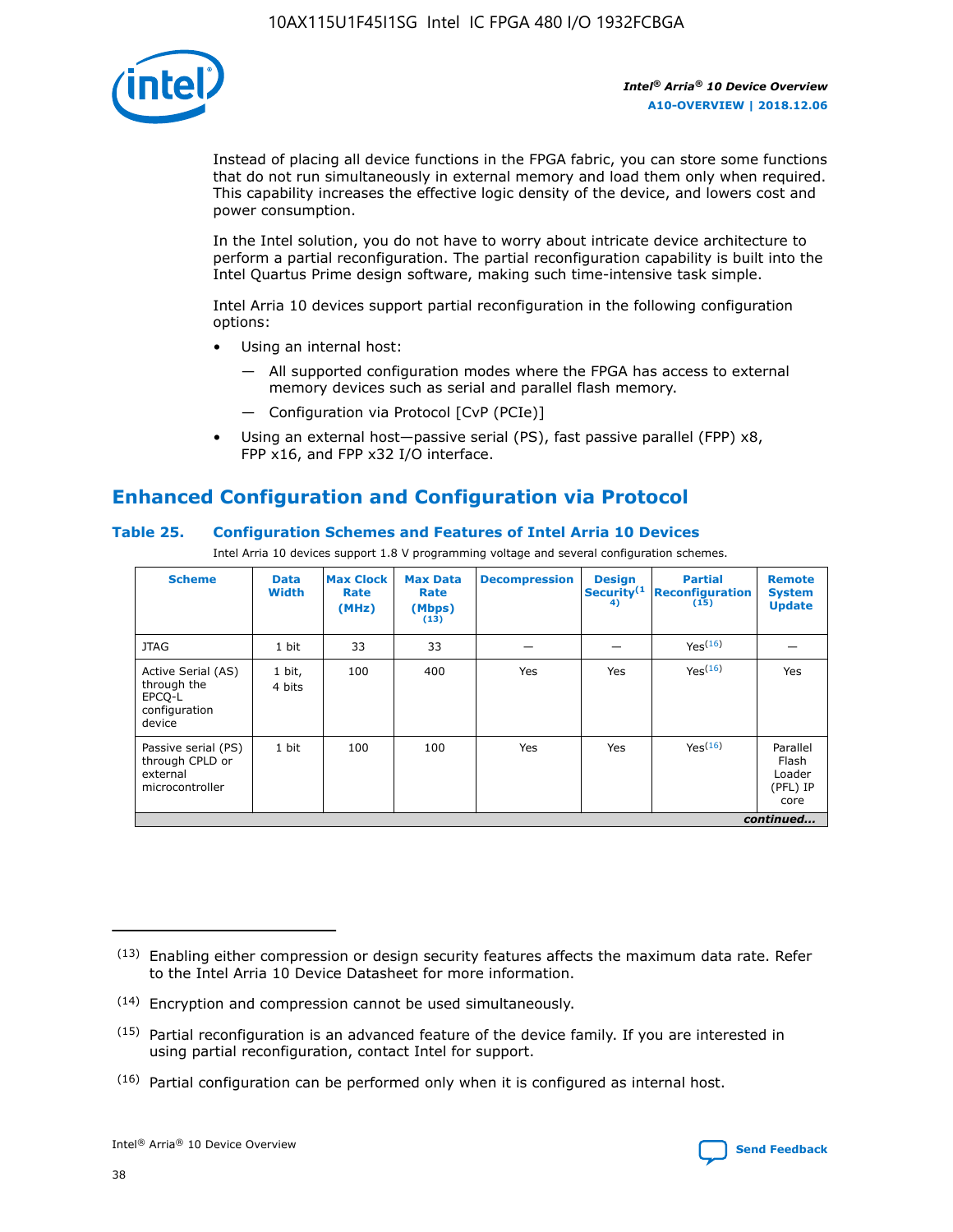

| <b>Scheme</b>                                   | <b>Data</b><br><b>Width</b> | <b>Max Clock</b><br>Rate<br>(MHz) | <b>Max Data</b><br>Rate<br>(Mbps)<br>(13) | <b>Decompression</b> | <b>Design</b><br>Security <sup>(1</sup><br>4) | <b>Partial</b><br><b>Reconfiguration</b><br>(15) | <b>Remote</b><br><b>System</b><br><b>Update</b> |
|-------------------------------------------------|-----------------------------|-----------------------------------|-------------------------------------------|----------------------|-----------------------------------------------|--------------------------------------------------|-------------------------------------------------|
| Fast passive                                    | 8 bits                      | 100                               | 3200                                      | Yes                  | Yes                                           | Yes(17)                                          | PFL IP                                          |
| parallel (FPP)<br>through CPLD or               | 16 bits                     |                                   |                                           | Yes                  | Yes                                           |                                                  | core                                            |
| external<br>microcontroller                     | 32 bits                     |                                   |                                           | Yes                  | Yes                                           |                                                  |                                                 |
| Configuration via                               | 16 bits                     | 100                               | 3200                                      | Yes                  | Yes                                           | Yes <sup>(17)</sup>                              |                                                 |
| <b>HPS</b>                                      | 32 bits                     |                                   |                                           | Yes                  | Yes                                           |                                                  |                                                 |
| Configuration via<br>Protocol [CvP<br>$(PCIe*)$ | x1, x2,<br>x4, x8<br>lanes  |                                   | 8000                                      | Yes                  | Yes                                           | Yes <sup>(16)</sup>                              |                                                 |

You can configure Intel Arria 10 devices through PCIe using Configuration via Protocol (CvP). The Intel Arria 10 CvP implementation conforms to the PCIe 100 ms power-up-to-active time requirement.

#### **Related Information**

[Configuration via Protocol \(CvP\) Implementation in Intel FPGAs User Guide](https://www.intel.com/content/www/us/en/programmable/documentation/dsu1441819344145.html#dsu1442269728522) Provides more information about the CvP configuration scheme.

# **SEU Error Detection and Correction**

Intel Arria 10 devices offer robust and easy-to-use single-event upset (SEU) error detection and correction circuitry.

The detection and correction circuitry includes protection for Configuration RAM (CRAM) programming bits and user memories. The CRAM is protected by a continuously running CRC error detection circuit with integrated ECC that automatically corrects one or two errors and detects higher order multi-bit errors. When more than two errors occur, correction is available through reloading of the core programming file, providing a complete design refresh while the FPGA continues to operate.

The physical layout of the Intel Arria 10 CRAM array is optimized to make the majority of multi-bit upsets appear as independent single-bit or double-bit errors which are automatically corrected by the integrated CRAM ECC circuitry. In addition to the CRAM protection, the M20K memory blocks also include integrated ECC circuitry and are layout-optimized for error detection and correction. The MLAB does not have ECC.

(14) Encryption and compression cannot be used simultaneously.

<sup>(17)</sup> Supported at a maximum clock rate of 100 MHz.



 $(13)$  Enabling either compression or design security features affects the maximum data rate. Refer to the Intel Arria 10 Device Datasheet for more information.

 $(15)$  Partial reconfiguration is an advanced feature of the device family. If you are interested in using partial reconfiguration, contact Intel for support.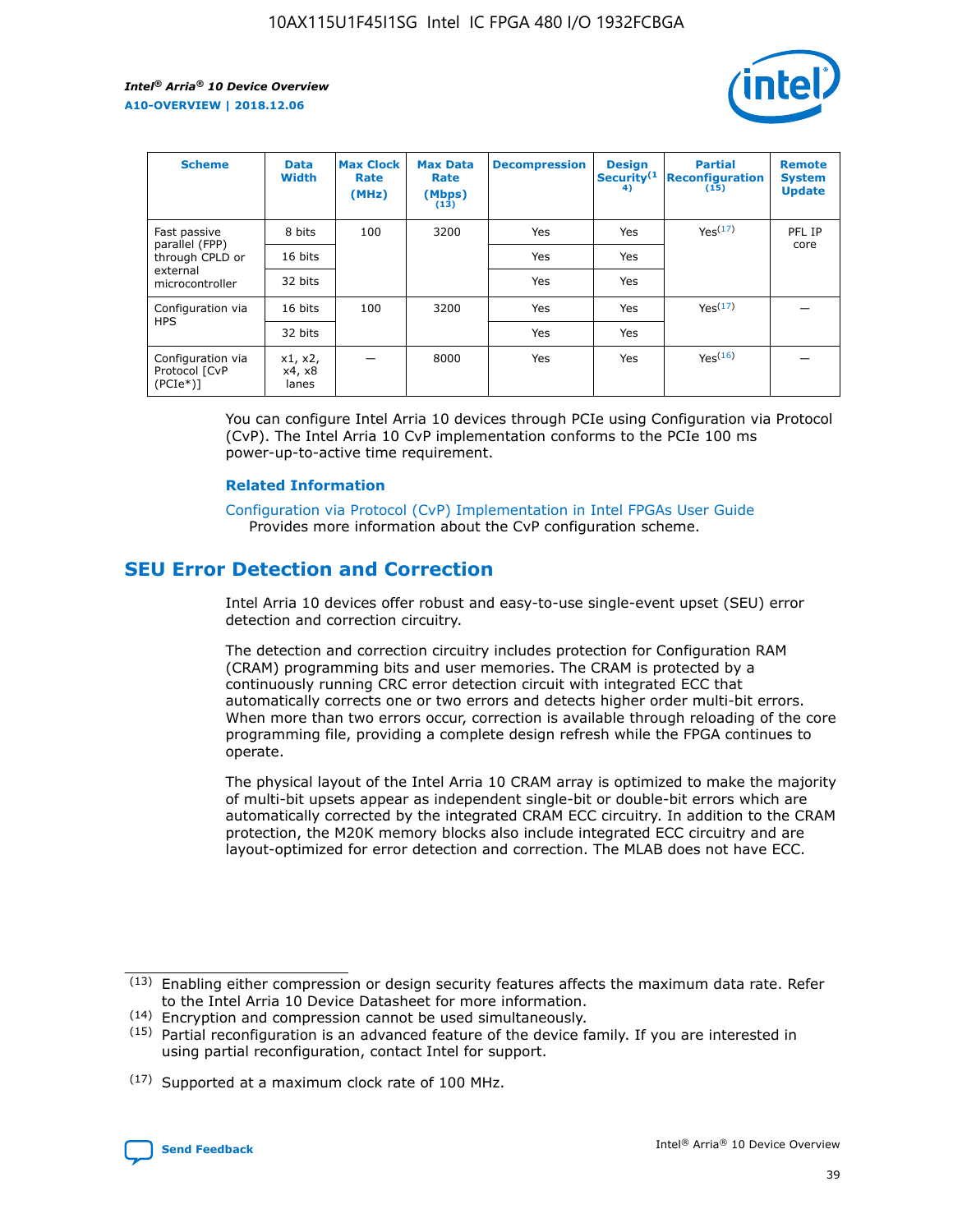

# **Power Management**

Intel Arria 10 devices leverage the advanced 20 nm process technology, a low 0.9 V core power supply, an enhanced core architecture, and several optional power reduction techniques to reduce total power consumption by as much as 40% compared to Arria V devices and as much as 60% compared to Stratix V devices.

The optional power reduction techniques in Intel Arria 10 devices include:

- **SmartVID**—a code is programmed into each device during manufacturing that allows a smart regulator to operate the device at lower core  $V_{CC}$  while maintaining performance
- **Programmable Power Technology**—non-critical timing paths are identified by the Intel Quartus Prime software and the logic in these paths is biased for low power instead of high performance
- **Low Static Power Options**—devices are available with either standard static power or low static power while maintaining performance

Furthermore, Intel Arria 10 devices feature Intel's industry-leading low power transceivers and include a number of hard IP blocks that not only reduce logic resources but also deliver substantial power savings compared to soft implementations. In general, hard IP blocks consume up to 90% less power than the equivalent soft logic implementations.

# **Incremental Compilation**

The Intel Quartus Prime software incremental compilation feature reduces compilation time and helps preserve performance to ease timing closure. The incremental compilation feature enables the partial reconfiguration flow for Intel Arria 10 devices.

Incremental compilation supports top-down, bottom-up, and team-based design flows. This feature facilitates modular, hierarchical, and team-based design flows where different designers compile their respective design sections in parallel. Furthermore, different designers or IP providers can develop and optimize different blocks of the design independently. These blocks can then be imported into the top level project.

# **Document Revision History for Intel Arria 10 Device Overview**

| <b>Document</b><br><b>Version</b> | <b>Changes</b>                                                                                                                                                                                                                                                              |
|-----------------------------------|-----------------------------------------------------------------------------------------------------------------------------------------------------------------------------------------------------------------------------------------------------------------------------|
| 2018.12.06                        | Added links to Intel Arria 10 device errata documents.<br>Removed automotive temperature option from the Intel Arria 10 GX devices.<br>Removed -3 fabric speed grade from the Intel Arria 10 GT devices.<br>Updated power options for the Intel Arria 10 GX and GT devices. |
| 2018.04.09                        | Updated the lowest $V_{CC}$ from 0.83 V to 0.82 V in the topic listing a summary of the device features.                                                                                                                                                                    |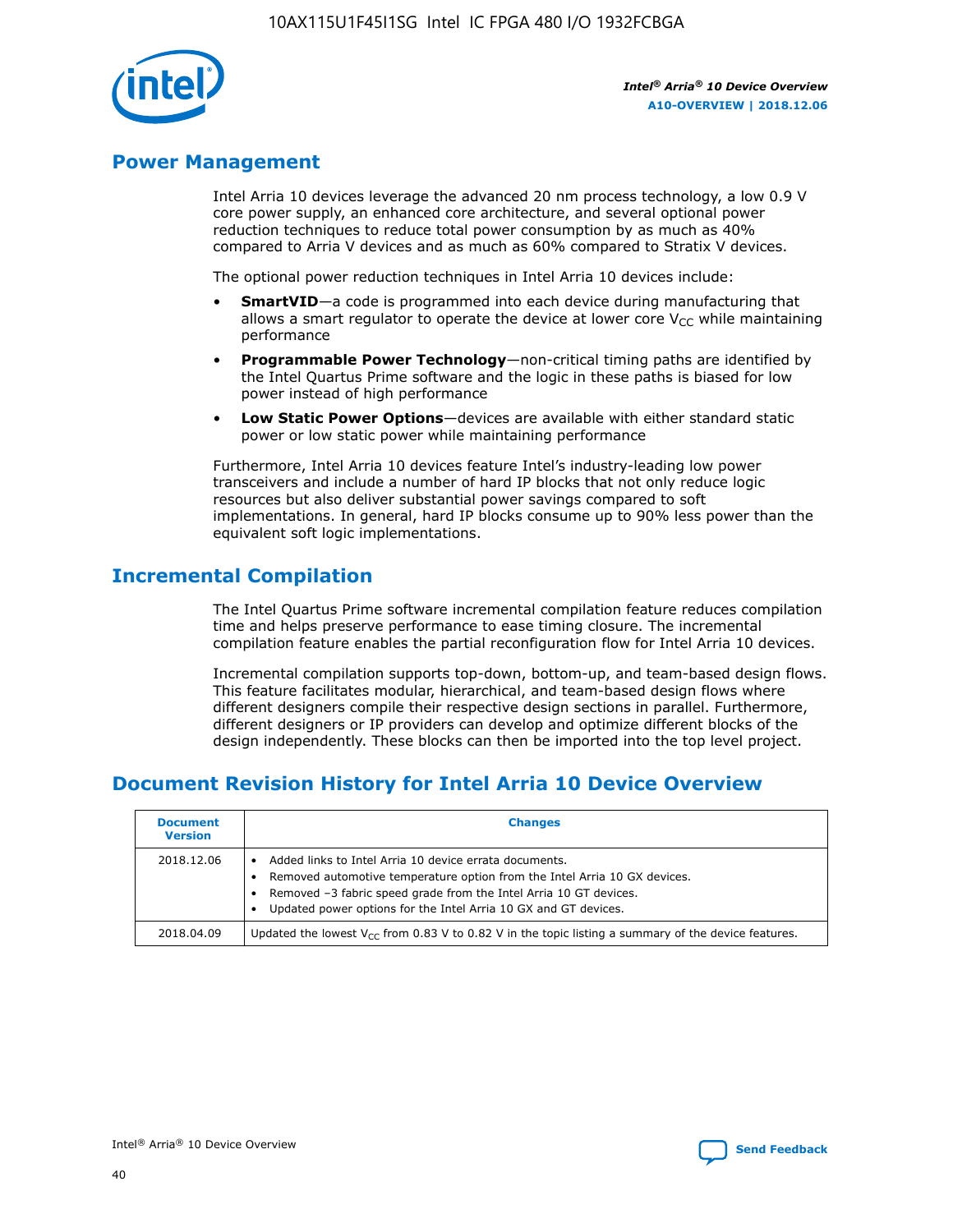

| <b>Date</b>    | <b>Version</b> | <b>Changes</b>                                                                                                                                                                                                                                                                                                                                                                                                                                                                                                                                                                                                                                                                                                                                                                                                                                                                                                                                               |
|----------------|----------------|--------------------------------------------------------------------------------------------------------------------------------------------------------------------------------------------------------------------------------------------------------------------------------------------------------------------------------------------------------------------------------------------------------------------------------------------------------------------------------------------------------------------------------------------------------------------------------------------------------------------------------------------------------------------------------------------------------------------------------------------------------------------------------------------------------------------------------------------------------------------------------------------------------------------------------------------------------------|
| January 2018   | 2018.01.17     | Updated the maximum data rate for HPS (Intel Arria 10 SX devices<br>external memory interface DDR3 controller from 2,166 Mbps to 2,133<br>Mbps.<br>Updated maximum frequency supported for half rate QDRII and QDRII<br>+ SRAM to 633 MHz in Memory Standards Supported by the Soft<br>Memory Controller table.<br>Updated transceiver backplane capability to 12.5 Gbps.<br>Removed transceiver speed grade 5 in Sample Ordering Core and<br>Available Options for Intel Arria 10 GX Devices figure.<br>Removed package code 40, low static power, SmartVID, industrial, and<br>military operating temperature support from Sample Ordering Core and<br>Available Options for Intel Arria 10 GT Devices figure.<br>Updated short reach transceiver rate for Intel Arria 10 GT devices to<br>25.8 Gbps.<br>Removed On-Die Instrumentation - EyeQ and Jitter Margin Tool<br>support from PMA Features of the Transceivers in Intel Arria 10 Devices<br>table. |
| September 2017 | 2017.09.20     | Updated the maximum speed of the DDR4 external memory interface from<br>1,333 MHz/2,666 Mbps to 1,200 MHz/2,400 Mbps.                                                                                                                                                                                                                                                                                                                                                                                                                                                                                                                                                                                                                                                                                                                                                                                                                                        |
| July 2017      | 2017.07.13     | Corrected the automotive temperature range in the figure showing the<br>available options for the Intel Arria 10 GX devices from "-40°C to 100°C"<br>to "-40°C to 125°C".                                                                                                                                                                                                                                                                                                                                                                                                                                                                                                                                                                                                                                                                                                                                                                                    |
| July 2017      | 2017.07.06     | Added automotive temperature option to Intel Arria 10 GX device family.                                                                                                                                                                                                                                                                                                                                                                                                                                                                                                                                                                                                                                                                                                                                                                                                                                                                                      |
| May 2017       | 2017.05.08     | Corrected protocol names with "1588" to "IEEE 1588v2".<br>Updated the vertical migration table to remove vertical migration<br>$\bullet$<br>between Intel Arria 10 GX and Intel Arria 10 SX device variants.<br>Removed all "Preliminary" marks.                                                                                                                                                                                                                                                                                                                                                                                                                                                                                                                                                                                                                                                                                                             |
| March 2017     | 2017.03.15     | Removed the topic about migration from Intel Arria 10 to Intel Stratix<br>10 devices.<br>Rebranded as Intel.<br>$\bullet$                                                                                                                                                                                                                                                                                                                                                                                                                                                                                                                                                                                                                                                                                                                                                                                                                                    |
| October 2016   | 2016.10.31     | Removed package F36 from Intel Arria 10 GX devices.<br>Updated Intel Arria 10 GT sample ordering code and maximum GX<br>$\bullet$<br>transceiver count. Intel Arria 10 GT devices are available only in the<br>SF45 package option with a maximum of 72 transceivers.                                                                                                                                                                                                                                                                                                                                                                                                                                                                                                                                                                                                                                                                                        |
| May 2016       | 2016.05.02     | Updated the FPGA Configuration and HPS Booting topic.<br>$\bullet$<br>Remove V <sub>CC</sub> PowerManager from the Summary of Features, Power<br>Management and Arria 10 Device Variants and packages topics. This<br>feature is no longer supported in Arria 10 devices.<br>Removed LPDDR3 from the Memory Standards Supported by the HPS<br>Hard Memory Controller table in the Memory Standards Supported by<br>Intel Arria 10 Devices topic. This standard is only supported by the<br>FPGA.<br>Removed transceiver speed grade 5 from the Device Variants and<br>Packages topic for Arria 10 GX and SX devices.                                                                                                                                                                                                                                                                                                                                         |
| February 2016  | 2016.02.11     | Changed the maximum Arria 10 GT datarate to 25.8 Gbps and the<br>minimum datarate to 1 Gbps globally.<br>Revised the state for Core clock networks in the Summary of Features<br>topic.<br>Changed the transceiver parameters in the "Summary of Features for<br>Arria 10 Devices" table.<br>Changed the transceiver parameters in the "Maximum Resource Counts"<br>for Arria 10 GT Devices" table.<br>Changed the package availability for GT devices in the "Package Plan<br>for Arria 10 GT Devices" table.<br>Changed the package configurations for GT devices in the "Migration"<br>Capability Across Arria 10 Product Lines" figure.<br>continued                                                                                                                                                                                                                                                                                                     |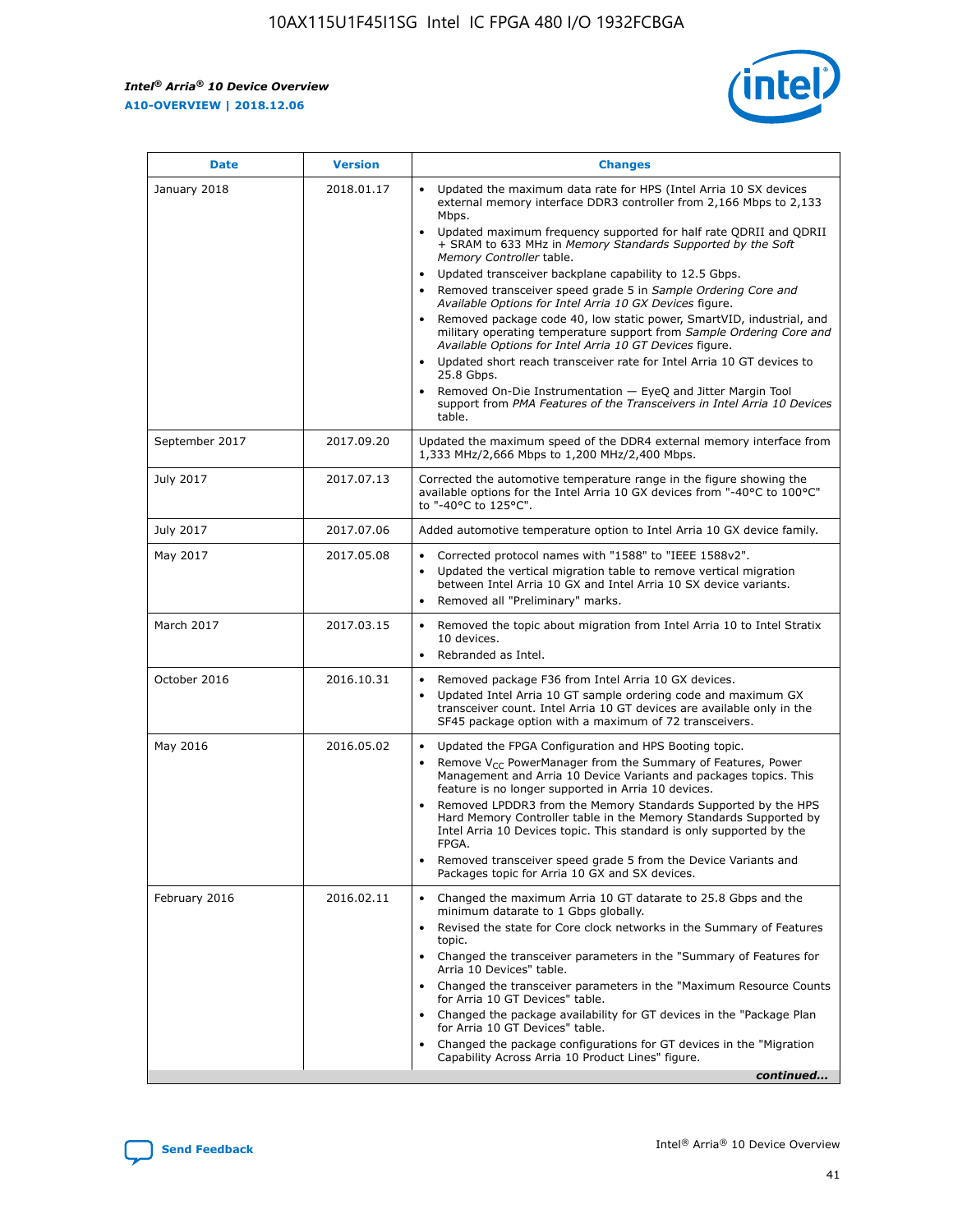

| <b>Date</b>   | <b>Version</b> | <b>Changes</b>                                                                                                                                                               |
|---------------|----------------|------------------------------------------------------------------------------------------------------------------------------------------------------------------------------|
|               |                | • Changed transceiver parameters in the "Low Power Serial Transceivers"<br>section.                                                                                          |
|               |                | • Changed the transceiver descriptions in the "Device Variants for the<br>Arria 10 Device Family" table.                                                                     |
|               |                | Changed the "Sample Ordering Code and Available Options for Arria 10<br>$\bullet$<br>GT Devices" figure.                                                                     |
|               |                | Changed the datarates for GT devices in the "PMA Features" section.                                                                                                          |
|               |                | Changed the datarates for GT devices in the "PCS Features" section.<br>$\bullet$                                                                                             |
| December 2015 | 2015.12.14     | Updated the number of M20K memory blocks for Arria 10 GX 660 from<br>2133 to 2131 and corrected the total RAM bit from 48,448 Kb to<br>48,408 Kb.                            |
|               |                | Corrected the number of DSP blocks for Arria 10 GX 660 from 1688 to<br>1687 in the table listing floating-point arithmetic resources.                                        |
| November 2015 | 2015.11.02     | Updated the maximum resources for Arria 10 GX 220, GX 320, GX 480,<br>$\bullet$<br>GX 660, SX 220, SX 320, SX 480, and SX 660.                                               |
|               |                | • Updated resource count for Arria 10 GX 320, GX 480, GX 660, SX 320,<br>SX 480, a SX 660 devices in Number of Multipliers in Intel Arria 10<br><b>Devices</b> table.        |
|               |                | Updated the available options for Arria 10 GX, GT, and SX.                                                                                                                   |
|               |                | Changed instances of Quartus II to Quartus Prime.<br>$\bullet$                                                                                                               |
| June 2015     | 2015.06.15     | Corrected label for Intel Arria 10 GT product lines in the vertical migration<br>figure.                                                                                     |
| May 2015      | 2015.05.15     | Corrected the DDR3 half rate and quarter rate maximum frequencies in the<br>table that lists the memory standards supported by the Intel Arria 10 hard<br>memory controller. |
| May 2015      | 2015.05.04     | • Added support for 13.5G JESD204b in the Summary of Features table.                                                                                                         |
|               |                | • Added a link to Arria 10 GT Channel Usage in the Arria 10 GT Package<br>Plan topic.                                                                                        |
|               |                | • Added a note to the table, Maximum Resource Counts for Arria 10 GT<br>devices.                                                                                             |
|               |                | • Updated the power requirements of the transceivers in the Low Power<br>Serial Transceivers topic.                                                                          |
| January 2015  | 2015.01.23     | • Added floating point arithmetic features in the Summary of Features<br>table.                                                                                              |
|               |                | • Updated the total embedded memory from 38.38 megabits (Mb) to<br>65.6 Mb.                                                                                                  |
|               |                | • Updated the table that lists the memory standards supported by Intel<br>Arria 10 devices.                                                                                  |
|               |                | Removed support for DDR3U, LPDDR3 SDRAM, RLDRAM 2, and DDR2.                                                                                                                 |
|               |                | Moved RLDRAM 3 support from hard memory controller to soft memory<br>controller. RLDRAM 3 support uses hard PHY with soft memory<br>controller.                              |
|               |                | Added soft memory controller support for QDR IV.<br>٠                                                                                                                        |
|               |                | Updated the maximum resource count table to include the number of<br>hard memory controllers available in each device variant.                                               |
|               |                | Updated the transceiver PCS data rate from 12.5 Gbps to 12 Gbps.<br>$\bullet$                                                                                                |
|               |                | Updated the max clock rate of PS, FPP x8, FPP x16, and Configuration<br>via HPS from 125 MHz to 100 MHz.                                                                     |
|               |                | Added a feature for fractional synthesis PLLs: PLL cascading.                                                                                                                |
|               |                | Updated the HPS programmable general-purpose I/Os from 54 to 62.<br>$\bullet$                                                                                                |
|               |                | continued                                                                                                                                                                    |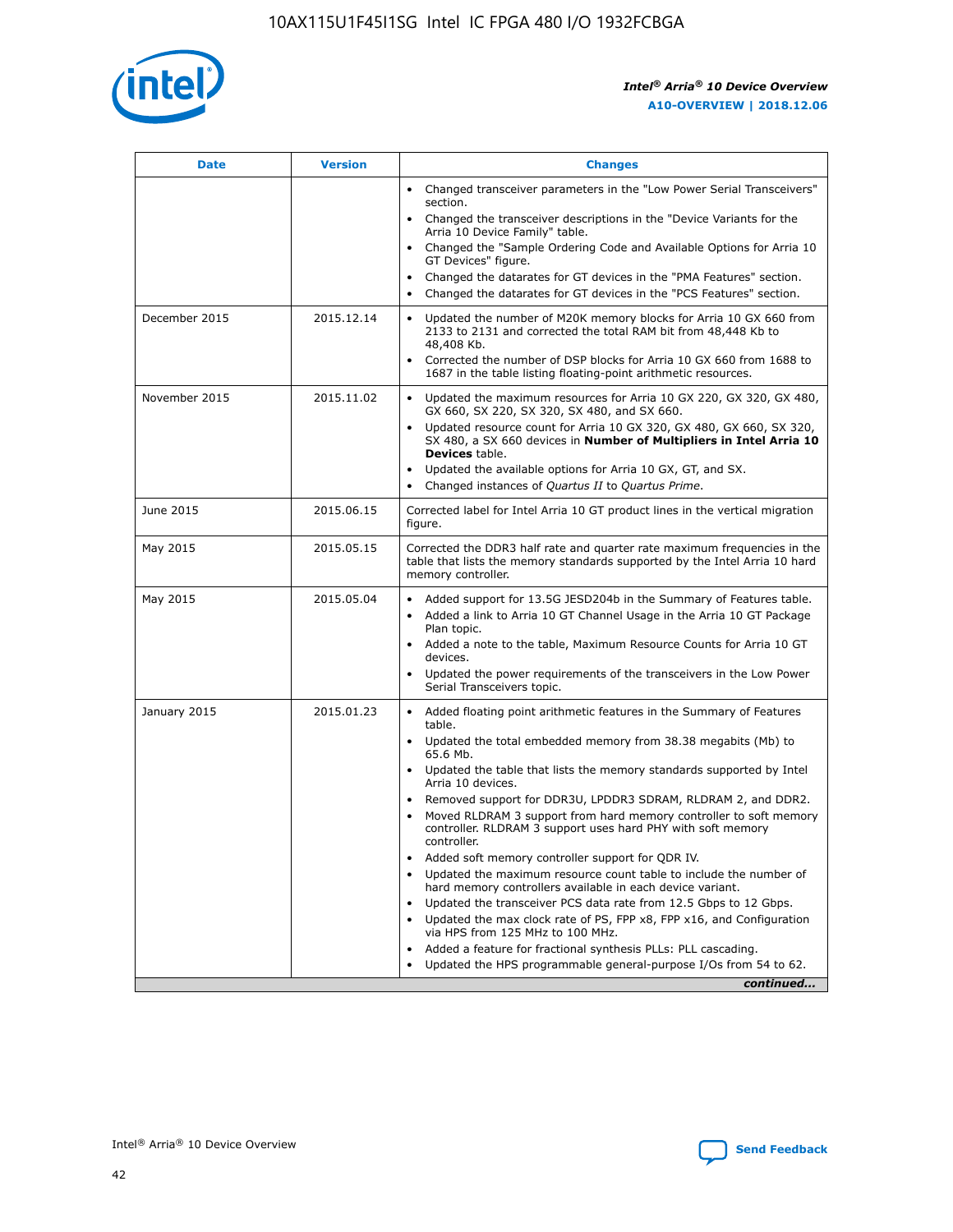r



| <b>Date</b>    | <b>Version</b> | <b>Changes</b>                                                                                                                                                                                                                                                                                                                                                                                                                                                                                                                                      |
|----------------|----------------|-----------------------------------------------------------------------------------------------------------------------------------------------------------------------------------------------------------------------------------------------------------------------------------------------------------------------------------------------------------------------------------------------------------------------------------------------------------------------------------------------------------------------------------------------------|
| September 2014 | 2014.09.30     | Corrected the 3 V I/O and LVDS I/O counts for F35 and F36 packages<br>$\bullet$<br>of Arria 10 GX.<br>Corrected the 3 V I/O, LVDS I/O, and transceiver counts for the NF40<br>$\bullet$<br>package of the Arria GX 570 and 660.<br>Removed 3 V I/O, LVDS I/O, and transceiver counts for the NF40<br>package of the Arria GX 900 and 1150. The NF40 package is not<br>available for Arria 10 GX 900 and 1150.                                                                                                                                       |
| August 2014    | 2014.08.18     | Updated Memory (Kb) M20K maximum resources for Arria 10 GX 660<br>devices from 42,660 to 42,620.<br>Added GPIO columns consisting of LVDS I/O Bank and 3V I/O Bank in<br>$\bullet$<br>the Package Plan table.<br>Added how to use memory interface clock frequency higher than 533<br>$\bullet$<br>MHz in the I/O vertical migration.<br>Added information to clarify that RLDRAM3 support uses hard PHY with<br>$\bullet$<br>soft memory controller.<br>Added variable precision DSP blocks support for floating-point<br>$\bullet$<br>arithmetic. |
| June 2014      | 2014.06.19     | Updated number of dedicated I/Os in the HPS block to 17.                                                                                                                                                                                                                                                                                                                                                                                                                                                                                            |
| February 2014  | 2014.02.21     | Updated transceiver speed grade options for GT devices in Figure 2.                                                                                                                                                                                                                                                                                                                                                                                                                                                                                 |
| February 2014  | 2014.02.06     | Updated data rate for Arria 10 GT devices from 28.1 Gbps to 28.3 Gbps.                                                                                                                                                                                                                                                                                                                                                                                                                                                                              |
| December 2013  | 2013.12.10     | Updated the HPS memory standards support from LPDDR2 to LPDDR3.<br>Updated HPS block diagram to include dedicated HPS I/O and FPGA<br>$\bullet$<br>Configuration blocks as well as repositioned SD/SDIO/MMC, DMA, SPI<br>and NAND Flash with ECC blocks.                                                                                                                                                                                                                                                                                            |
| December 2013  | 2013.12.02     | Initial release.                                                                                                                                                                                                                                                                                                                                                                                                                                                                                                                                    |